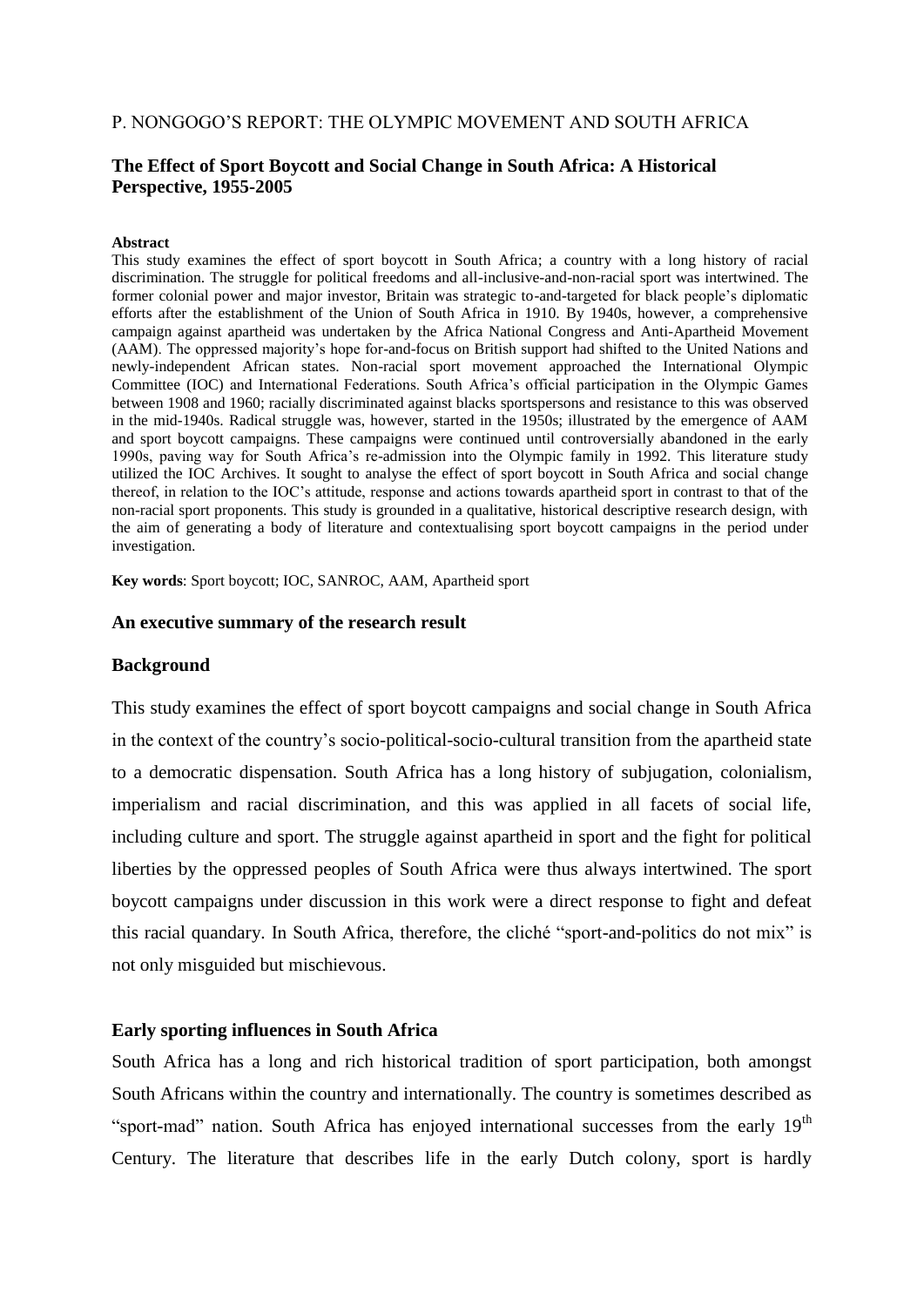mentioned. What there is; is of a generally informal nature (Marquard, 1952; Leonard and Affleck, 1947; Anderson, 1979; Nongogo, 2004). The arrival of the British in 1795 initiated a new era in sport in South Africa. The former brought to the country a capitalist system and formal military organisation. It was around this period that organised sport in South Africa began to show signs of developing (Leck, 1977; Anderson, 1979; Nongogo, 2004). At the beginning of the nineteenth century the first formal cricket match was recorded between the officers of the Artillery and the Officers of the Colony (Odendaal, 1977; Anderson, 1979, Nongogo, 2004). In August 23, 1862, the first recorded rugby match, between the military and the civilians, took place at Green Point Common in Cape Town (Leck, 1977; Anderson, 1979; Nongogo, 2004).

### **South Africa's international sport participation**

The earliest recorded international participation by South Africa was in 1884, when E.L. Williams and E.W. Lewis competed and reached the final of the first men"s doubles at Wimbledon Tennis, albeit they lost. It is also known that in 1893, Laurens S. Meintjes became South Africa"s first world record holder, in the sport of cycling. Meintjes won the sixty-two mile international championship at the World"s Fair Cycle Meeting in Chicago. In the same year in Springfield, Massachusetts, he set a world record in the hour"s race. In the sacred year 1896 when the modern Olympic Games were revived, South Africa won its first rugby test ever, against the British Isles.

South Africans have had a long and special relationship with the Olympic Movement. The Olympic Games of 1904 were scheduled for Chicago, but eventually took place in St Louis and coincided with the World"s Fair. Eight South Africans participated unofficially in these 1904 Games in St Louis. Five Boers took part in the Olympic tug-of-war event and tied in fifth place with a Greek team and three men including two black runners, Len Tau and Jan Mashiani and one white athlete, Robert Harris, partook in the Olympic Marathon in August 30, 1904 in extremely hot (32 $^{\circ}$  Celsius) and humid conditions; and finished in 9<sup>th</sup>and 12<sup>th</sup> place respectively, out of 32 runners from 5 countries. The third athlete, Robert Harris dropped out of the race. Len Tau also competed in the mile race and finished third. There is evidence that the two black South Africans got the "opportunity" to participate in the Games by chance as they were there as part of workers of the Anglo-Boer War show that was put on at the World"s Fair. This was the first and was to be the last time that black sportspersons got the opportunity to "represent their country", albeit unofficially in the Olympic Games until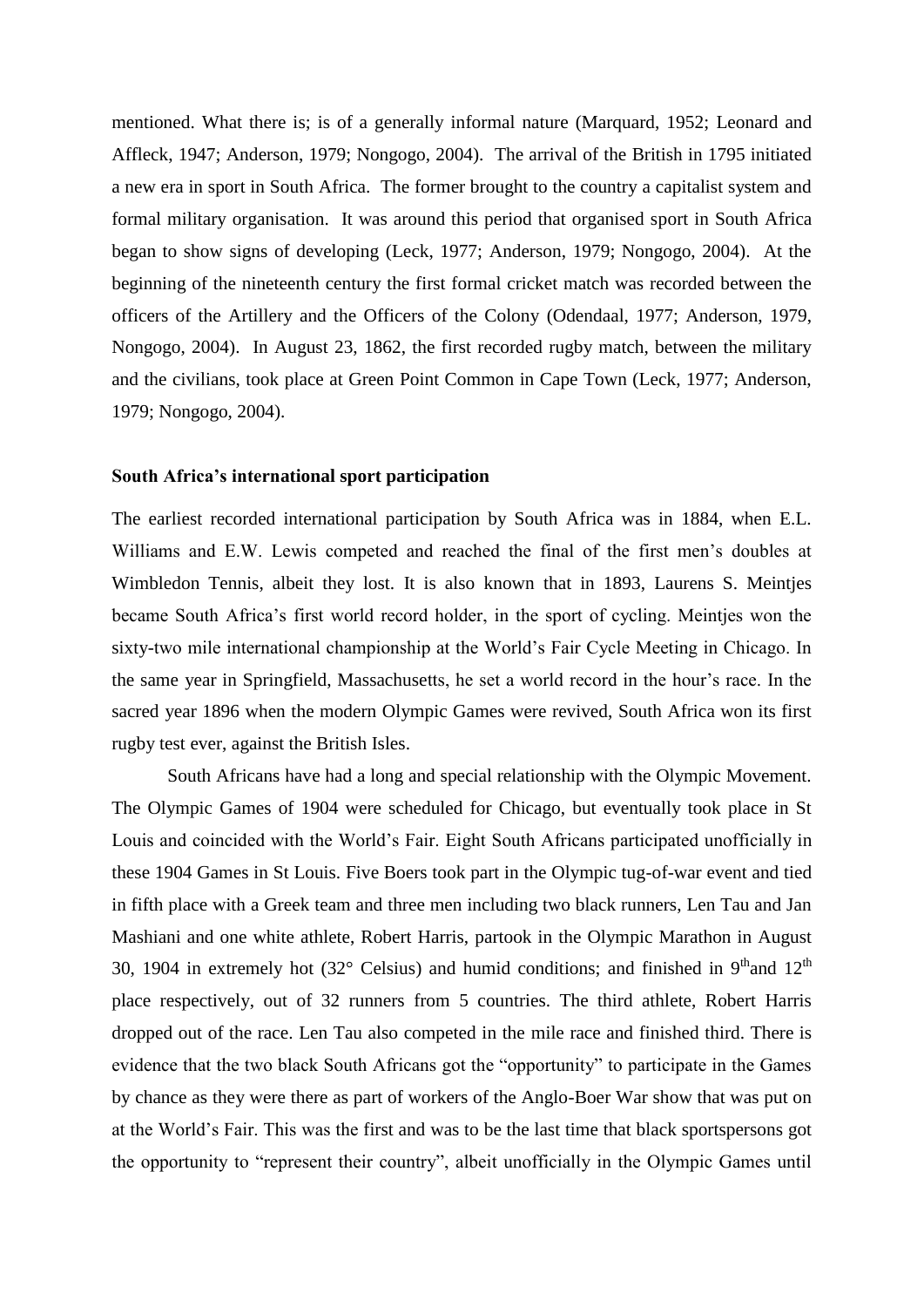1992. Since then South African official Olympic teams racially excluded black sportspersons between 1908 and 1960 Rome Games, as the country was to be suspended by the IOC from participating in Seoul Games and Mexico Games in 1964 and 1968 respective, and eventually expelled in 1970.

### **Beginnings of racialism in South African sport**

There is evidence that South Africa's sporting participation was not always fraught with racial discrimination. This practice was deliberately introduced into the country"s sport. Evidence of bigotry in South African sport is complex and longstanding; traceable from the colonial and imperial times, surely predating apartheid. The first of these incidents was recorded in the 1930s. Overt racial exclusions in the country"s sport were observed in 1939, when the Weight-lifting Association that was initially open to all races started to bar black people from being members. In 1933, a national weight-lifting federation was formed by a group made up of all segments of the South African population. "Inter-racial contacts were established and competitions held" until the fateful 1939 (Mbaye, 1995:76). Several scholars have also reported similar contacts and interracial competitions during this era in South African sporting history (Leonard and Affleck, 1947; Marquard, 1952; Odendaal, 1971; Anderson, 1979; Archer and Boullion, 1982; Grundlingh, Odendaal and Spies, 1995; Odendaal, 2003; Nongogo, 2004).

The history of racism, chauvinism and discrimination in South Africa"s socio-political and socio-cultural life can be attributed to the settlers who landed in South African shores, including the Dutch, English, and/or those of any other origin. Colonialism, imperialism and apartheid created intricate relations between all the peoples of South Africa, including the English, the Afrikaners and the black populations (comprised of people of mixed racial groups or so-called coloured persons; peoples of Indian origin and Africans or so-called native peoples); and this was also observed in the sport fields over the years. This sociohistorical transition, looked collectively, thus, forms the basis for the source of bigotry in the country generally and its sport, specifically. Apartheid apologists however contest this view, arguing for special consideration of the context unto which the South African sport evolved. For instance *A Guide to South African Sport* claims that the policy of separate development that the National Party government put in place in 1948 was not necessarily new. It asserts that this practice

*"…can be traced back to the days when (1650"s) Jan van Riebeeck as commander of the refreshment station at the Cape planted the seeds for a hedge of wild almond trees to form the boundary between Hottentots (sic) [coloureds] and whites. Thus, sport clubs through most of South Africa"s history have*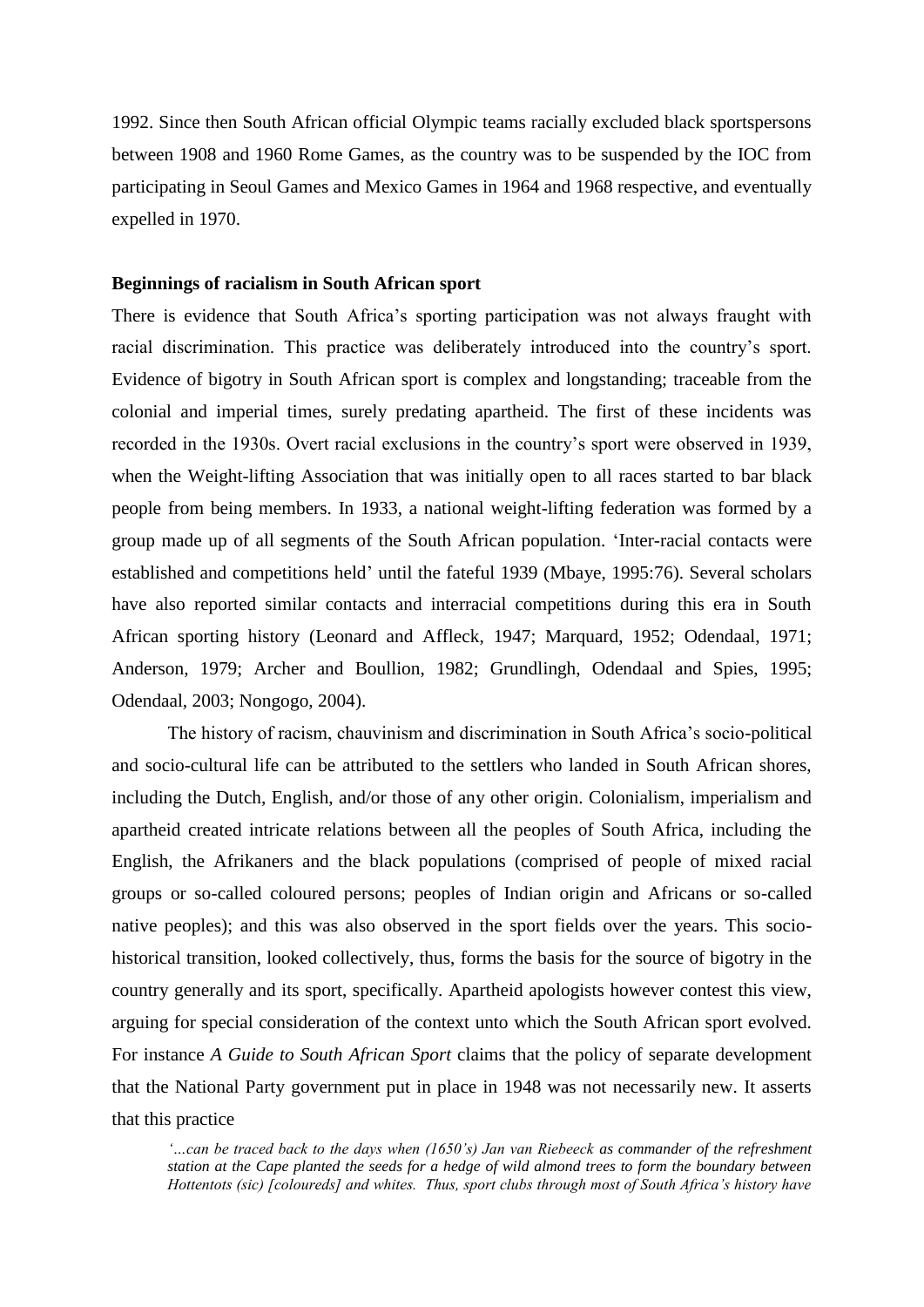*been inevitably uniracial. Whites and blacks simply did not mix socially, and thus would not mix on the country"s sport fields. This was the legacy of history for which the founder members of the first*  sport clubs, provincial and unions and national bodies cannot be held responsible. By the time it *dawned upon sport men and women that in the eyes of God all are created equal, mixed clubs were out of the question owing to the historical separation which had now become government policy. ..".* (Nedbank Group, *A Guide to South African Sport*, 1987:164).

There is evidence that racism in South African sport was not always necessarily an inherent practice, but was consciously introduced later in this long history, including the apartheid era. It is common knowledge that in the nineteenth century, racism in sport in South Africa was not entrenched by legislation, it was nonetheless firmly rooted. With the coming to power of the National Party (NP) government in 1948 however, the lines became more finely drawn, critically through legislation. On one side, the Afrikaners nationalists" government, with great determination, set about structuring apartheid society and thus, apartheid sport. In opposition to this systematic racism were the "*non-racialists*" sportspersons; arguing for and envisaging a society where sport was egalitarian.

There is evidence that the majority if not all the popular modern sport as they are known today, such as cricket, rugby, football and/or soccer to mention a few, are all of British culture and origin. Black and Boer populations in the country adopted these sport codes mainly from the British soldiers in the Cape and elsewhere in the country. The British did not only come into the country with their sport but with their social, cultural, class practices including racialism, albeit fell short of legislating it. There are several cases of racialism in sport in South Africa, under the control of the British and prior apartheid system. For instance, a New Zealand army rugby team visited South Africa in 1919 following an invite by the South African Rugby Board. One of their best forwards A "Ranje" Wilson was, however, not welcomed due to the country"s colour bar. Again, two years later, when the Springboks toured New Zealand in 1921, a journalist wrote disapprovingly that "Bokke" had to play against the so-called coloured sportspersons. An even more embarrassing incident occurred in 1928, when the New Zealand rugby controlling body had to leave behind their crucial full-back because he was a Maori. George Nepia was omitted from the team in order to prevent a confrontation on the South African tour. This in turn led to the Maoris as a team refusing to play against the visiting Springboks in 1937. It was, however, the South Africa Athletics Association and the South African Cricket Union that made their intention, to segregate other sportspersons, on racial grounds, publicly in 1931 and around that time respectively; limiting selection into their teams to only players of European (white) origin and/ or all-white teams. This practice continued beyond World War II, with white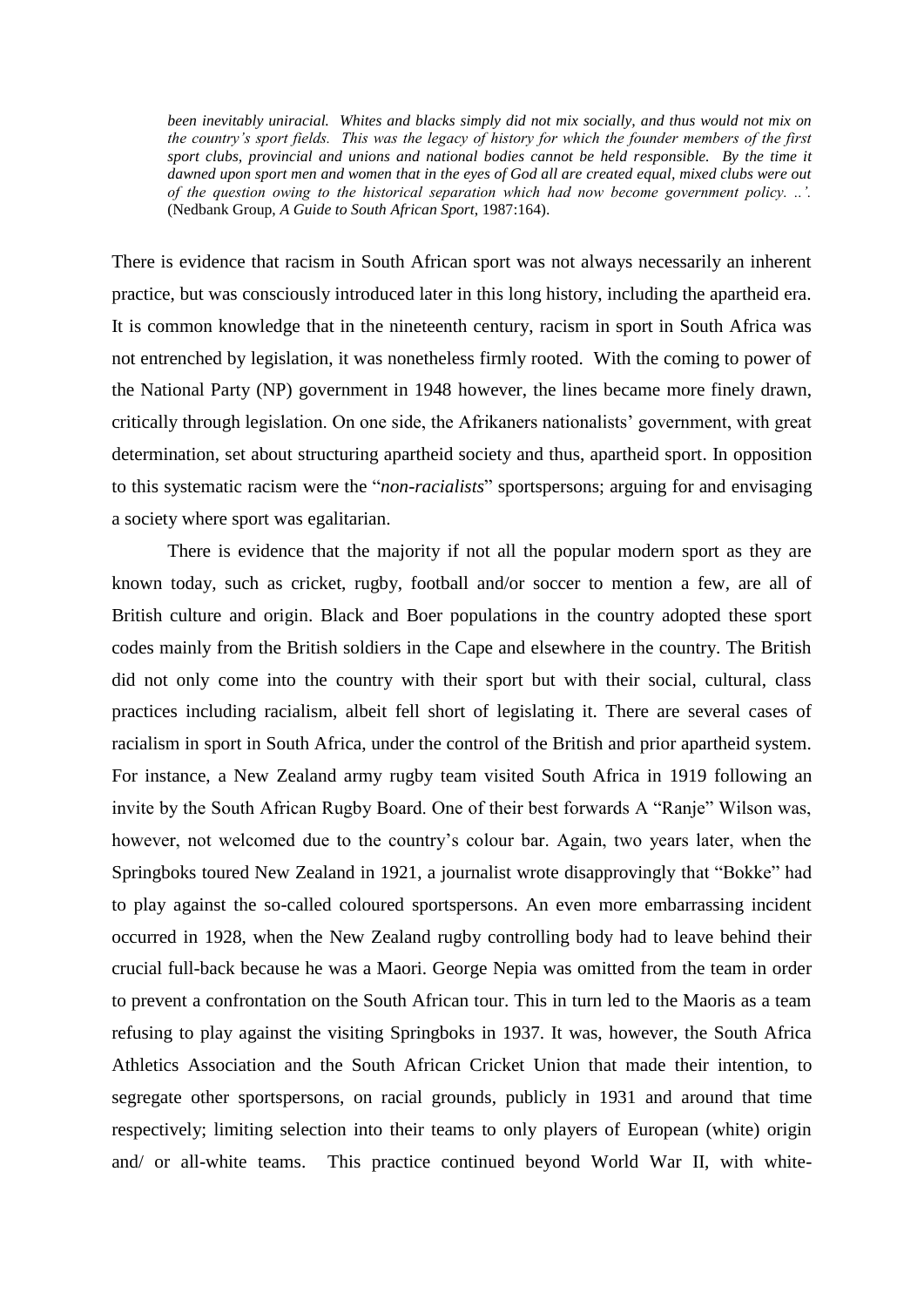controlling sport bodies excluding black counterparts but only prepared to act as their guardians for sport by representing them at international level. This was to become the major battlefield for almost half a century, with the oppressed majority non-racial sportspersons "triumphed" in the early 1970"s; isolating the racist South Africa from international sporting competitions and the Olympic Games (de Broglio, 1970; Ramsamy, 1982; Grundlingh *et al.*, 1995; Mbaye, 1995; Ramsamy, 2004; Nongogo, 2004; CBC, 2004; Clarity Films Educational Production, 2010).

British Imperial policy was notorious for its class distinction and this was true in South Africa as it were in many of its colonies throughout the world, treating black people under their rule as political and social subordinates (Nedbank Group, 1987; Van der Merwe, 1997, 2004). Available literature indicates that this practice is observable in all social facets, including sport during the early days of British rule. British Imperialists were in control of racially based clubs, provincial and national teams during this period. The life under British rule is complex in terms of race-relations and sport development intentions. There seems to be some considerable disjuncture in the rationale to develop and shaping of community social clubs as opposed to the diffusion of sport in Mission Schools. Diffusion of sport, games and physical education, with its accompanying values within the Mission Institutions such as Lovedale seems to have been different to that of the general community sport. The use of sport for the purpose of "civilizing" and "Christianising" young black population in a quest to create Bantu Missionaries to spread Christianity within the country and across the continent; and "Black-Englishmen" to serve the British administration agenda, with the "race question" less emphasised, is evident in Mission Institutions of the day (Shepherd, 1947; Odendaal, 1971; Odendaal, 2003; Nongogo, 2004; Ramsamy, 2004). In contrast, values of segregation and indifference seem to have been "emphasised" among the "unconverted" and/or "uneducated" adult black adult population (Meyer and Meyer, 1952; Odendaal, 1977; Nongogo, 1994; Odendaal, 2003). The Reverend RHW Shepherd, an eminent Principal of one of the oldest Mission Schools in South Africa, the Lovedale Institution, published a history of the School entitled *Lovedale, South Africa: The Story of a Century, 1841 – 1941*. In this story, Reverend Shepherd discussed the role of sport in the civilising mission that the Scottish Presbyterians had set themselves when they established Lovedale Missionary Institution. Reverend Shepherd specifically wrote:

*"...Lovedale is concerned with the whole man, body, mind and spirit. With some 700 young people as boarders constantly within the Institution, special steps must be taken for the safe-guarding of health through games and other recreation. To look over Lovedale"s Annual Report in any year is to see a network of activities centring on the sport" filed: athletics, rugby, soccer, cricket, netball, and tennis...*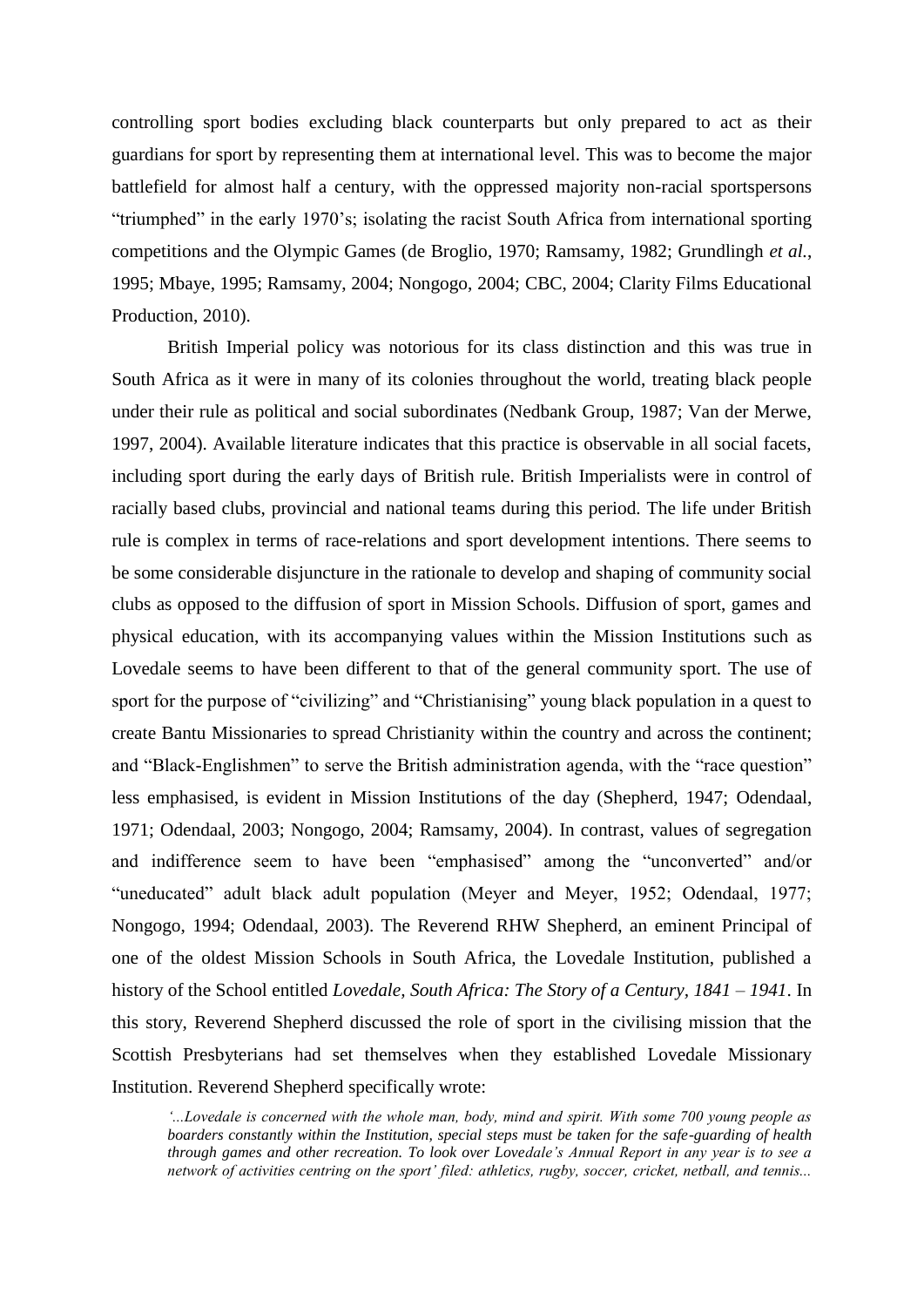*Recreation is a matter of supreme importance in the eyes of those responsible for Lovedale. Many of the amusement of the unconverted Bantu are incompatible with Christian purity of life, so have to be abandoned by those embracing Christianity. But youth is youth the world over, and therefore among the Bantu, as among all other races, provision must be made for social activities, healthy exercise and profitable employment of leisure. What is and what is not Christian in this connection is a burning question in rural areas and urban centres...*" (Shepherd, 1942:45; Ramsamy, 2004:iv)

Mixed racial community sport participation was however observed during goodwill boxing, cricket, tennis, golf and baseball matches and continued until 1948. The aftermath of the South African war (also known as the Anglo-Boer War) brought fundamental changes on how the country was governed, at least on the side of the white population. The situation worsened for black people in the country in 1948, when the Nationalist Party won the whiteonly election. The new government quickly consolidated and legislated the already racially charged and polarization populace, moving up the gear from the language question to hardcore colour-bar politics. The NP had a choice to remedy the situation and move away from racism as the rest of the world did post-Second World War but instead chose to take a different direction and adopted apartheid over racial harmony and peace.

Some form of resistance to the latter was first observed in the mid-1940s. "The first documented response to racial segregation in sport dates back in 1946, when T. Ragasamy applied to the British Amateur Weightlifters Association for affiliation on behalf of the nonwhite weightlifters' (Van der Merwe, 1997:111). E.S. Reddie, however, writes that

*"…The issue of discrimination and segregation in sport was first raised during the Indian passive resistance campaign of 1946-48. ...* '(UN Archives / UN Documents and Reports, 1998:3).

It is known however that radical developments in this struggle only started in the 1950s (United Nations Archives / United Nations Unit on Apartheid, Notes and Documents, No. 16/71, April 1971); with a Committee for International Recognition formed by non-racial sportspersons in 1955 (UN Archives / UN Unit on Apartheid - Notes & Documents, No. 16/71: 1971; Ramsamy 1982; Mbaye, 1995). The latter was succeeded by the South African Sport Association (SASA) in 1958 and the South African Non-Racial Olympic Committee (SAN-ROC) in 1963; with the purpose of fighting against racism in sport and press for international recognition of the non-racial sport bodies in South Africa (IOC Archives/SANROC Files; SASA Memorandum, 1959; de Broglio, 1970; Ramsamy, 1982; Mbaye, 1995). Subsequent to this development, the International Table Tennis Federation recognised the non-racial South African Table Tennis Board (SATTB) in 1956 and expelled the white body from South Africa. The SATTB team was able to participate in the world championships in Stockholm in 1957. The apartheid regime then began to refuse passport to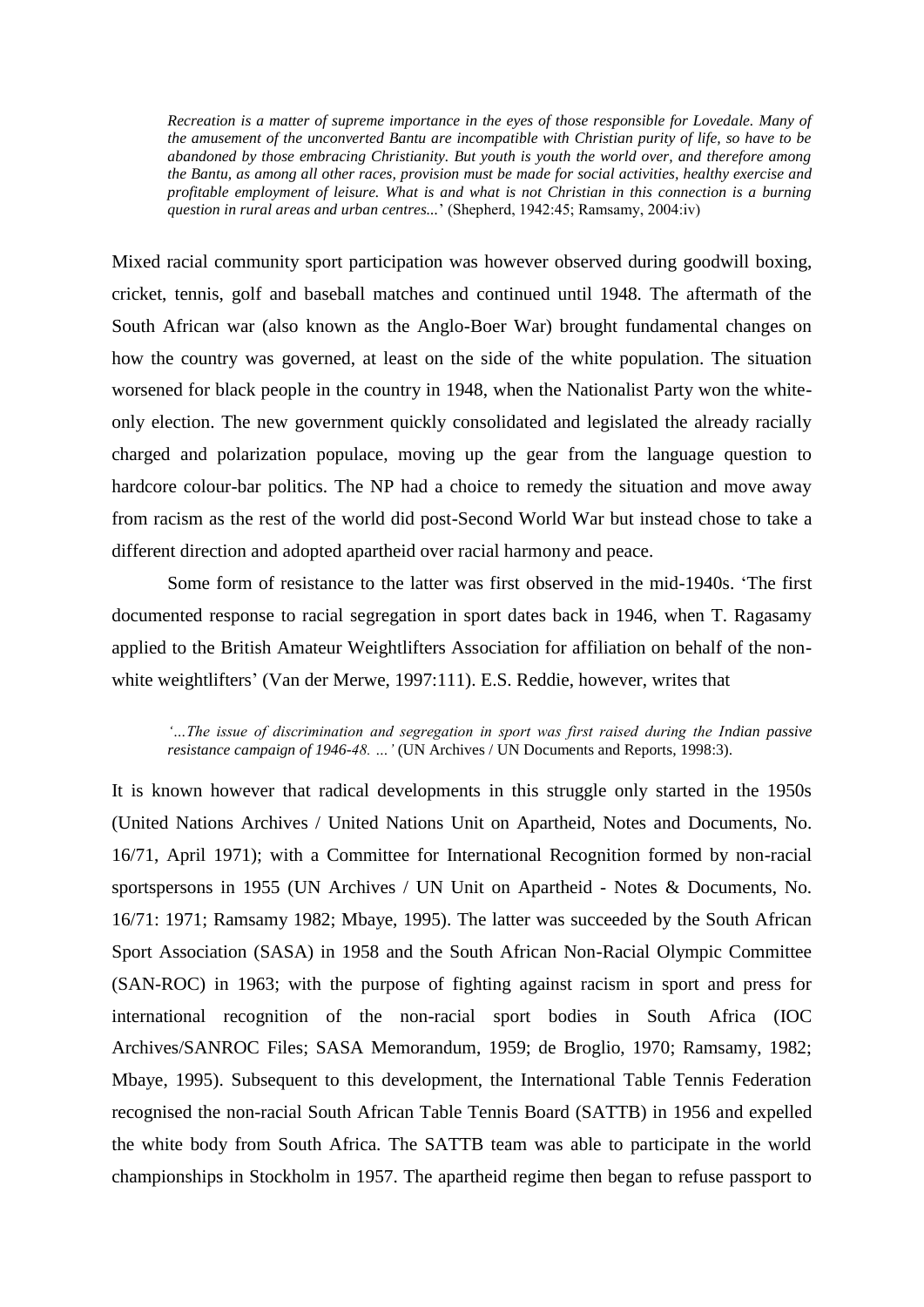its teams, making it clear that no one would be allowed to compete internationally except through a white sport body. International action against apartheid sport, ably led by SANROC, nonetheless began in earnest in 1963 and quickly, won many victories. Whiteonly South Africa was suspended from 1964 and 1968 Olympics and eventually expelled from the Olympic movement in 1970. FIFA expelled South Africa from world soccer in 1976. The 1978 Springbok tour of the UK and the 1979 Wallabies tour of South Africa were both cancelled. In 1975 the UN General Assembly adopted a resolution on apartheid in sport, calling on all sport organisations to uphold the Olympic principle of non-discrimination. In 1977 the Commonwealth Heads of Government Meeting (CHOGM) adopted the "Gleneagles Agreement", which resolved that all member states should take "ever step to discourage contact or competition by their nationals with sporting organisations, teams or sportspersons from South Africa" (UN Archives / UN Unit on Apartheid - Notes and Documents, No. 16/71: 1971:8).

## **A Review of International Olympic Committee's Humanist Sport Policy on South Africa**

South Africa"s initial contacts with the Olympic Movement and the IOC were made by the upper class and on racist and capitalist problematic basis. This was therefore inherently contrary to the philosophy of Olympism that governs the Olympic Movement. The *Africa"s First Olympians* (1987:3) by Opperman and Laubscher (in IOC Archives/IOC-Olympic Movement and South Africa, 1907) documents that following the social difficulties of the South African war (also known as Anglo Boer War that ended in 1902); "rich men including Abe Bailey, Sir Leander, Starr Jameson and Henry Nourse, with close and strategic contacts in London"; decided to use sport to promote harmony and peace between the English and the Afrikaners. Significantly, no mention of black people is made in this equation. It is also interesting to note that Abe Bailey personally financed a cricket tour by a white-only "South African team" to England. The latter might thus, explain black people"s exclusion on the basis of race from this early period?

It is apparent that this development was from the onset set-out initiated on an imperialist, capitalist and class-and-racial exclusionary path. These early contacts therefore initiated strong social-cultural, socio-economic and socio-political polarized sporting nature in the country. This somehow explains the stark racial contrast between the "unofficial 1904" and the "official 1908" South African Olympic teams in St. Louis and London Games respectively. In fact it is interesting to observe that the first South Africa's "official" Olympic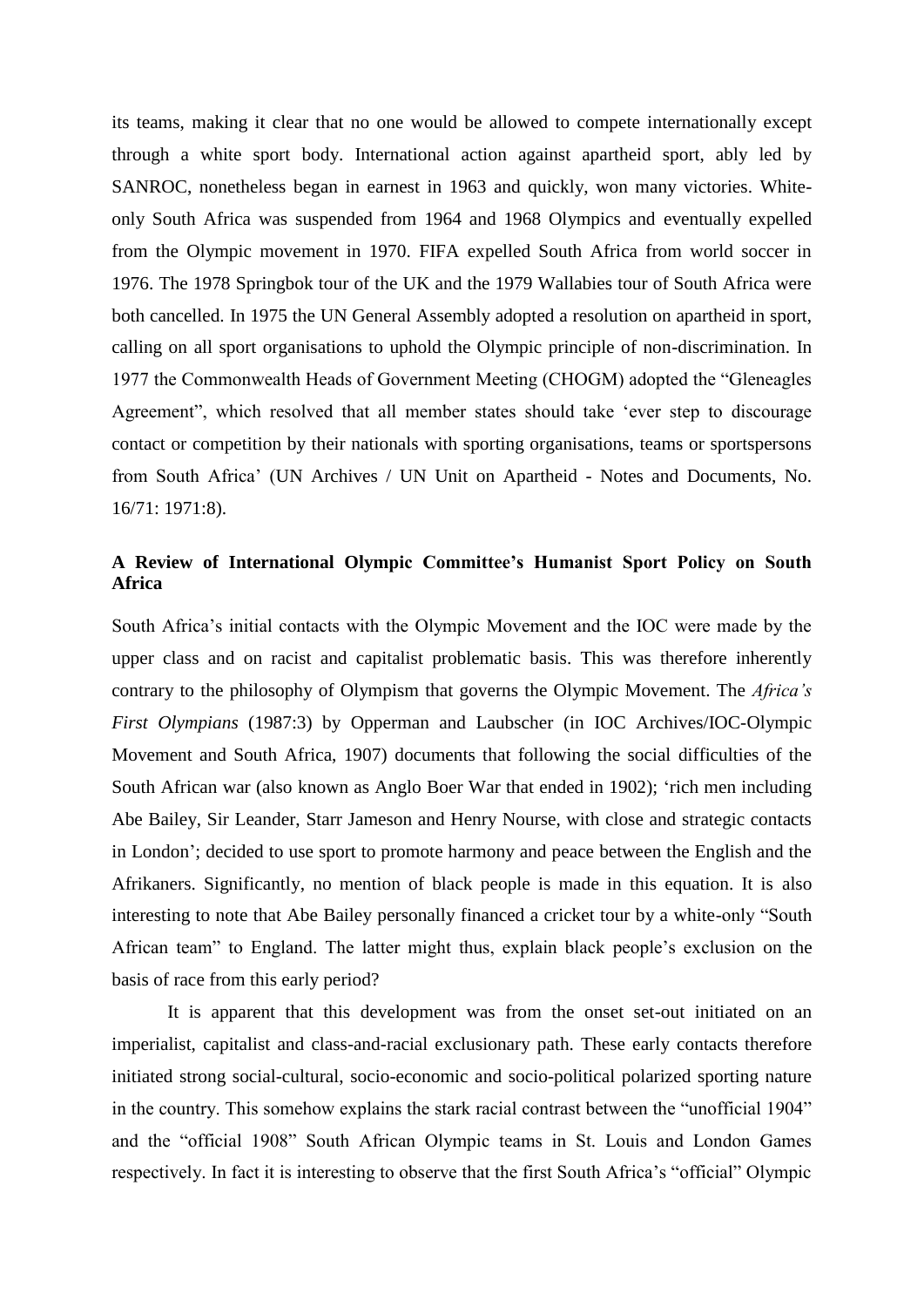was white-only and that the IOC did not take any issue with this racially comprised team albeit the existence of the non-discrimination Rule in the Olympic Charter, especially Articles 24 and 25.

Imperialism, politics of class-differential and racial segregation underpinned the early Olympic sport organisation in South African. In fact politics and political representatives played a major role in formalising the contacts and getting the country closer to the Olympic Movement and the Olympic Games. It is common knowledge that it was through the influence of the Office of Sir Starr Jameson, who at the time was the Prime Minister of the Cape Colony, that the British National Olympic Committee was mobilised that an invitation be extended to "South Africa" to take part in the fourth Olympiad, which the city of London was to host (*Africa"s First Olympians*, 1987:3). There is evidence that in its meeting in The Hague in May 23, 1907, the IOC unanimously carried a motion that the four British Colonies, the Cape Province, Natal, the Orange River Colony and the Transvaal (*Africa"s First Olympians*, 1987:3; IOC Archives/IOC-Olympic Movement and South Africa, 1907), notwithstanding that the latter excluded the country" black sportspersons population.

This hypocrisy continued to pervade both South Africa"s white-only National Olympic Committee as it did within the IOC over the years. In response to the end of the Second World War, the IOC held an Executive Committee meeting in London in August  $21^{st}$ - $24<sup>th</sup>$ , 1945, which point 4 of the minutes, reads as follows:

"...*[T]he Committee decided that letters should be sent to the National Olympic Committees suggesting that they resume their activities, stimulate public interest in the Olympic Movement, stress the principles of true amateurism, etc. Political influence in the movement should be avoided. ..."* (IOC Archives / IOC Executive Board Meetings / IOC Executive – London, Meeting Minutes, 1945:2).

It is yet common knowledge that South Africa"s National Olympic Committee was excluding black sportspersons on political grounds and the IOC was aware of this fact. Embarrassing and rather disastrous public relations was witnessed when the IOC and the host City Organising Committee, extended an invitation to the racist SANOC for the Mexico City Games in 1968. The IOC President at the time, Avery Brundage wrote:

"... *[T]here seems to be a serious misunderstanding of the action of the International Olympic Committee at its meetings in Grenoble last month. It did not approve either the Government of South Africa or its policies. It does not deal with governments nor with the political policies of any country. ..."*, (IOC Archives/IOC-Olympic Movement and South Africa/SAONGA Annual Report, 1983/4:5).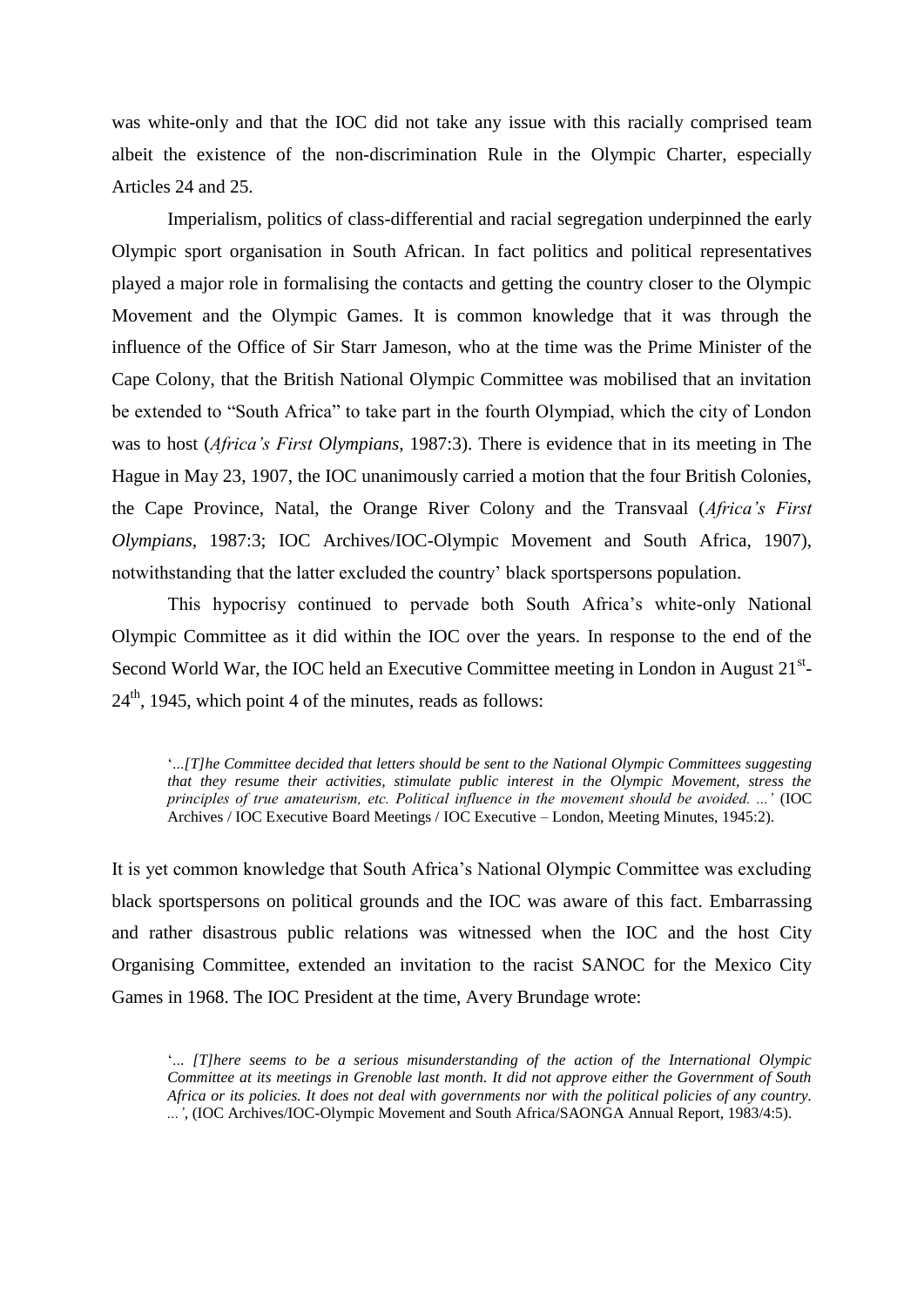It is nonetheless a well established fact that SAONGA voluntarily chose to exclude black sportspersons of in South Africa; doing so in direct response and alignment to its government's racist policy of apartheid. The IOC and its President were well aware of this reality. The IOC resolution on its relationship, attitude and approach towards SANROC as captured in *Annexure V* of the minutes of IOC Executive Board in Munich 1959 (i.e., to snub SANROC albeit using the word "Olympic" in its title) is indicated of this hypocrisy and bias towards the racist SANOC. In its annual report for 1983/1984 season, the SAOAGA reports that:

"*...Morally, it is equally wrong for the IOC to boycott sportspersons in accordance with political acceptability or not. ... ."* (IOC Archives / IOC Executive Board Meetings / Munich Board Meeting/ - Minutes, 1959: Annexure V - IOC OSC Archives).

There is evidence that the Olympic Movement and the IOC did not only tolerate white-only South Africa' indifference towards the country's black sportspersons for a long time, but also sympathised and supported the racist regime. The IOC"s Presidents (both Avery Brundage and Lord Killanin) belief that sport and politics do not mix was not only flawed, within the South African context but downright bias against the black sportspersons plight. This approach also furthered the racial divisions in South Africa and; promoted the black population"s exclusion from the Olympic Movement and the Olympic Games. The latter occurred in the face of strong protestations by the non-racial sport movement and AAM, broadly. That the IOC specifically and the Olympic Movement generally, never coopted nor elected a black South African sportsperson into their midst respectively, is an indictment on their part. That the IOC opted to snub SANROC as opposed to giving it an ear and more importantly, working closely with it, even after it had suspended and later expelled the racist SANOC in 1960 and in 1970 respectively, is bizarre. There is evidence that both the IOC Presidents, who reigned between 1952 and 1980, shared the view and belief that even though SANROC used the appellation "Olympic" in its name; it should be dismissed with contempt because it was led by "politicians" rather than sportspersons; a view also shared by the suspended racist South Africa"s NOC (South African Olympic and National Games Association (SAONGA) and its apartheid government (IOC Archives/ IOC Sessions: CIO D\_RMOI\_AFRIS/0387787-IOC SESSIONS 1959-1972; Annual Report, 1983/84:3). *Annexure V* in one of the IOC Session in 1959 reads:

"...*The International Olympic Committee resolved that, whilst SANROC uses the word "Olympic" in its title, neither the International Olympic Committee nor any of its officials shall have any*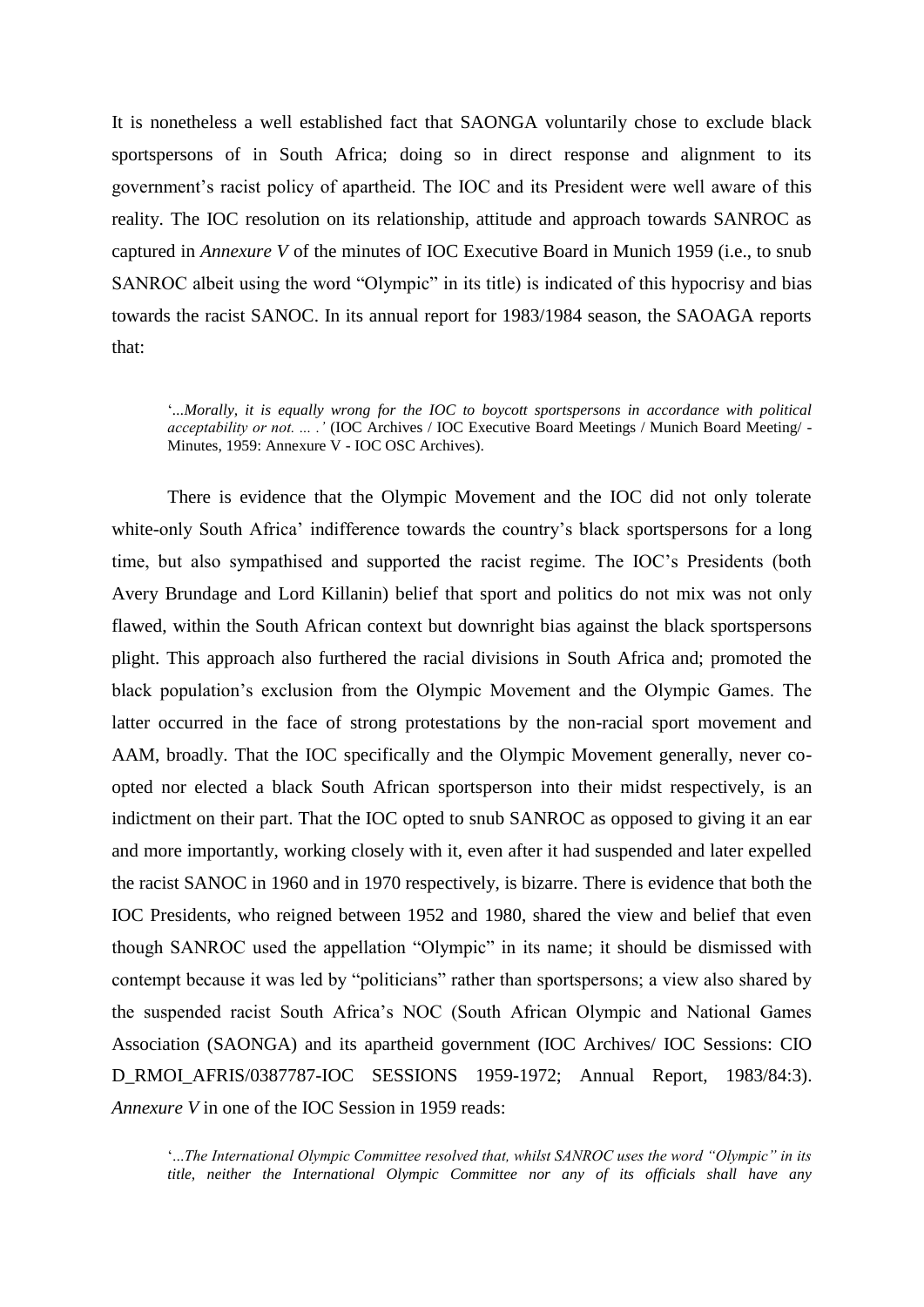*communication or dealings with it"* (IOC Archives / IOC Sessions / CIO D\_RMOI\_AFRIS/0387787- IOC SESSIONS 1959-1972 –Extraits des Session:Sur Afrique du Sud, 1959-1972).

This stance delayed the liberalization of South African sport from apartheid and thus, denied multitude of South Africa"s youth from taking its rightful place within the Olympic Movement.

Available literature on sport boycott shown that SANROC and AAM were not inherently boycott-enthusiasts but sport-loving non-racialists individuals that were in fact reconciliatory driven. A body of knowledge illustrates that to the non-racial sport movement; boycotts were potent weapon and yet last resort (IOC Archives / IOC-SANROC Files/SASA Memorandum, 1959; IOC Archives / Apartheid and Olympism Conference, 1988; Mbaye, 1995). It was only after considerable efforts to persuade the establishment sport structures to organise the country"s sport on non-racial basis that black sportspersons contemplated and eventually initiated sport boycott campaigns against ejection of apartheid sport from the Olympic Games and the Olympic Movement. In the process the non-racial sport movement outlined its primary objectives to campaign for the total eradication of colour bar in country"s sport; that it should be organised on non-racial basis; replacement of white-only racist sport from the international federation with the non-racial sport organization and expulsion of South African Olympic and Commonwealth Games Association (SAOCGA) from the Olympic Games (IOC Archives/IOC-SANROC Files/SASA Memorandum, 1959; de Broglio, 1970; Ramsamy, 1982; Mbaye, 1995; Nauright, 1997; Ramsamy, 2004).

There is evidence that it was the apartheid system; grounded on the notion of white supremacy; that subsequently gave birth to the AAM, SASA, SANROC, sport boycott campaigns against apartheid sport in South Africa. It is known that in South Africa under apartheid, both the sport administrators, who control all official sport and the Government jointly, took measures deliberately to exclude country"s black population from participating in representative sport. In fact it is also know that for the greater part of the country"s history, racial segregation in sport was not a law and that the sport organisation chose to deliberately exclude the majority black sportspersons, without due pressure from government. This development preceded apartheid. The imposition of apartheid in sport meant in effect that no "mixed" sport is permitted under the auspices of the official organisations which were accorded international recognition and bore the responsibility for selecting representative teams for international competitions. No open trials to permit the selection of the best sportspersons in each class from the entire sporting community. Competition in sport was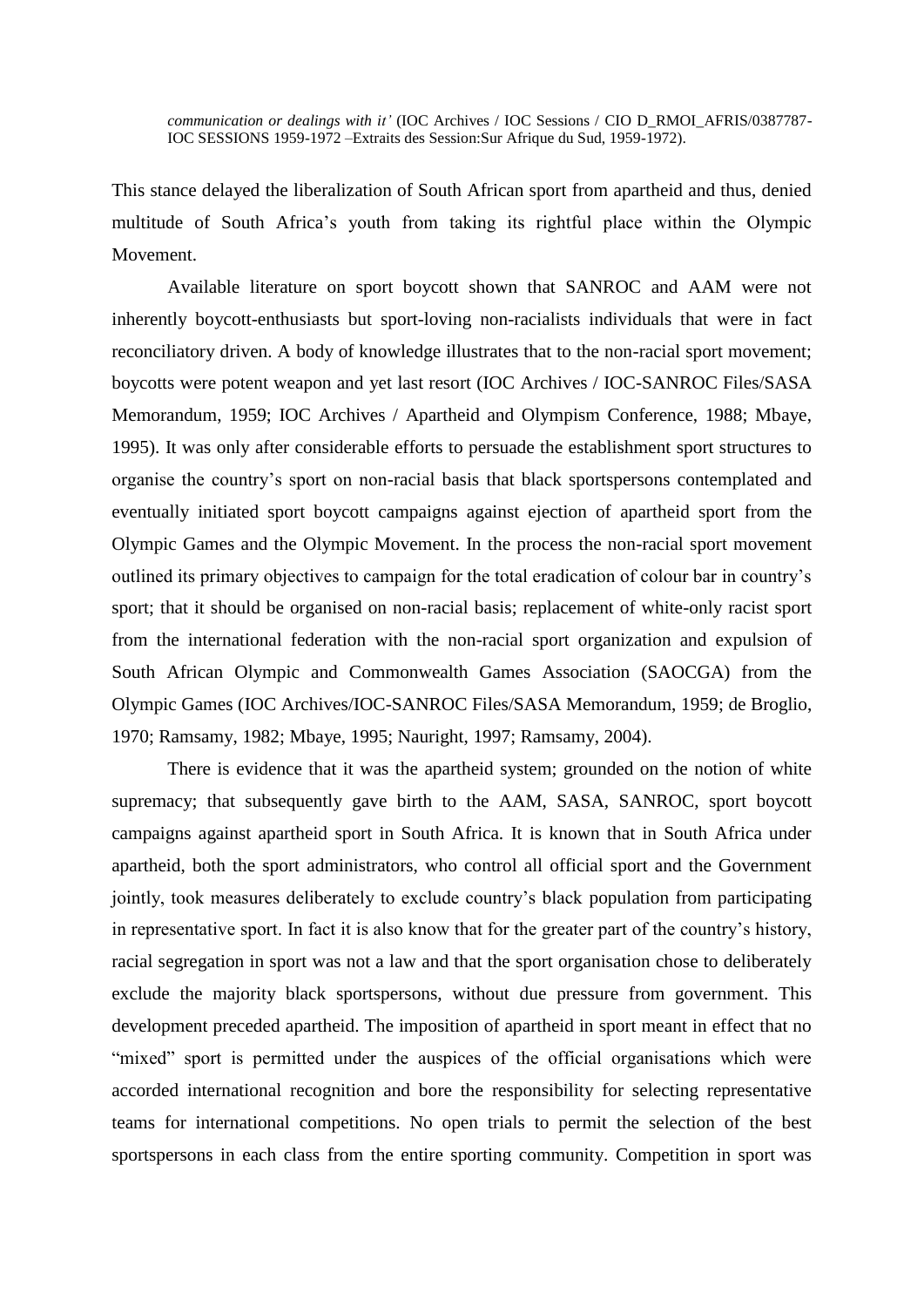instead limited to whites only and it is from them that national teams are selected. The Olympic Movement was well-aware of this situation, yet it granted unqualified recognition to the racialist "official" sport organisations in South Africa. Just as the South African white sport bodies were responsible for enforcing racial discrimination in domestic sport, so the Olympic Movement or International Federations (Ifs) which granted them membership were responsible for bestowing respectability upon such practices (UN Archives / UN Unit on Apartheid - Notes and Documents, No. 16/71:1971).

The sport boycott campaigns were therefore aimed at challenging this status quo, both internally and internationally. The non-racial sport movement fought for the organization of country"s sport on non-racial basis and more critically, the latter, to get the racially organized sport structures expelled by the respective IFs and be replaced by the non-racially organised ones. This report evaluates this long and complex relationship between South Africa"s Olympic sport participation; the IOC and its Olympic Movement. It assesses the nature of Olympic sport during the period 1904 to 1994; examines the influences and proponents of racist sport and their adversaries; and the IOC"s attitude, role and response to this struggle (IOC Archives/IOC-SANROC Files/SASA Memorandum, 1959; UN Archives / UN Unit on Apartheid - Notes and Documents, No. 16/71:1971; de Broglio, 1970; Ramsamy, 1982; Mbaye, 1995; Nauright, 1997; Ramsamy, 2004).

It is known that albeit favoured the white-only SAOCGA during the 1950"s down to the 1970s, the IOC President, Avery Brundage, due to growing pressure from the AAM and SANROC, was forced to review his and the IOC"s approach towards South African racial question in sport. The racial problem is South African sport was formally brought to the IOC"s attention in the 1950s; this seemingly did not really bother the IOC until the 1960s. In December 1966, African countries came together at Mamaki in Mali, and established the Supreme Council for Sport in Africa (SCSA). Guttmann (1984:232) reported that these countries agreed that the SCSA would use any means possible to fight for the exclusion of the racist South African sport organisation from the Olympic movement. This decision was evoked in 1968 when thirty two nations came together and announced the decision to boycott the Mexico City Games. It is at this time that

*"... Brundage and Exeter, fearing that the African countries might desert the Olympic movement en bloc to join Sukarmo"s Games of the Newly Emergence Forces (GANEFO), reluctantly acquiesced in the exclusion of South African and Rhodesia from the African Games, but they were not ready yet to recommend the final expulsion of either country from the international sport community..."* (Guttmann, 1984:232; Al-Tauqi, 2003:102).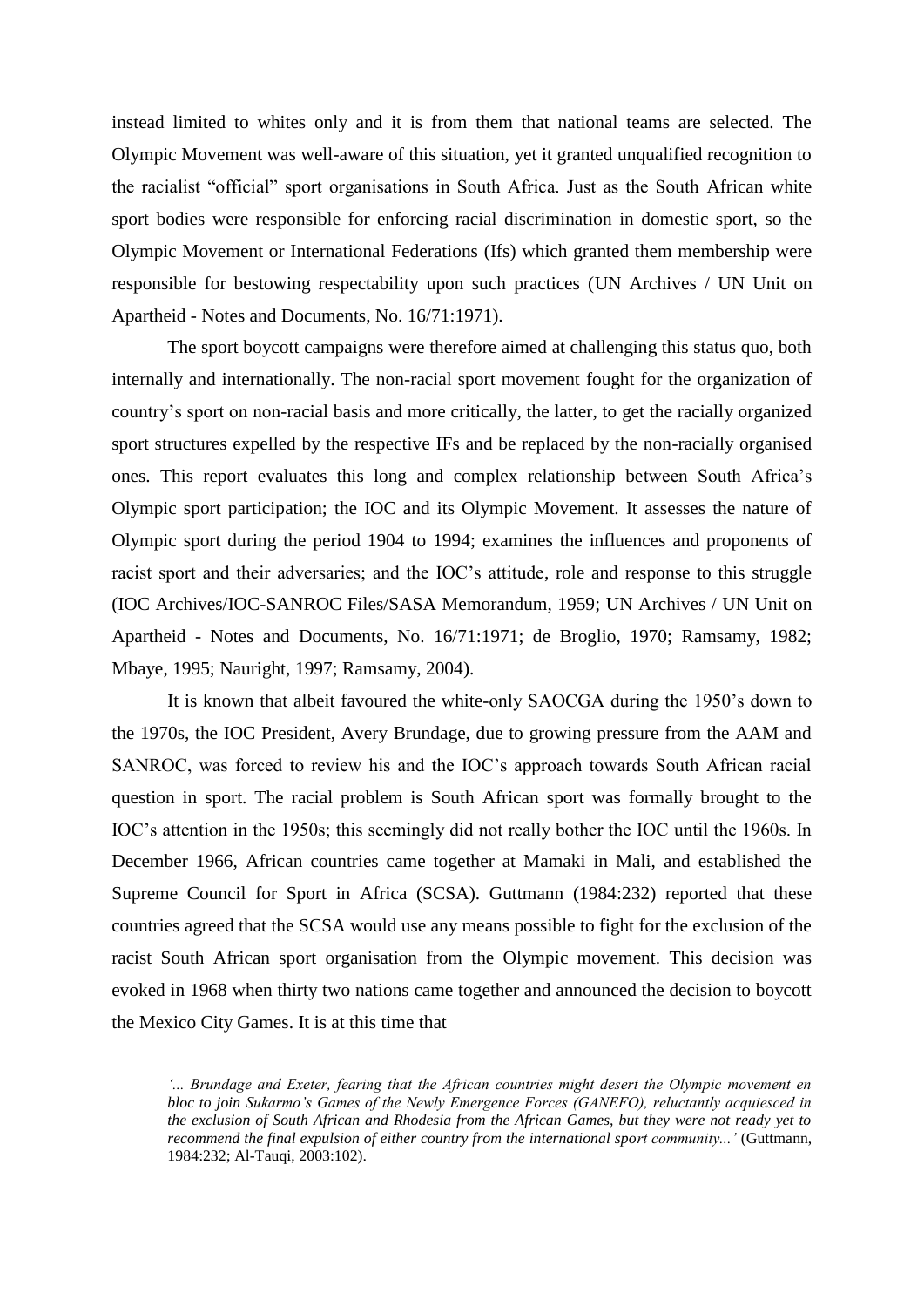It is interesting that when the African countries initially decided to boycott the Mexico Games, Brundage announced that "the Games must go on" and he opposed the idea of calling a special IOC Session to investigate the problem. It was however only after the boycott movement escalated and integrated the Caribbean nations, the Islamic world and the Communist bloc, led by USSR and all threatened to stay away if the racist South Africans came to Mexico Games (IOC Archives/IOC Files/Mexico Games Press Cuttings, 1968; Guttmann, 1984:232; Al-Tauqi, 2003:102). It is common knowledge that the decision concerning South Africa"s exclusion was put to vote, and the verdict was 47-16, with 8 abstentions. It also established that South Africa"s friends came mainly from America, Australia, Germany and Scandinavia (Guttmann, 1984; Al-Tauqi, 2003:102). There is evidence showing this longstanding relationship between the racist South Africa and/or "European Africa" and the "brothers across the seas" (Ramsamy, 2004:vi). It is possible this relationship that made the long-standing leader of the South African Ruby Board, Danie Craven, miscalculate the strength of opposition by the New Zealand people to the racist Springboks tour to that country in the early 1980s. When Craven was told of the extent of opposition New Zealand to the then forthcoming 1981 tour of the Springboks, he stubbornly said:

*"…I can hardly believe it of New Zealand. To me it is incredible that the nation I know so well has succumbed to that… You know, in 1937 and again in 1956, I preached from the pulpits in New Zealand, not once but dozens of times… I believe – I really believe in my soul I believe - that their love of rugby will triumph over their love of demonstrating. There may be demonstrations at the start, but they will soon peter out. …"* (Richards, 1999:35; Ramsamy, 2004:vi).

Danie Craven was however, certainly wrong. The demonstrations did not peter out. Even the love of rugby could not stop thousands of New Zealanders from demonstrating in favour of non-racial sport in South Africa and freedom for the oppressed black majority. This struggle, in the eyes of the New Zealanders, was a noble and a just cause as opposed to cheap propaganda that the likes of Craven and the apartheid government wanted the world to believe. Despite the lattes' innate love for rugby, as Craven "believed in his soul", New Zealanders could not dare compromise their own "soul beliefs". Craven seemed to have failed to appreciate and predict the intense opposition experienced on the 1981 New Zealand –Springbok tour because he was clouded by his firm belief and knowledge of the bonds that existed among the white Dominions of the British Empire – Australia, New Zealand and South Africa.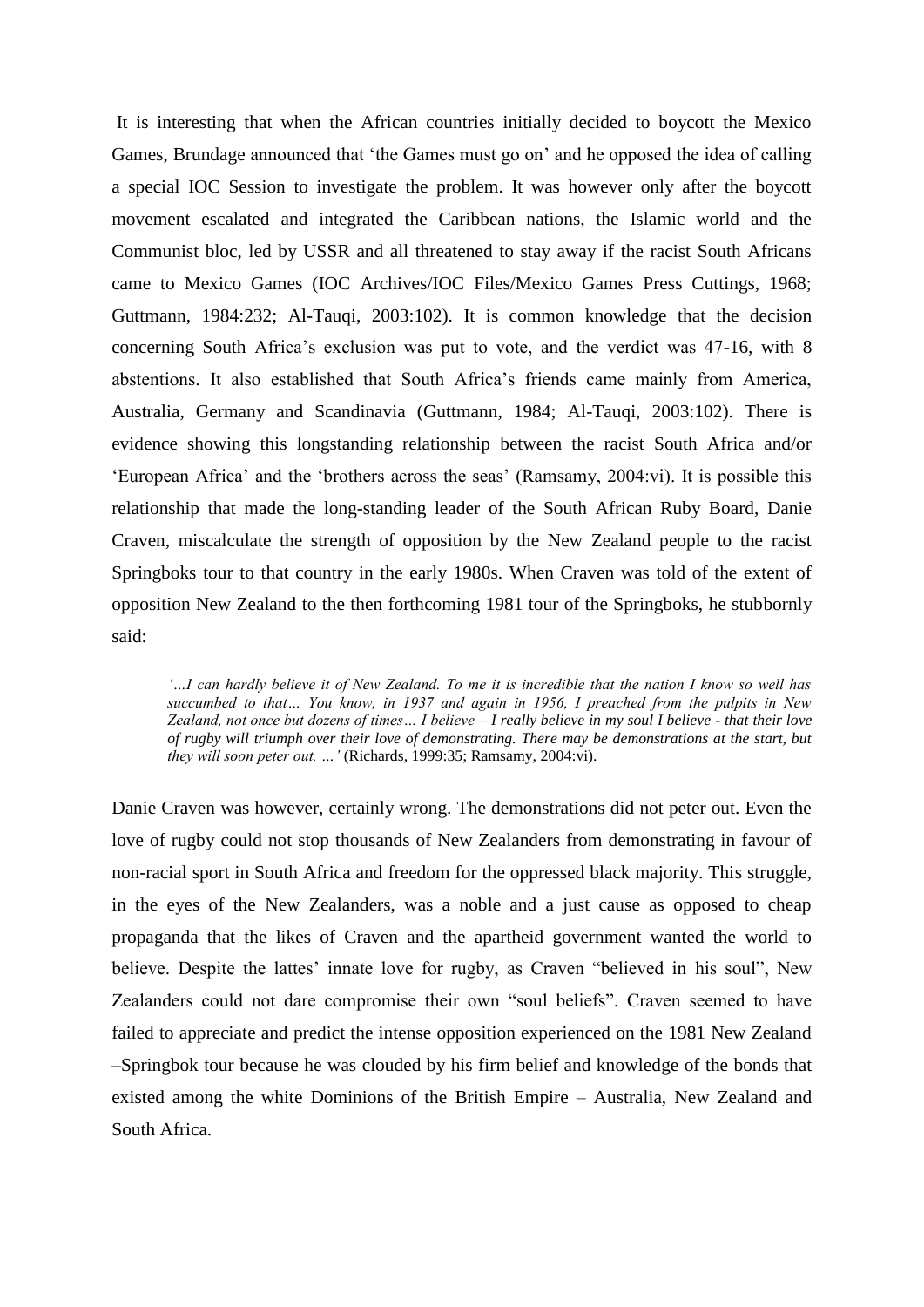It took a long time and hard work on the side of the non-racial sportspersons to engage and convince the IOC around the racialism in South African sport. When the nonracial or non-white South African Amateur Weight-Lifting and Bodybuilding Federation (SAAWBF), for example, approached the IOC for it to be allowed to participate in the 1956 Melbourne Games, the IOC referred it to the white-only SAOCGA because the President did not want to interfere in the local affairs of the country; yet through pressure it eventually did four year later in Rome Games (IOC Archives / IOC Sessions / Rome Session, 1960). Noteworthy in the President"s response was his bold and suggestive view on the question of recognising the non-white sport organization that:

*"... the sole question was whether the South African Olympic and Commonwealth Games Association could continue to be recognised by the IOC? ..."* (Mbaye, 2004:76).

The IOC President, Avery Brundage, again made a telling statement to the SAOCGA in 1958 that "*[P]ressure is mounting, and I am receiving many protests and requests for official statement from all over the world*" (Mbaye, 1995:80). He further warned that soon rather than later, the apartheid question would be placed on the IOC agenda and when that time came, "there could only be one result" because the Rules of the Olympic Charter were clear (Mbaye, 1995:80). The IOC President here seemed to imply that South African National Olympic Committee would be sanctioned given the that the Charter unequivocally prohibited any racial discrimination albeit doing very little to action this, taking twelve years for the IOC to ultimately expel South Africa from the Games. There is, however, evidence that, ironically, in 1958, SANOC initially threatened the IOC of withdrawing itself from the activities of the IOC and Olympic Movement. This SANOC"s threat came even before the boycott campaigns to expel it the IOC and the Olympic Movement were initiated and explored by the non-racial sport movement and the AAM. This is observed in Emery"s (the Secretary-General of the SACGA) response to the solemn warning about the country"s apartheid question, from the highest echelons of power on the IOC, the President Brundage himself, who wrote not only a threatening letter but quite chauvinistic one too, stating that:

*"... [I]t is to us a tragedy that through a few political agitators in two Non-European sport – Weightlifting and Football – from all the sport on the Olympic programme should place the European population of this country [SA] in such a predicament that it may have to withdraw from the Olympic Games. ..."* (Mbaye, 1995:80).

It is know that when the IOC suspended the racist SANOC in 1964 and 1968 and eventually expelled it from the Olympic Games in 1970; South African Government worked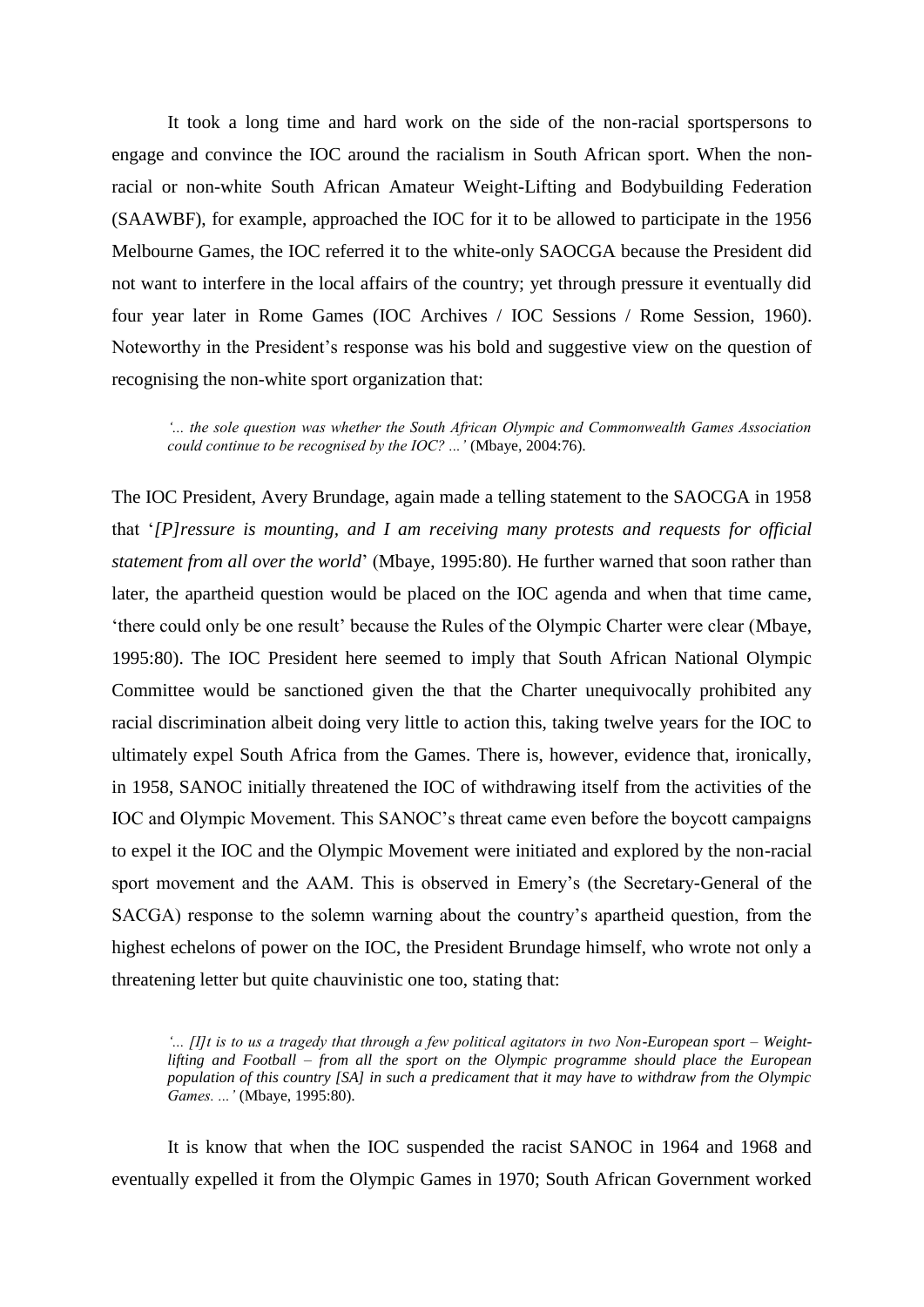tirelessly to keep the racist sport" contacts afloat on international front albeit through propaganda and at exorbitant price. In fact in its Annual Report for the 1983/4 season, SAONGA complained about being "boycotted" by the IOC (SAONGA Annual Report, 1983/4:3). There is evidence that "relative progressive" stance by IOC towards South Africa"s racist sport came solely due to mounting pressure. Signs of this "relative changed" were observed during Avery Brundage's Presidency and Lord Killanin seemed to have maintained a similar approached to the racial question in South African sport. Interestingly, however, signs of "bending-over-backwards" to satisfy and keeping the racist SANOC at bay by sending controversial "fact-finding-commissions" to South Africa were witnessed. This approach was adopted in conjunction with AAM and SANROC snubbing. A case in point is Avery Brundage"s view to Lord Killanin led IOC "Fact Finding Commission" to South Africa in 1967, that:

*"... If we were to judge apartheid per se, it is not necessary to send a commission at all. Our concern is*  with the National Olympic Committee and what it is doing to comply with Olympic regulations, *especially Articles 24 and 25. ...We must not become involved in political issues, nor permit the Olympic Games to be used as a tool or as a weapon for extraneous causes. ..."* (IOC Archives/IOC Commissions/SAONGA Annual Report, 1983/4:5).

It seems that the IOC President here is oblivious of the apartheid system as it was carried out in the country"s sport and/or failing to appreciate that South Africa"s NOC and its Government were actually sharing the same view, which was to exclude the black population in sport based on the colour of their skin. Interestingly, during Lord Killanin's reign in 1972 to 1980, SANOC was not given space to meet up with the IOC and within its structures, as its recognition had been withdrawn in 1970, thus from the President and the IOC"s point of view, South Africa"s NOC was non-existent (IOC Archives/IOC Commissions/SAONGA Annual Report, 1983/4:5). It was in the 1980s that the IOC"s and the Olympic Movement"s attitudes and response towards South Africa"s non-racial sport movement started to alter dramatically; with Juan Antonio Samaranch reigning as President. The latter's "African Doctrine" towards the South Africa question did not only prove to be progressive but highly strategic and thoughtful towards abolishing apartheid in sport; creating a climate of vigilance within the IOC and Olympic Movement; the non-racial sport movement, AAM, UN and African countries.

There is evidence that SANOC with the help of its Government and its sympathisers continued to fight to return to the Olympic Movement long after it recognition by the IOC was withdrawn. SANOC and the apartheid Government never attempted to create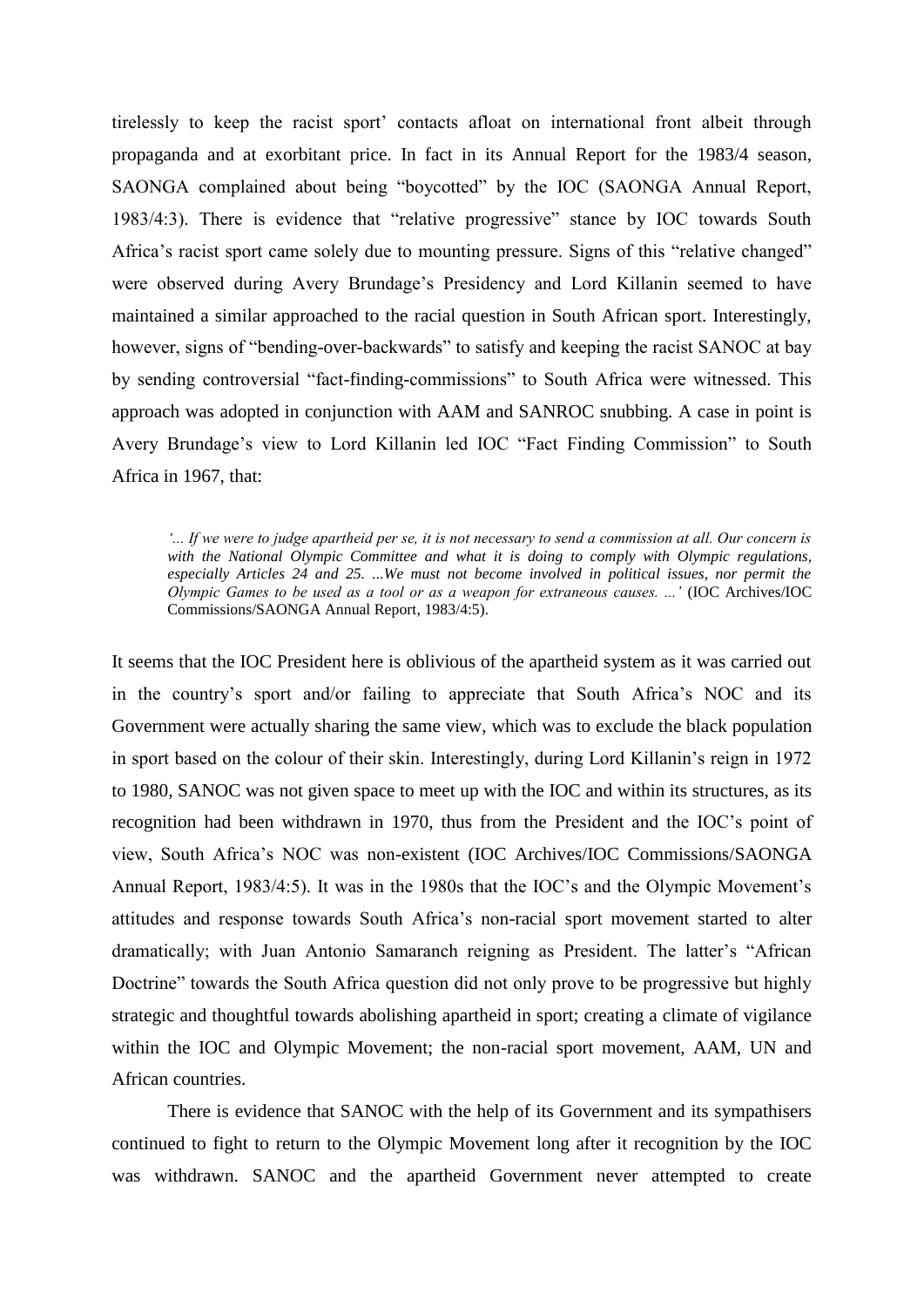environment to genuinely organise sport on non-racial basis. They instead seemed satisfied with and committed to cosmetic "reforms" of the apartheid system, illustrated by the introduction of the "multi-national or otherwise multi-racial sport policy", and; concomitantly unleashing its expensive propaganda machinery. This created a complex environment within the Olympic Movement, with the SANROC and the broader AAM continuing to maintain vigilance to safe-guard their gains. The battle lines were drawn between the apartheid apologists and the AAM. This also made the IOC not to fault in its commitment and responsibility to mobilise and galvanise the Olympic Movement around the goal of maintain coherent support for the fight against apartheid in sport. That in 1984, ahead of the Seoul Games, IOC Executive Board did not foresee the impending challenge by the African countries when it considered approving Tennis as an Olympic sport, with the IOC Executive Board keen on the idea to prepare it to make it to the Olympic programme whilst the International Tennis Union was yet to either suspend and/or expel the racist South African Tennis Association; appears not only suspect but rather clumsy. This IOC"s "mishap" disgusted the Africans and fuelled suspicions and; this worth-noting (IOC Archives/IOC Commissions/ Apartheid and Olympism Conference Report, 1988; Mbaye, 2004:86). This occurred on the backdrop of the well coordinated Apartheid Governments propaganda machinery that is often evident around the Games and/or any major event. This practice continued well into the early 1990s. Solace is however drawn for the outstanding leadership and foresight of the IOC President, Juan Antonio Samaranch, who convened a controversial yet equally important gathering of the African sport leaders on the question of apartheid sports in Lausanne in 1988.

It is the developments like these that seemed to justify the African sportspersons" vigilance around South Africa"s Apartheid question between 1970 and 1992. During the IOC"s "States General" Conference in Lausanne in 1988, Africans tabled their significant positions on the question of apartheid South African sport (IOC Archives/IOC Commissions/Apartheid and Olympism Conference Report, 1988; Mbaye, 1995:127). In fact around the period of this conference and beyond it, several platforms were created by Africans; indicative of cautious manner and vigilance towards the Apartheid Government and expelled SANOC. Specifically, between 1986 and 1988, the world witnessed a flurry of activities aimed at reversing the sanction of withdrawal or recognition against SANOC ahead of the Seoul Games. This crusade was led amongst others by South Africa"s influential whitely-only sport leader and Kenya"s ever-forceful Reggie Alexander (Mbaye, 1995:128; de Broglio, 2010). The latter, several times campaigned for a delegation to be sent to South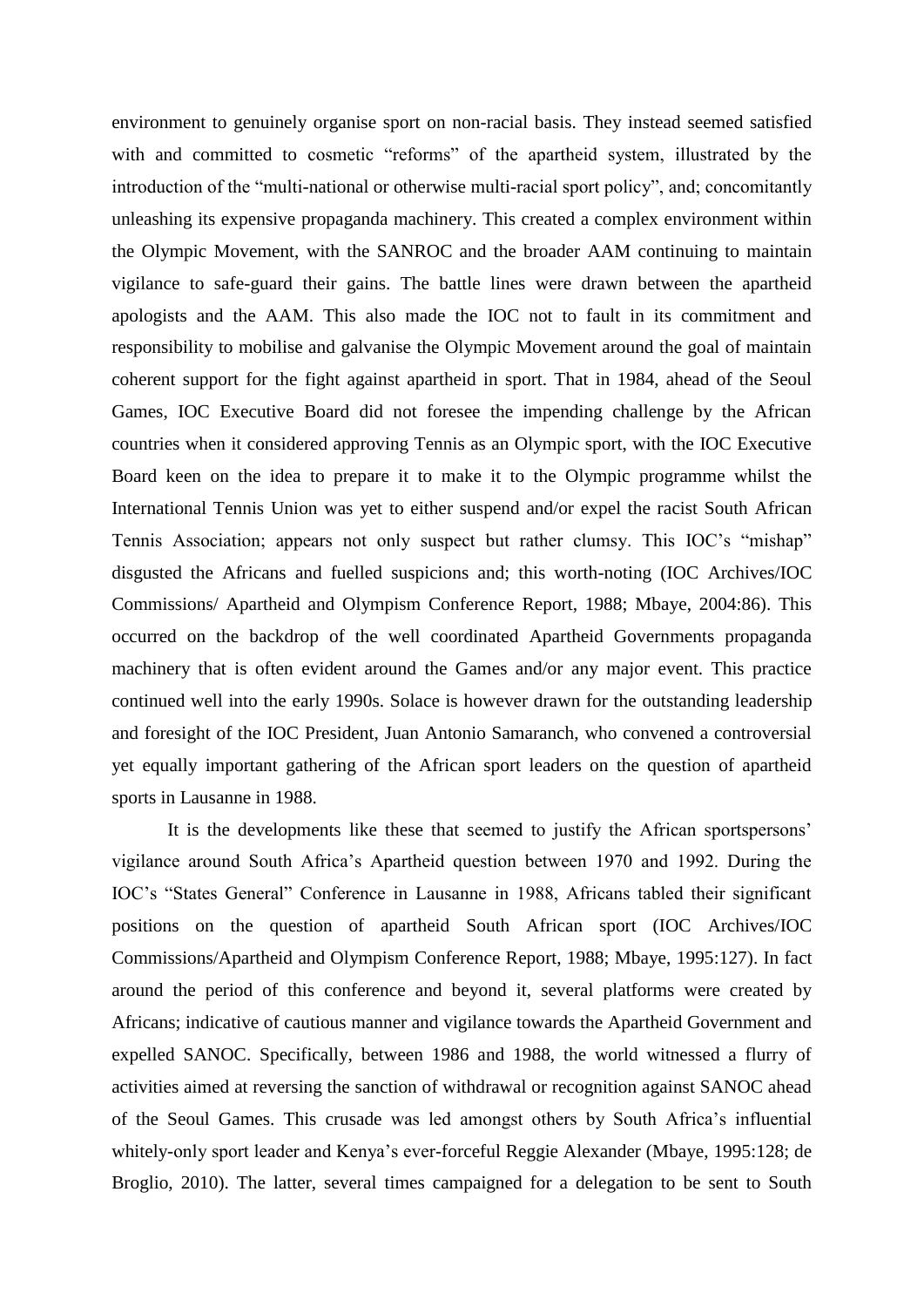Africa to view "progress" and "non-application" of apartheid in sport in the country. In any event this initiative was short down by the IOC, Africans and African sport leaders within OAU, the ANOCA and SCSA, assisted by numerous journalists, including David Miller (Mbaye, 1995:128).

It was this background that strengthened Africa and Africans" vigilance and zeal to oppose apartheid sport during the period of the 1980s. In fact between 1983 and 1988 several conferences were held by Africans. For example, three (in London in 1983, in Paris in 1985 and in Harare in 1987) International conferences against apartheid in sport were organised and held by the SCSA, the ANOCA, the Union of African Sports Confederations (UASC) and the SANROC, with the UN Special Committee against Apartheid often assisting and lending its support (Mbaye, 1995). In fact the UN International Convention Against Apartheid in Sport came into force around this time, and specifically in April 03, 1988. These developments should be seen in the broad context of the work coherent work by the AAM in Africa, with the help of the IOC and UN. The South African question here, seen in context, with other sport struggles and world programmes. The latter include Olympic Solidarity programmes; the revival of the Olympic Truce, seems to justify the long-overdue, closer and coordinated working relationship between the IOC and UN; that was only realized in October, 21, 2009 (IOC Webpage, 2009). That the IOC was granted an observer status by the UN and; this quickly followed a landmark address by the UN General Secretary, Mr Ban Kimoon, in the 2009 Copenhagen Olympic Congress.

This in fact is line with the main humanistic goal of the IOC and the Olympic Movement and; that from inception the modern Olympic Games and the IOC had humanism as the foundation of a sport policy (Mbaye, 1995:21). This approach can be traced back in Pierre de Coubertin era (Rioux, 1889; Mbaye, 1995:21-22). Critical here is the "father" of the modern Olympics" firm view that sport should "be understood not simply as a game or a physical activity, but as a way of being, that is, a philosophy" (Mbaye, 1995:21-22). The spirit that shaped and steered de Coubertin"s intellectual approach and action is well documented and that is humanism as the basis for all sport theory and policy. In fact, de Coubertin"s ideas constructed the foundation of Olympism, which culminated in philosophy based on the cult of best man, regarded as the centre of universe. Mbaye (1994:22) states that this philosophy of Olympism "made the human person, in the totality of his very being, the centre of interest for Coubertin, who sought remedies for world "weariness"" and; which is also "the origin of the creation of the IOC and today continues to be a driving force behind all the policies and activities of that institution".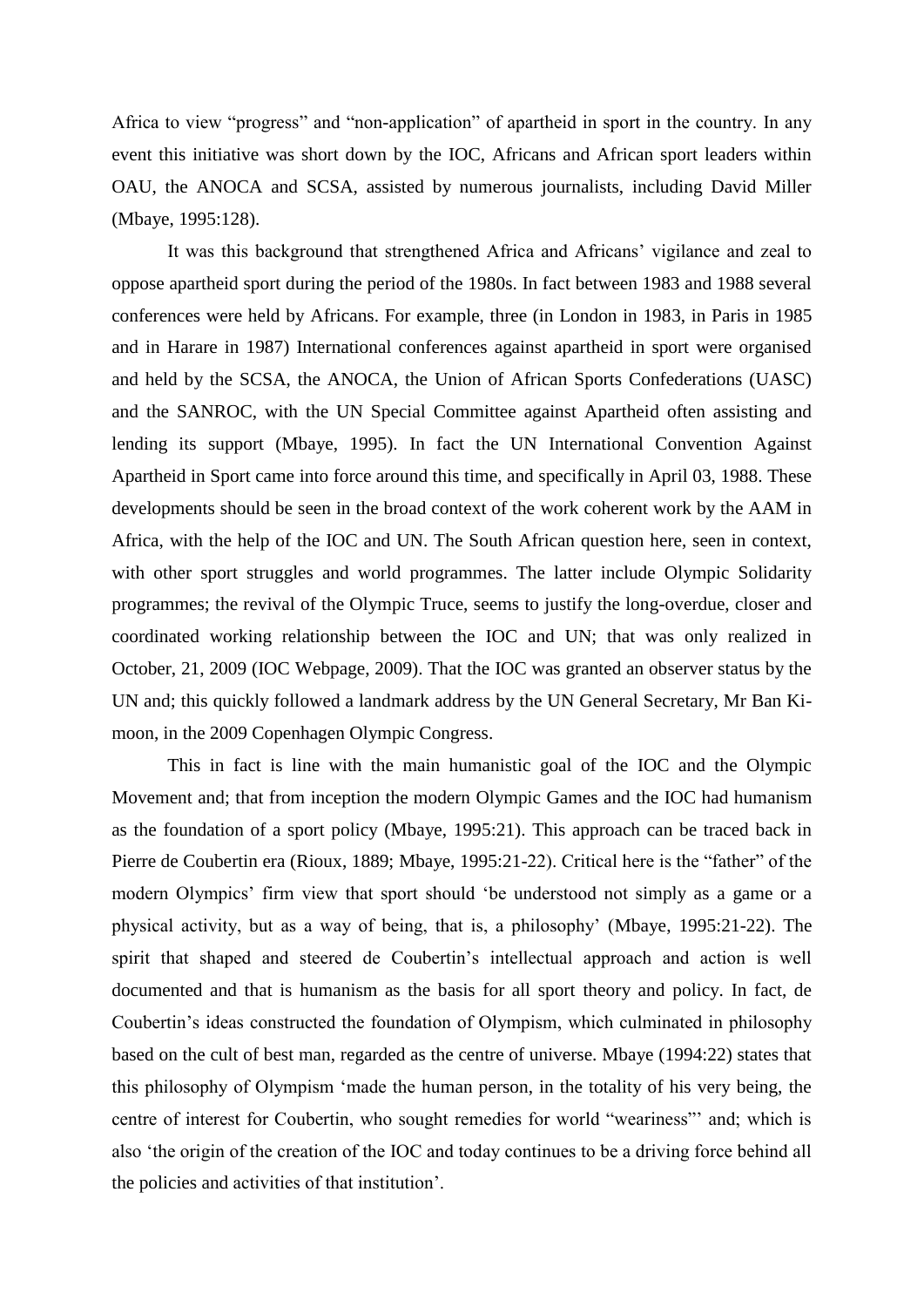It is apparent that throughout its history, the Olympic Movement and the IOC have never, at least, at the level of policy framework and thus legally, abandoned the positions that were espoused by de Coubertin at its inception. The same, however, cannot always be said about the IOC"s operations, especially in the period between 1952 and 1980. Mbaye (1994:22) is helpful in articulating the nature of the modern Olympism, stating that the IOC is, as the head of the modern Olympism

"...*from which the Olympic Movement stems, a dynamic catalyst for understanding among peoples, a force for respect for fundamental human rights. It is a pillar of humanism, of inter-cultural dialogue of cooperation and peace. ...*" (Mbaye, 1995:22).

It is, thus, worth noting that for several years, the IOC appeared to have reneged in this regard, in relation to the exclusion of black sportspersons in South Africa and maybe elsewhere in the world.

The leadership of Avery Brundage and Lord Killanin inherently seemed to be at fault for dereliction of duty ad they failed to act on the South Africa"s apartheid question; and only to do so, when heavily pressured by the SANROC and the AAM. The Fundamental Principles of the Olympic Charter, however, have always been clear in relation to antidiscrimination of any form; upholding human dignity; cultivating understanding among peoples and being a force for respect for fundamental human rights. For instance, Paragraph 6 of the Fundamental Principles of the Olympic Charter is helpful here, as it reads:

*"The goal of the Olympic Movement is to contribute to building a peaceful and better world by educating youth through sport practised without discriminating of any kind in the Olympic spirit, which requires mutual understanding with spirit of friendship solidarity and fair play" and its "activity is permanent and universal"* (IOC Archives / Olympic Charter, 2010:11; Mbaye, 1995:22).

Paragraph 3 of the Fundamental Principles of the Olympic Charter is even more eloquent in understanding and defining the goal of Olympism, which is the capacity,

*"[To place everywhere sport at the services of the harmonious development of man, with a view to encouraging the establishment of a peaceful society concerned with the preservation of human dignity"*  (IOC Archives / Olympic Charter, 2010:11; Mbaye, 1995:22).

It is apparent that the latter was not seriously considered by the IOC leadership and by some sections of the Olympic Movement since the mid 1950s, in relation to South Africa's apartheid question. The IOC was aware of apartheid sport and the subsequent subjugation,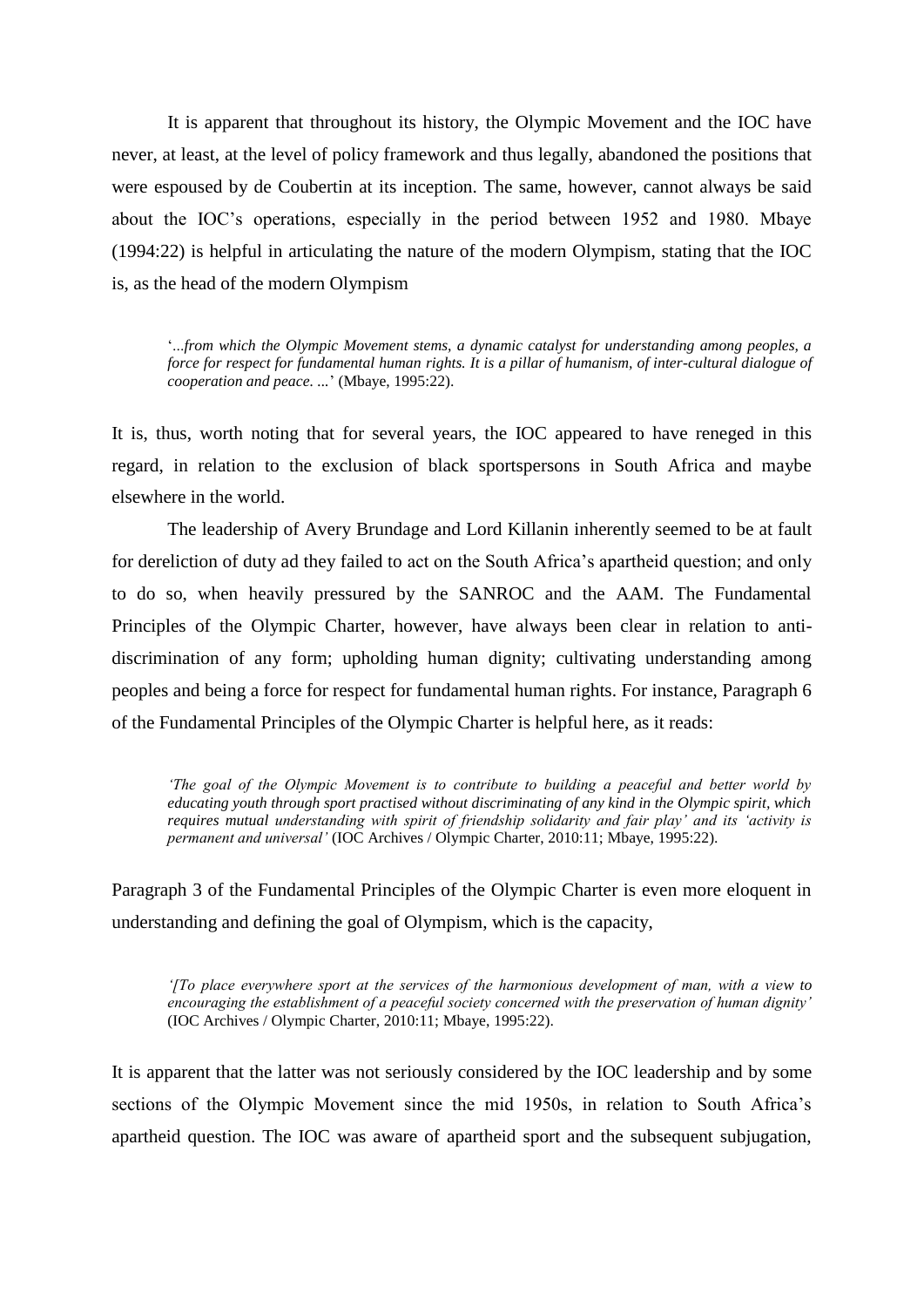oppression and discrimination of the majority black South African population and specifically, its sportspersons.

It has been shown that in broad terms, the goal of the IOC, is to lead the Olympic Movement in accordance with the Olympic Charter, which its reading, evidently illustrate the foundation of the humanist and pacifist goals assigned to the IOC. These include leading the Olympic Movement, "whose objectives coincide with those of the United Nations, namely to bring about peace and ensure respect for human dignity" and; the other twelve ways the Olympic Charter lists in which the IOC directs the promotion of Olympism (IOC Archives / Olympic Charter / Rule 2 of the Olympic Charter, 2010:11; Mbaye, 1995:31). To address specific objectives of the topic at hand and for the purpose of this report, the following are worth mentioning:

*"...The IOC assigns for itself the task, within the framework of the role that it has defined for itself, of collaborating with the competent public or private organisations in endeavour to place sport at the service of humanity. It fights against any form of discrimination affecting the Olympic Movement. It supports and encourages the promotion of sports ethics. It opposes any political and commercial use of sport and athletes. ..."* (IOC Archives / Olympic Charter, 2010:11; Mbaye, 1995:31).

It is apparent that, through its Olympic Charter, the IOC has long set itself critical objectives, which can be summarised as follows, amongst others:

*"...international cooperation, the development of sport, the implementation and defence of the principle of non-discrimination, the promotion of sport ethics, the defence of fair play, etc. ..."* (Mbaye, 1995:32).

Reading the Olympic Charter, it becomes apparent that the IOC sees itself as the guardian of an ideal that has withstood over a century and which is rooted in respect for humanist mission that uses education as a lever to implement the principles that are at the foundation of a society based on understanding, solidarity, fraternity and peace. It has been indicated that these ideas developed by Coubertin, however, they did not find prominence within the Olympic Charter and/or the clarity and precision in wording until the seventh IOC President, Juan Antonio Samaranch, ordered, in the mid-1980s, a revision of what might call the basic law of the IOC (Mbaye, 1995:42). The special place enjoyed by the first principles of the Olympic Movement and the force that the new wording of the Charter gives them goes together with a synchronising effort between the IOC and the other members of the Olympic family which places the IOC among the major international organisations working to bring about world peace through fraternity, that is, through solidarity and cooperation in strict equality (Mbaye, 1995). This work of the IOC and the strengthening of its underlying Rule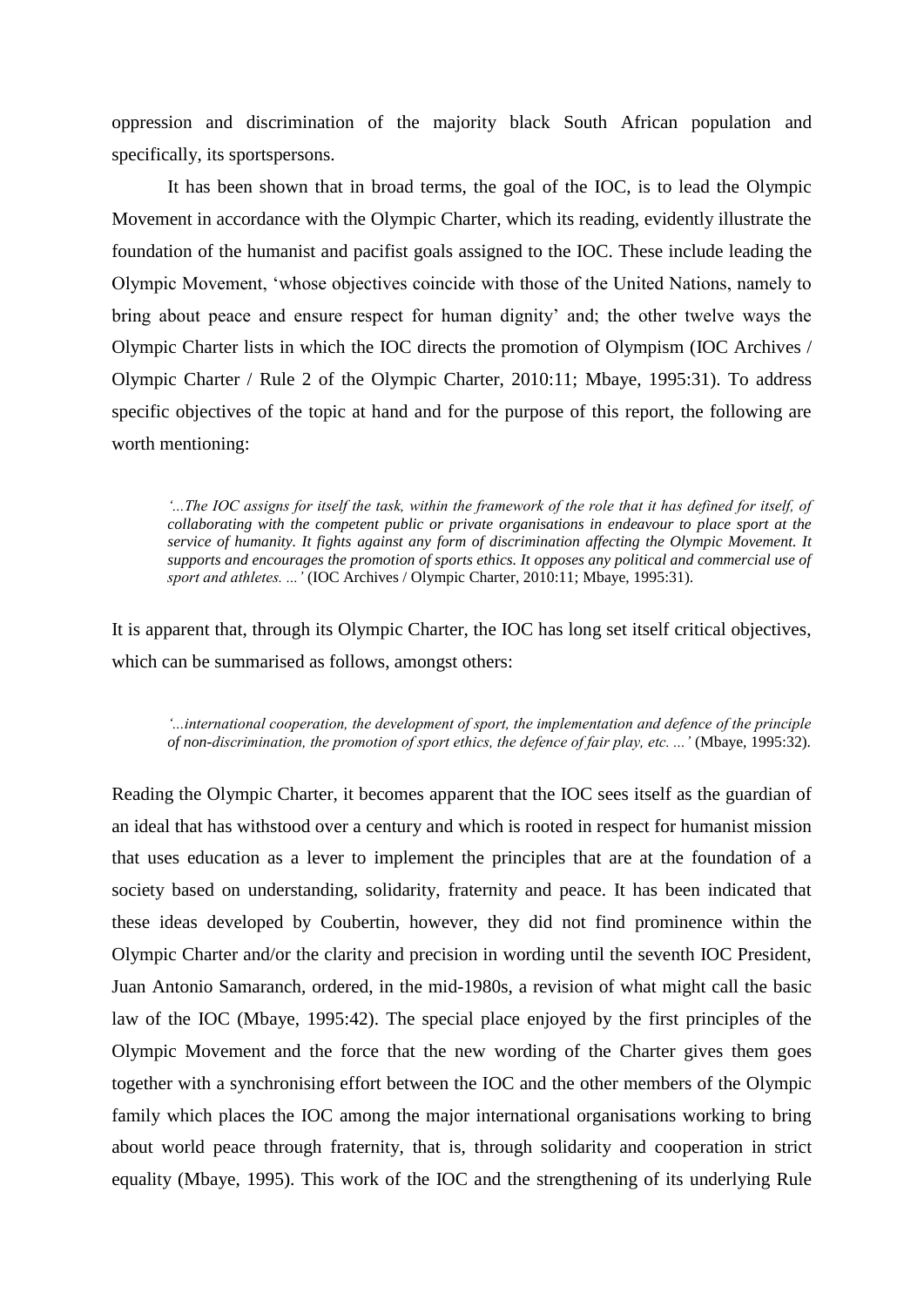are new, and they are due without any question to the policy that Samaranch has introduced in the Olympic Movement. It is apparent that President Samaranch firmly believed that the IOC and the Olympic Movement wielded power to influence the world greatly. In 1990 he declared that:

*"..Alone, we can reform neither man nor society... The Olympic Movement has possibly a unique opportunity, amidst the present disarray, to show through deeds that it is one of the great and beneficent social forces of our time; that in all places, and in all times, it places sport, such as we conceive it, at the service of the human community....'* (IOC Archives / Olympic Media, 2010).

It is in this background that when President Samaranch entered the fray and the IOC, whose work is to be defined unequivocally in terms of a clear humanist policy, could not coexist indefinitely with apartheid, to which the IOC played a critical role in eradication between the early 1980s to mid-1990s. In fact, in his own words, President Samaranch argued in 1988:

*"... The social and political phenomenon of Apartheid cannot be reconciled with the Olympic ideal, and is a source of concern for the entire world. We must all fight to eradicate it, while listening carefully to the Africans who, once this objective is achieved, will tell us when and how South Africa can be reinstated in the international sports community, from which the International Olympic Committee was the first organisation to exclude it."* (IOC Archives / Presidents/Samaranch, 1988; IOC Archives / IOC Media, 2010:3).

The pragmatic stance by the IOC President, Samaranch in the late 1980s through to the early 1990s, proved to be a defining moment for not only resolving the South African apartheid sport question but in effecting a radical socio-political change in the South Africa. It should be mentioned however, that the latter was achieved on the background of some intuitive initiative by the IOC President and the IOC as opposed to the initiative of the Africans as he purports above; and more significantly, this process saw the obliteration of one major traditional force of the liberation movement, SACOS and its principle of: "No normal sport in an abnormal society"; in favour of NSC and its pragmatic stance towards "sport unity" (Roberts, 1988, Roberts, 1989; Booth, 1995; Nauright, 1997:154; Thomas, 2006; Brown, 2006). Here, the IOC is seen as not entirely responsible for this but is seen to have contributed. There is evidence that the IOC, through its extra-ordinary Apartheid and Olympism Commission, able led by the late Judge Kéba Mbaye, at the time the Vice-President of the IOC, took its tune, on the question of apartheid sport, the direction of apartheid question in South Africa and its eradication, more from the politicians (mainly the ANC and the NP), rather than, from the sport organisations and/or from the collective nonracial sport movement to be specific (Mbaye, 1995:200-201 & 214-217; Nauright, 1997:154).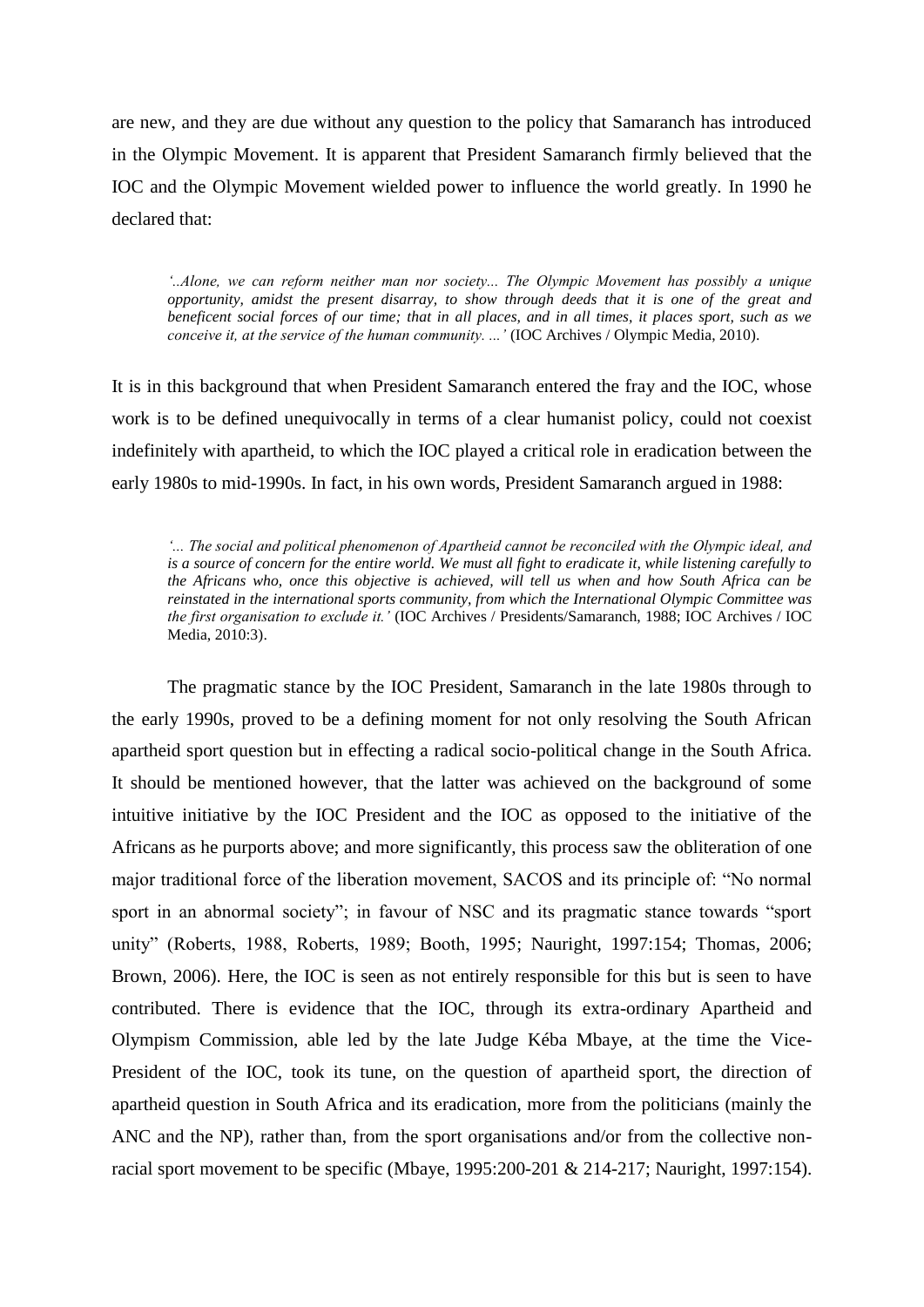In any event, around this time, the traditional and sometimes considered the "authentic" nonracial sport movement, led by SACOS. During this period SACOC was however strongly challenged by the 1989-established National Sports and Olympic Congress/Council (NSOC); which did not hide its affiliation to the broad Mass Democratic Movement (MDM), with a core objective to push for national liberation and national democratic revolution (NDR), including its sport. In the early 1990s, sporting officials were well ahead of politicians in negotiating for a new non-racial order, albeit, not all non-racial sportspersons agreed with the negotiation strategy. SACOS continued to hold on to its stubborn stance that there could be "no normal sport in an abnormal society" yet, it quickly lost ground to the NSC. At this point and with this in mind, an interesting observation is made: SACOS that had long claimed nonpolitical affiliation died a natural death, with and/or as the New Unity Movement (NUM). In fact, some former leaders of SACOS would later confess that indeed SACOS found its expression in the NUM policies (Thomas, 2006:40; Brown, 2006).

The country's sport transition from apartheid to "non-racialism" and; more specifically, in an extra-ordinarily short period of four years, between 1991 and 1992, South Africa went from sporting divisions at home and isolation abroad, to "unity" at home and "full international interaction in global sporting competitions" (Nauright, 1997:154) This transition is discussed on the backdrop of the last apartheid President, FW de Klerk"s watershed announcement to release all the imprisoned political leaders, including the iconic Nelson Mandela; unbanning political organizations and allowing free political activity in the country; and it is found that the IOC acted pragmatically, creatively and boldly, yet, in the process, seemed to have relayed more on politicians rather than, sport leaders. The study summarizes the dynamics of the South Africa's transition from segregationist entity to "nonracialism" and observes that the IOC, with the ANC-and-the-NP seemed to have been the critical players and custodian of the process, with SANROC-SACOS-NSC, playing secondary roles. In the final analysis, during the deliberation with the sport movement in South Africa, the IOC seemed to have downplayed and ignored some level of opposition to the process and suggestions not only to lower the pace of the process but also to reconsider its position to re-integrate South African sport; and that of recognising the newly formed National Olympic Committee of South Africa (NOCSA); first from within its ranks and, by some members of the IOC in its Sessions (IOC Archives / IOC Sessions / 95<sup>th</sup> IOC Session, 1989:7; IOC Archives / IOC Sessions / 96th IOC Session, 1990:4-5; IOC Archives / IOC Sessions /  $97<sup>th</sup>$  IOC Session, 1991:3-9; Mbaye, 219) and by SACOS, some members of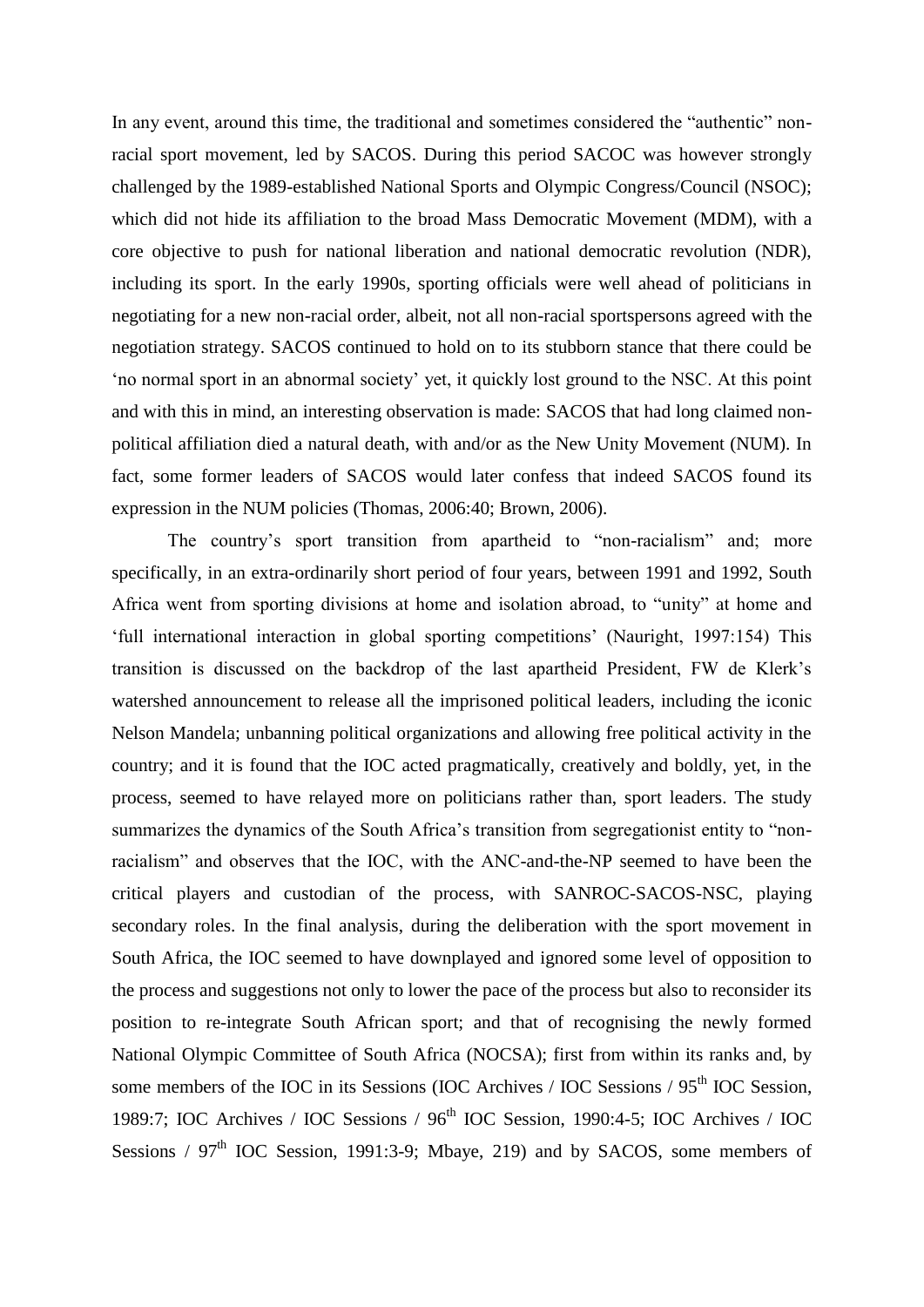# SANROC and the Pan Africanist Congress (PAC). In fact the PAC even went further to argue

that

*"...[I]t was up to the oppressed peoples of occupied Azania, and up to them only, to set the date for the removal of the cultural boycott. With all due respect, athletes were in no position to take such an important decision alone; they could do so in conjunction with the progressive political organisations inside occupied Azania. ..."* (IOC Archives / Apartheid and Olympism Commission Report / PAC"s Presentation to the IOC"s Apartheid and Olympism Commission, 1991; Mbaye, 1995:219).

The positions held by both the PAC and SACOS, which apparently shared closed semblance positions, thus, contributed to the general belief (irrespective of its merit) that the ANC "used" sport as a critical bate during the political negotiated settlement with the NP, with the IOC, offering strategic assistance to this project (Booth, 1995:45; Nauright, 1997:154). In fact, up until this day, in some quarters of the sport movement in South Africa, especially the disgruntled former SASCOC and SANROC members such as Douglas Brown, Van De Horst, Reginald Feldman, Denis Brutus, Chris de Broglio, to mention but a few, accuse the ANC for "selling out" non-racial sport for political expediency (Booth, 1998; Nauright, 1997; Thomas, 2006). Booth (1995) argued that the unity the NSC managed did not mean the real empowerment of black sportspersons, thus was sham unity.

*"...In many cases, black sports officials became ceremonial figureheads, often on large salaries, alongside a core of old establishment officials who called on their supposed expertise to maintain key administrative positions. ..."* (Booth, 1995 also quoted in Nauright, 1997:154-155)*.*

Taking this view further, Nauright (1997:154) writes:

*"...ANC officials supported the moves to sporting unity, as they quickly identified a return to*  international sport as a key arena from which to reach out to whites who were afraid of some kind of *cultural swamping in a non-racial South Africa where everyone had the vote. While negotiations for unity were difficult, and a long process involving the efforts of hundreds of sporting officials, many sporting organizations agreed on unity by the end of 1991. ..."* (Nauright, 1997:154).

It is therefore critical to realise that whenever these accusations come up, irrespective of their merit, somehow, have a potential to bring the IOC and the Olympic Movement, into disrepute and undue criticism. For instance, in 1997, prominent scholars of South African sport history, André Odendaal, Douglas Booth, and John Nauright wrote extensively on this matter, and the former specifically declared:

*"... After the unbanning of the ANC in 1990 and the release of long-term political prisoners, the international sports boycott was speedily (and some would argue unjustifiably) abandoned. In his rush*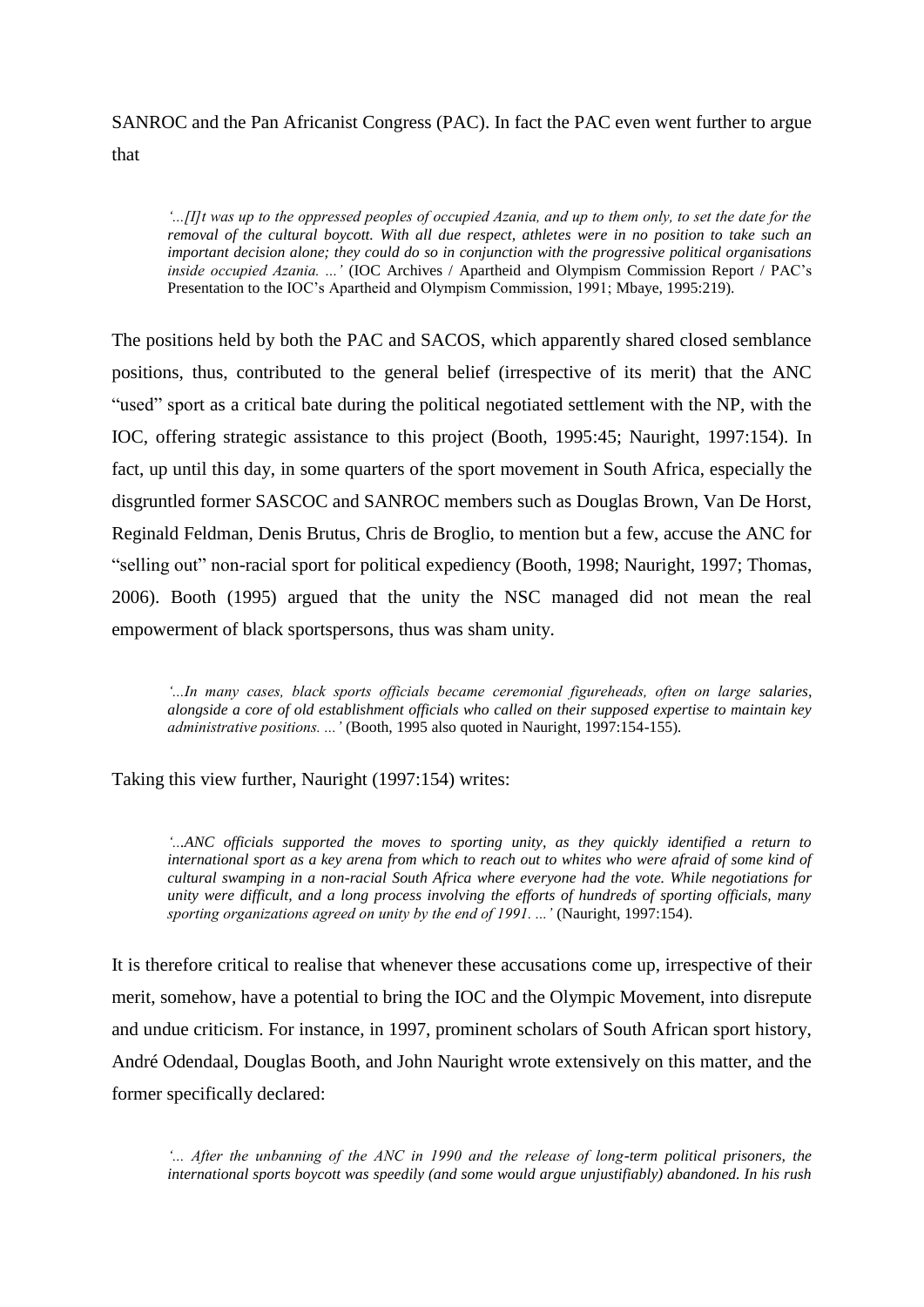*to get all the world to his hometown Olympic Games in Barcelona, for 1992, IOC President Juan Antonio Samaranch announced the recognition of the new National Olympic Committee of South Africa (NOCSA) in July 1991. With NOCSA and the South Africa officially back in the Olympic movement, it was difficult for other international associations to resist the urge to re-establish links with South Africa. ..."* (Nauright, 1997:154).

That there was no law and/or official apartheid policy that banned inter-racial or non-racial sport in South Africa is well-documented (de Broglio, 1970; Ramsamy, 1982; Roberts, 1988; Merrett, 1996). While master of the ambivalent statement of policy of variable interpretation, the apartheid government position on this matter was ever consistently in rejecting mixed racial trials, insisting that sport had to follow the wider policies of apartheid. Similarly, the apartheid government never formally banned neither SASA nor SANROC, albeit its respective leaders were banned, arrested and harassed (Roberts, 1988:15; Grundlingh *et al*., 1995:45; Nauright, 1997:129). Both white-only sport organisations and the apartheid government opposed the calls to organise the country"s sport on non-racial basis throughout history and way into early 1990s. It is therefore difficult to comprehend the fact that they suddenly changed their beliefs and custom of racial exclusion and developed authentic affinity for non-racialism by the late 1980s and early 1990s; especially amidst comments by Craven and Wynand Claassen in 1987 and 1991, respectively:

It is equally true that to the white-only sport and apartheid government, unity was never seen as a mechanism to effect genuine social change in South African and South African sport that had to be transformed from apartheid to democratic and on non-racial basis. It is known that white-only sport, in collaboration with the big business (Anglo-American, South African Breweries and other companies), solicited and poured massive amounts of money into "rebel" tours. These companies received massive tax breaks from governments for their efforts and this meant that a semblance of high class international competition could be maintained and/or legitimated to the countries white population starved of sporting links (Nauright, 1997:153).

Similarly, the NP government, throughout history until 1991, did all in its power to ensure that there would be no mixing in sport in South Africa. One of the earliest official,

*<sup>&</sup>quot;...We need overseas tours to maintain our high ceiling. ...We are losing out on international competition and it has affected our rugby. ... (Craven in Cape Times*, June 22, 1987); *... We simply cannot afford to wait one day longer to get our rugby house in order. ...'* (IOC Archives/ IOC and Olympic Movement/*Star*, October 06, 1991).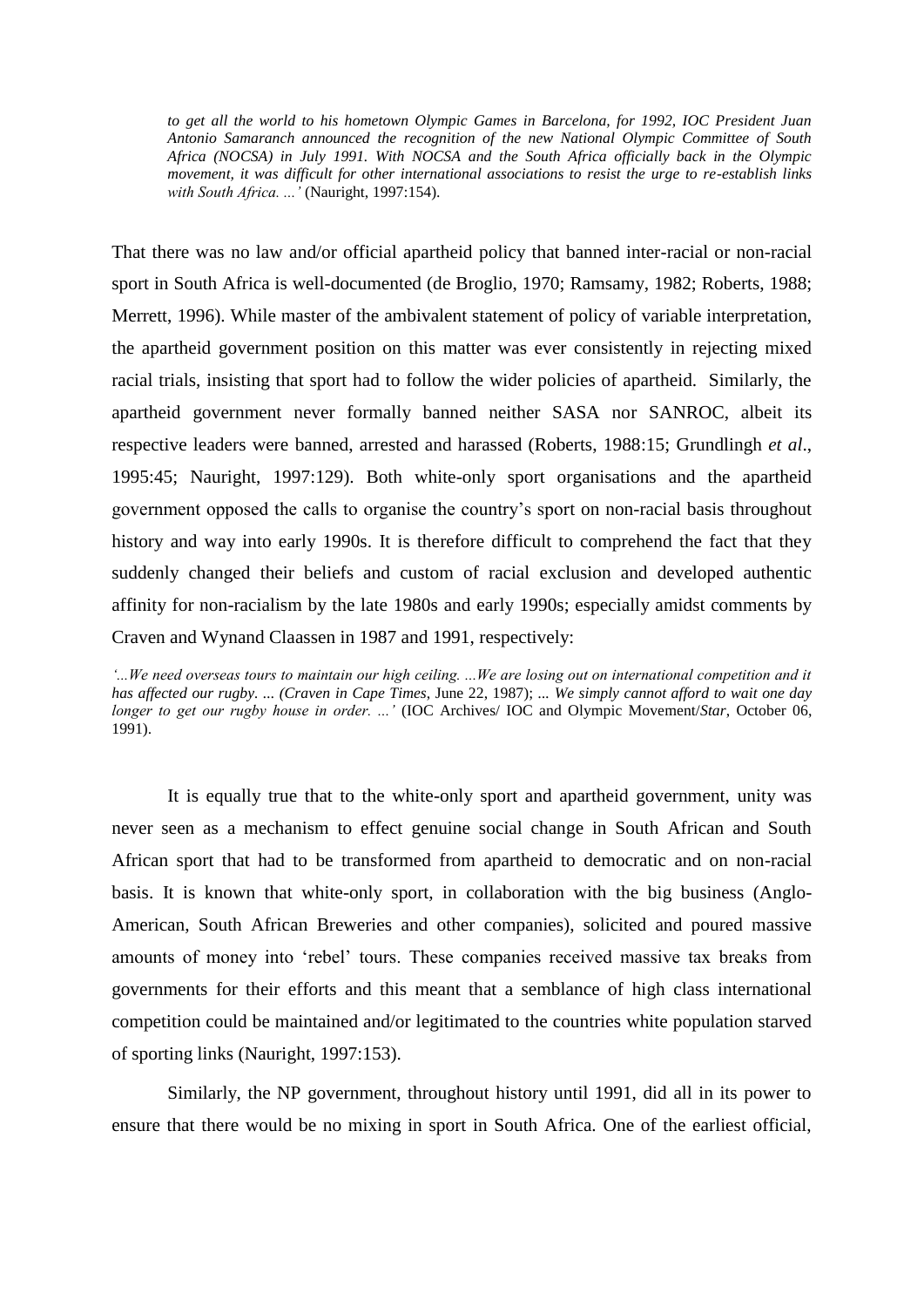government position and/or policy statements on the topic is by the Minister of the Interior, Theophilus Dönges, who declared in *Die Burger* that:

*"...Whites and non-whites should organize their sporting activities separately, there should be no interracial competition within South Africa, the mixing of races in teams should be avoided, and sportsmen from other countries should respect South Africa"s customs and she respects theirs. ..."* (also quoted in Race Relations Survey, 1958:9; Nauright, 1997:126).

This position was maintained and continued until the postponement of the 1967 All Blacks tour precipitated the first reforms in apartheid and unleashed a slow, but ever increasing flow of government reforms (Nauright, 1997:153). Nauright further write that is was however the cancellation of the 1985 All Blacks tour; the victory over the rebel New Zealand "Cavaliers" in 1986, and the barring of South Africa from the inaugural Rugby World Cup in 1987, combined that forced the rugby officials to seek negotiations with the non-racial South African Rugby Union and the ANC in Harare in 1988 and; contributed to massive public outcry at exclusion. Although the apartheid government, through F.W. de Klerk, branded the rugby officials, Danie Craven and Louis Luyt, traitors to white South Africa, speaking to the IOC"s Apartheid and Olympism Commission in 1991, President de Klerk, expressed enthusiasm to the country"s sport organised on non-racial basis and yet, showing a calculated and conditional support for maintaining moratorium on international sport:

*"...if the [sport] moratorium were imposed upon us by someone like Ramsamy, we would regard it as unacceptable. But if the moratorium were the result of a consensus, we would be prepared to go along with it, as we believe it is not in the interests of South African sport to be in a state of conflict with the rest of the world..."* (Mbaye, 1995:210).

It is apparent that de Klerk, here, had been irritated by the battle which the SANROC leader was engaged in fighting against apartheid sport. In fact, he also seemed agitated by the entire AAM and specifically the IOC response to the latter, especially beyond 1960. Responding to Kéba Mbaye Commission presentation, President F.W. de Klerk stated amongst other things:

*"... Concerning the moratorium, if the problem can be settled as you suggested, all the better. However, I wish to underscore the need for you to honour your commitments. In the past, we have been told that if we did A, B and C, we would be readmitted. We did this but readmission never occurred... We were told we would be readmitted if we modified the fundamental laws on which apartheid rested. We are currently seeing to this and we very much hope that, this time at least, the "goal sports" will not be moved. What I am trying to say is that, if we respect the moratorium, we want to be sure that you will not come with yet another condition. If this were to happen, you would be would be strengthening the case of those who are still reluctant, of those who claim we misjudged the situation and who believe that they have been right all along... As you know, there are some countries which go unpunished although they do not systematically respect individual freedoms... In other countries, dictatorship rages; these countries are not punished either. Why should there be double standards? ..."* (Mbaye, 1995:209-210).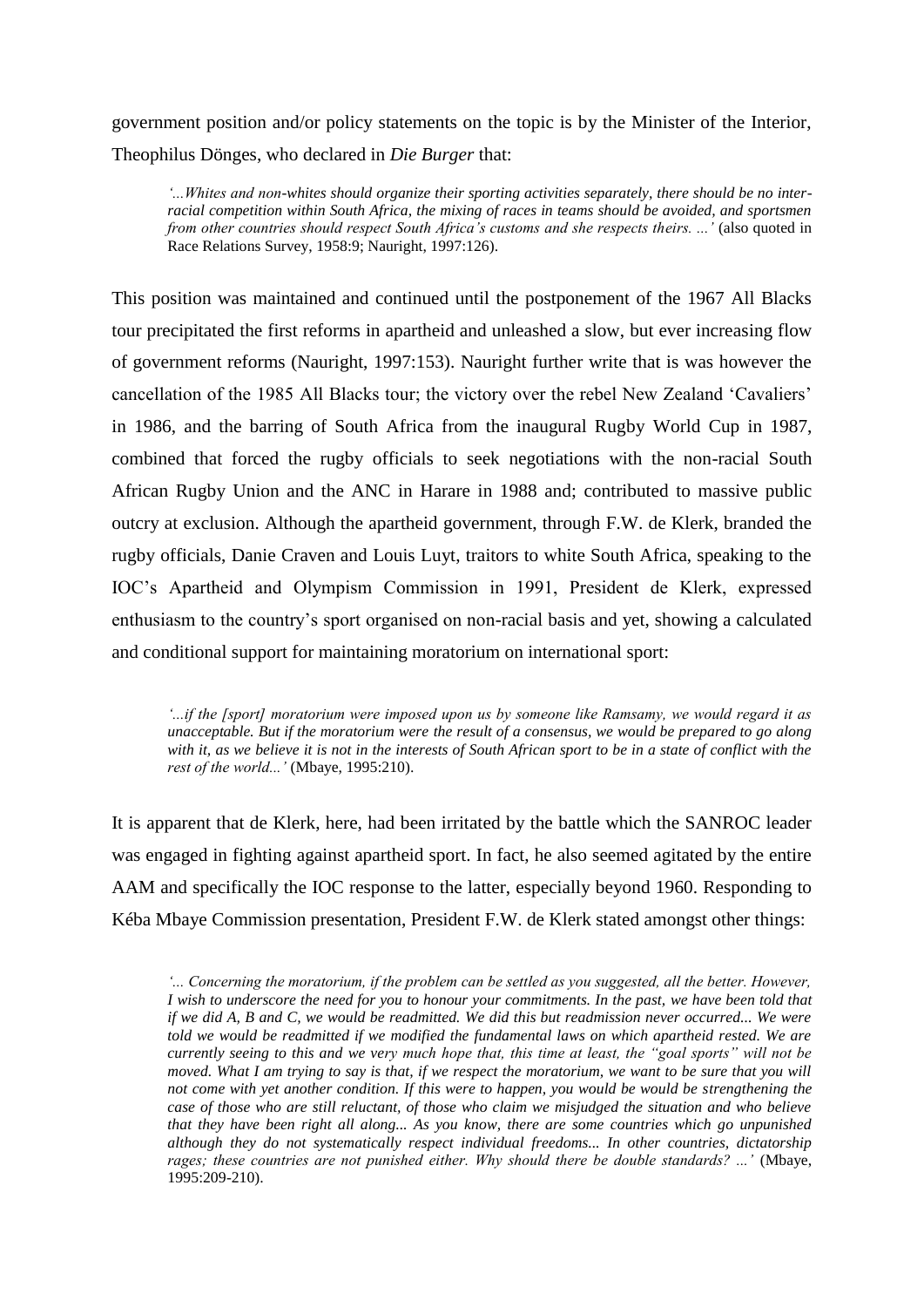The above comments seem to suggest that to some white South Africans, including the leaders, the fight against apartheid was not justified and thus unfair. Further, in the eyes of the last leader of the Apartheid State, the IOC has treated the apartheid youth and population unfairly by excluding apartheid sport and supporting the fight against apartheid. This could have opened the eyes of the IOC and specifically the Mbaye Commission that the de Klerk"s government was not really sincere, in bringing about the genuine non-racial sport in the country.

In the final analysis, however, this report concludes that the sport boycott campaigns were a success and a just cause and the apartheid sport and apartheid government were all along not only found to be off-step, but were proven by the international community, including the IOC, the Olympic Movement, the AAM and the United Nations (Harvey and Houle, 1994:348; Nauright, 1997: 135; Ramsamy, 2004:1-5). In fact Harvey and Houle (1994:348) declares that the "anti-apartheid movement had been the most effective social movement in sport to date". In 1998, [E.S. Reddy,](http://www.anc.org.za/un/reddy/index.html) former Director, United Nations Centre against Apartheid, concur that in South Africa, as nowhere else, sport boycott made a great contribution to liberation (UN Archives / UN Files/Docs & Reports, 1998). This report, thus, leads to the conclusion that solely blaming the NSC-ANC-IOC trio is not only unfair but simplistic. Close analyses of the period, with hindsight reveal much more than meets the eye. Proper understanding of and the power of the international community and the pressure that the ANC and IOC found themselves in the early 1990s, can only make the analysis of this period deeper and richer. Proper understanding of the intentions and role of the white-only sport leaders, the white population and the apartheid government in this transition is critical. More critically, is the appreciation of the work and capacity of the IOC and the Olympic Movement. In 1999, President Samaranch argued that:

*"... No organisation can find a single universal answer to all the contradictions and oppositions that affect our planet... Faced with the development of society and the vicissitudes of politics, the International Olympic Committee cannot remain unmoved and has a duty to react – and does react – in the right was, committing itself to culture, peace and the well-being of society...'.* (IOC Archives / Presidents/Samaranch, 1999; IOC Archives/ IOC Media, 2010:5).

This view is also shared by the current IOC President, Jacques Rogge. Rendering forewords to the First International Forum on Sport, Peace and Development (2009), President Rogge somehow illustrate the general misconceptions some people have on the IOC and its work.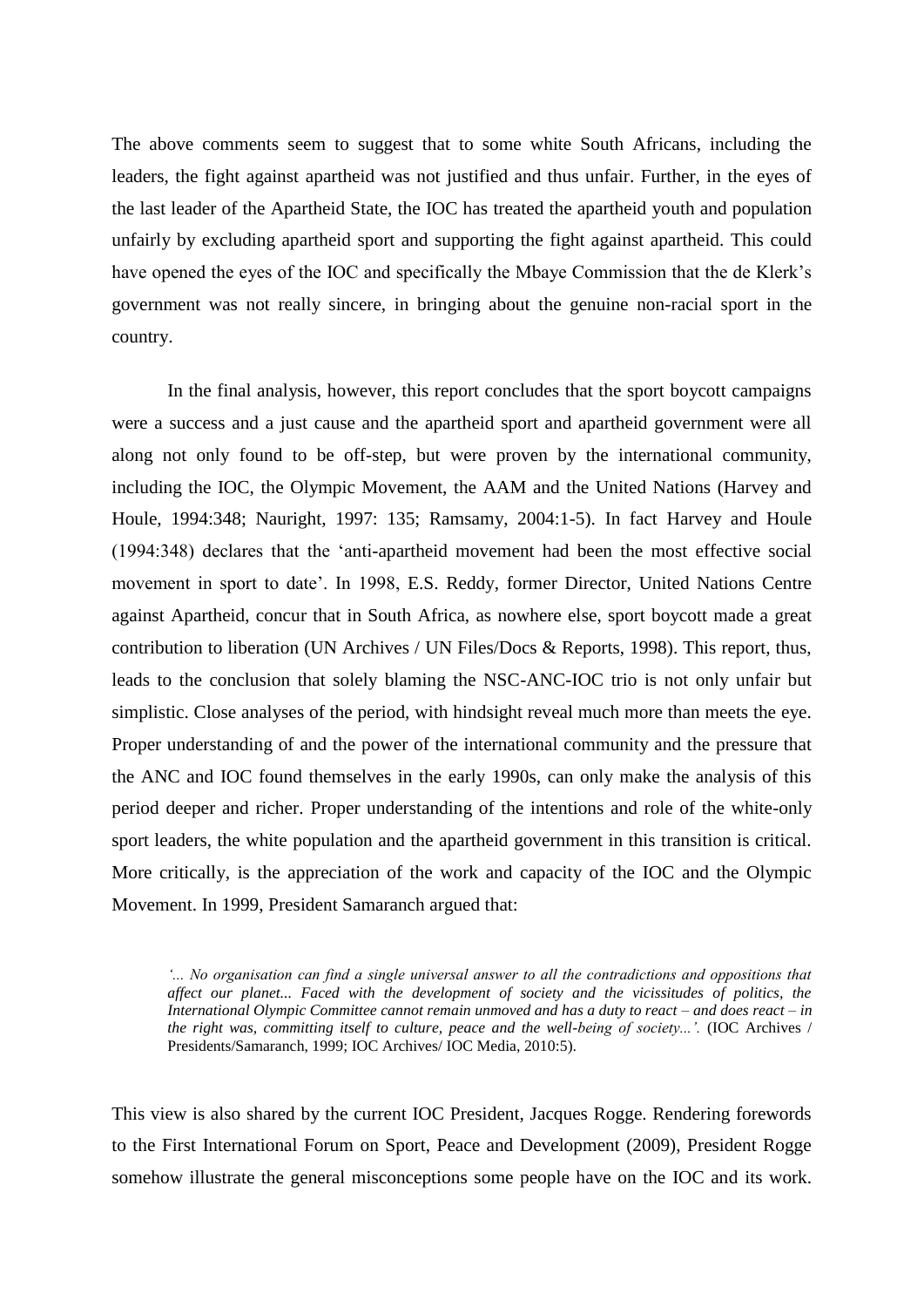More critically to the topic at hand; the IOC President outlines the capacity, limits of the IOC and the difficulties that Mbaye might have faced in adequately responding to the proposals and the demands put forth by SACOS, PAC, COSAS and President de Klerk himself, during the IOC"s Apartheid and Olympism Commission visit to South Africa in 1991. President Rogge declared that:

*"...Indeed, today there is no longer any doubt that the IOC and the sports movement have a social responsibility – namely to enable the largest number of people to have access to the practice of sport, and to make this a key element of sustainable social and human well-being for individuals and society. At the same time, as I have often said, sport is not a cure for all the ills of our society. The IOC and the sports movement on their own cannot solve all the socio-economic problems which constantly threaten peace in the world. This is the role of the competent authorities, such as governments or the United Nations. What sport can do, however, and what it has been doing up to now, is to work with partners capable of supporting its vast network, encouraging sports practice among young people, expanding its reach and providing it with resources. For this reason, the IOC is involved in various development initiatives in cooperation with numerous organisations active in this area, both within and outside the sports family, which recognise the value of sport as a development tool and a means of establishing peace around the world. ..."* (IOC Archives / IOC Reports/ International Cooperation and Development report, 2009:5).

It was therefore, in this background, that the non-racial sport movement approached the IOC and the Olympic Movement in the apartheid saga and; that the former duly obliged, leading to the 1992 "breakthrough", when South Africa"s youth participated in the Olympic Games in Barcelona; a deed that was celebrated by the entire world.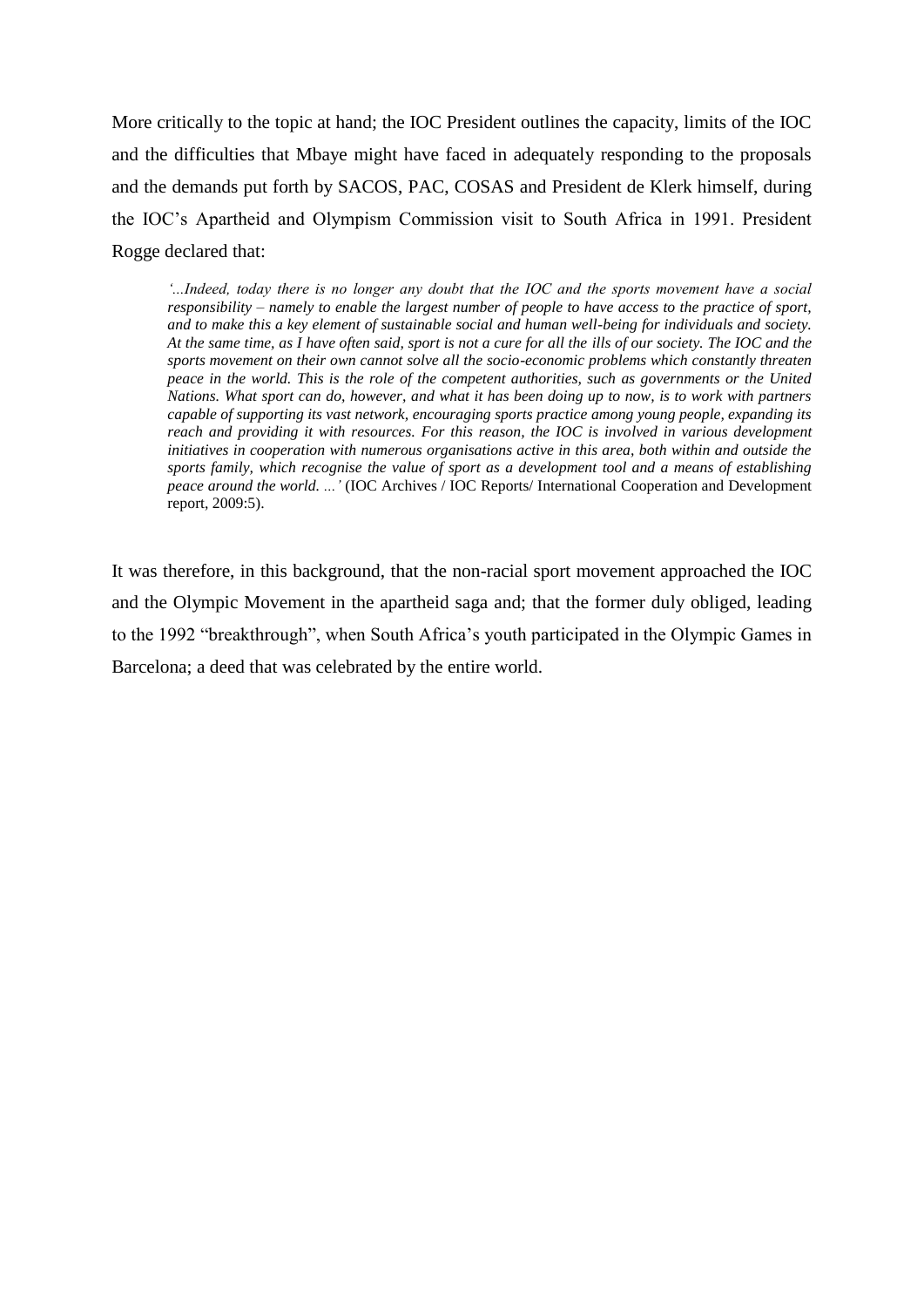## **Bibliography of sources and studies**

The IOC Archives held by the Olympic Museum in Lausanne, Switzerland: IOC DVD Files comprising the of the IOC and the Olympic movement from the earlier days of the modern Olympic Games, these are augmented by the correspondence and other related documents covering the period 1913-1918. Specific documents critical to this study include:

IOC Archives / IOC Sessions 1920-1930s: 23rd IOC Session, in Paris, 1924 or Séance du Jeudi 10 Juillet 1924 (this a French report, discussing the issue of sport development and the state Olympic Movement in Africa, generally (IOC Archives / IOC Session, 1924:21).

IOC Archives / IOC and South Africa: IOC Docs: Correspondence 1939 - MBR – Lindbergh, Albert Victor – a letter sent to the IOC by Ira.

IOC Archives / IOC and South Africa: IOC Docs: Correspondence 1939 / G. Emery, General Secretary; South African Olympic and British Empire Games Association, in 13 November 1939 barely five months after his election to be the "second delegate of the IOC to South Africa in 07 June 1939, and the letter of his acceptance received on the 27 June 1939.

IOC Archives / IOC and South Africa: IOC Docs: Correspondence 1946-1951 - MBR – Dowsett, Sydney Charles

## DVDs:

IOC Olympic Studies Centre – IOC Historical Archives / Folder (Modified CD: 11/01/2010- 1607: IOC Session & Executive Board – (1940 -1949) – 1945-08 London Mantes;

### Disc1: 1945

IOC Archives / IOC Executive Board Meetings 1940 to 1949 / Disc1: 1945- This disc contains minutes of the Executive Board of the IOC, held in London, August 21-25, 1945. The Vice President of the IOC, Mr Edstron opened the meeting and reported the death of the IOC President, Count Henry Baillet-Latour, in January 1941, thus living a void, which he filled; and proposed Mr Aberdare Avery Brundage to take over as his Vice-President. The Executive Board agreed (interesting how cooption worked within the IOC at the time);

IOC Archives / IOC and South Africa and Olympic Movement and South Africa 1950 to 1959 - South African Olympic Committee Files and; SANROC files - the FIRST SASA/SANROC MEMORANDUM TO THE IOC IN 1959;

IOC Archives / IOC Presidents/ Killanin - These files also detailing Lord Killanin life and his views on Apartheid SA and the Anti-apartheid struggle – like Avery Brundage, his predecessor, he declared "that the latter was political and should not be entertained by the IOC and the Olympic Movement';

IOC Archives / IOC Presidents/ Brundage/Berlin Files/ (and in IOC Archives / IOC Sessions 1950 to 1959 - CIO D\_RMOI\_AFRIS/0387787)- The latter view was in fact at this point well-established within the IOC, with its chief architect par excellence, Mr Avery Brundage, who says in the **Berlin files** that 'sport should not be mixed with politics', and that "SANROC was a political organization, and even though it uses the world Olympic in its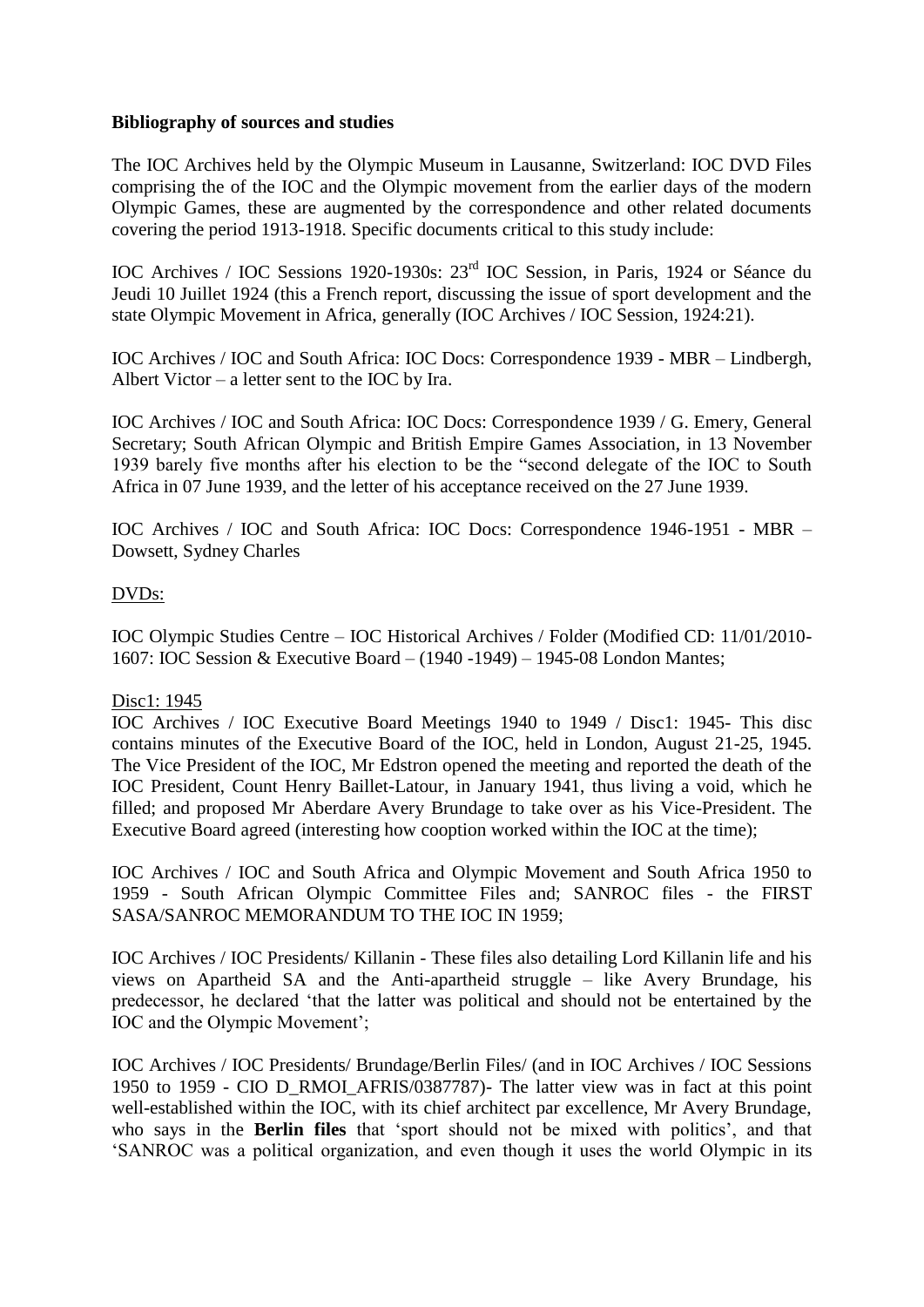titled; it should be ignored and the IOC and the Olympic Movement should not have anything to do with it';

IOC Archives / IOC Sessions 1950 to 1959 - CIO D\_RMOI\_AFRIS/0387787 – (...the above letter is also found in the IOC Archives / IOC Sessions 1950 to 1959 - CIO D\_RMOI\_AFRIS/0387787-IOC\_SESSIONS 1959-1972). Annexure V in one of the IOC Session in 1959 reads: '...The International Olympic Committee resolved that, whilst SANROC uses the word "Olympic" in its title, neither the International Olympic Committee nor any of its officials shall have any communication or dealings with it' (IOC Archives / IOC Sessions / CIO D\_RMOI\_AFRIS/0387787-IOC SESSIONS 1959-1972 –Extraits des Session: Sur Afrique du Sud, 1959-1972). This is also found in the Annual Report, 1983/84:3;

IOC Archives / IOC Commissions / IOC Commission to South Africa/ South Africa / CIO D\_RMOI\_AFRIS/0387787-IOC SESSIONS 1959-1972 –Extraits des Session: Sur Afrique du Sud, 1959-1972 - The first "IOC Commission to South Africa", led by an old Apartheid friend, Mr Alexander of Kenya. The Alexander and Kenya"s relationship with South Africa should be seen in a broader context of the Sport Aid given by the USA to the developing counties especially Kenya through an institution called Peace Corpse. See the Doctoral Thesis of Mansour, S. Al-Tauqi., *Olympic Solidarity: Global Order and the Diffusion of Modern Sport Between 1961 to 1980*, Loughborough University, 2003;

IOC Archives / Olympic Charter, IOC, 2007/2009, Chapter 4, Rule 29(5); Rule 24(3) - It should also be noted that Rule 24(3) of the Olympic Charter provides that "In the case of divergence between the French and English texts of the Olympic Charter… the French text shall prevail unless expressly provided otherwise in writing." The French version of Rule 31(1), however, does not seem to offer any additional insight: "Dans la Charte olympique, l"expression "pays" signifie un État indépendant reconnu par la communauté internationale."

Benedict Anderson, *Imagined Communities*, New York (1983); For a broader discussion of these issues, see Daniel Chernilo, Gerard Delanty, and Krishan Kumar, *Handbook of Nations and Nationalism* (London: Sage, 2006); Allen Guttmann, *The Olympics: A History of the Modern Games* (University of Illinois Press, 2002); Pierre de Coubertin, Géographie Sportive, *Revue Olympique*, no. 64 (1911): 51;

IOC Archives / IOC and Olympic Movement / South Africa - The SANROC Files/IOC Archives; SASA Memorandum, 1959; for instance, in response to the end of the Second World War, the IOC held an Executive Committee meeting in London in August  $21^{st}$ - $24^{th}$ , 1945, which point 4 of the minutes, reads as follows: "...*[T]he Committee decided that letters should be sent to the National Olympic Committees suggesting that they resume their activities, stimulate public interest in the Olympic Movement, stress the principles of true amateurism, etc. Political influence in the movement should be avoided. ..."* (IOC Archives / IOC Board Meetings / IOC Executive Meeting Minutes, 1945:2;

The IOC President at the time, Avery Brundage wrote: "... *[T]here seems to be a serious misunderstanding of the action of the International Olympic Committee at its meetings in Grenoble last month. It did not approve either the Government of South Africa or its policies. It does not deal with governments nor with the political policies of any country. ..."*, (SAONGA Annual Report, 1983/4:5);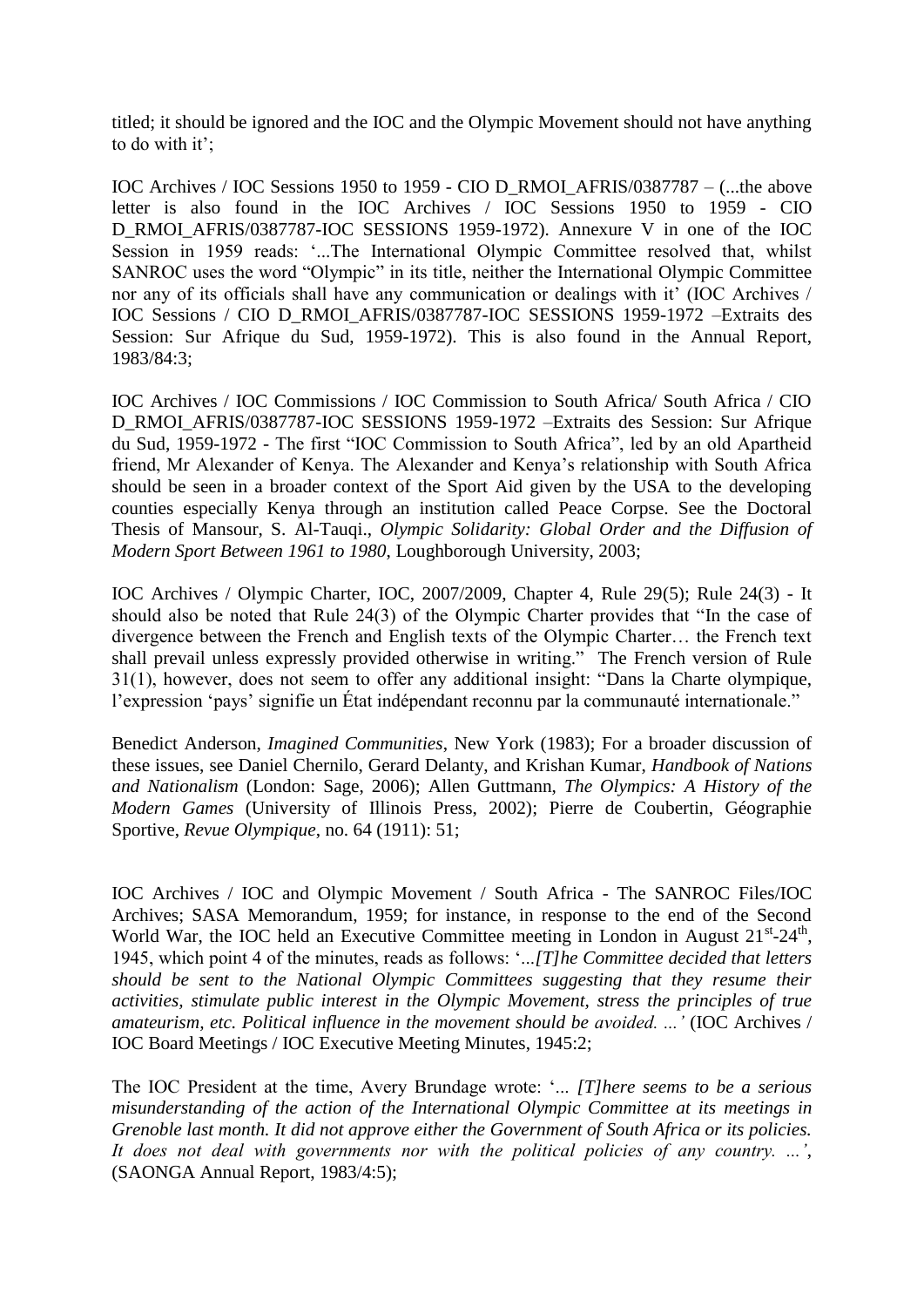In its annual report for 1983/1984 season, the SAOAGA reports that: "*...Morally, it is equally wrong for the IOC to boycott sportspersons in accordance with political acceptability or not. ... ."* (IOC Archives / IOC Executive Board / IOC Munich Executive Board Minutes, 1959: Annexure V - IOC OSC Archives). *"The goal of the Olympic Movement is to contribute to building a peaceful and better world by educating youth through sport practised without discriminating of any kind in the Olympic spirit, which requires mutual understanding with spirit of friendship solidarity and fair play" and its "activity is permanent and universal"* (IOC Archives / Olympic Charter, 2010:11;

In fact, in his own words, President Samaranch argued in 1988: *... The social and political phenomenon of Apartheid cannot be reconciled with the Olympic ideal, and is a source of concern for the entire world. We must all fight to eradicate it, while listening carefully to the Africans who, once this objective is achieved, will tell us when and how South Africa can be reinstated in the international sports community, from which the International Olympic Committee was the first organisation to exclude it."* (IOC Archives, Presidents/ Samaranch, 1988; IOC Archives / IOC Media, 2010:3);

It is apparent that President Samaranch firmly believed that the IOC and the Olympic Movement wielded power to influence the world greatly. In 1990 he declared that: *"..Alone, we can reform neither man nor society... The Olympic Movement has possibly a unique opportunity, amidst the present disarray, to show through deeds that it is one of the great and beneficent social forces of our time; that in all places, and in all times, it places sport, such as we conceive it, at the service of the human community. ..."* (IOC Archives / Olympic Media, 2010);

### IOC and Boycott Documents

IOC Archives / IOC/Olympic Movement and South Africa - The reflections on the 1968 Mexico City's 20<sup>th</sup> Olympiad; It has been forty years since these historic Games. They are historic in the sense that they were the first to be hosted by a developing, Spanish-speaking Latin American country. The look on these Games will not be complete without investigating the IOC"s reasoning;

The IOC"s position and pronouncements on boycotts, see, the IOC Archives / BOX A3: 1 PRESS CUTTINGS (articles de presse) – 1959 to 1987;

**The Mexican Games and South African question: IOC Archives / IOC/Olympic Movement and South Africa -** SDI: 1959 to 1968 – IOC: RELATIONS TO THE OLYMPIC MOVEMENT (CIO) D: RMOI. AFRIS/013;

IOC Archives / BOX A3: 1 PRESS CUTTINGS (articles de presse) – 1959 to 1987 - Article: "Mexico withholds Olympic invitation to S.A"- Brungade in secret move, Sunday Times Diplomatic Correspondent, London, Saturday, n.d. (1968);

IOC Archives / BOX A3: 1 PRESS CUTTINGS (articles de presse) – 1959 to 1987 - The Mexican (Olympic) Committee organizing the 1968 Olympic Games to be held in Mexico City has withheld an invitation to South Africa pending an extraordinary meeting of the executive of the International Olympic Committee in Lausanne, Switzerland, next month. This surprise development, secretly agreed with the I.O.C. president Mr Avery Brundage in Chicago yesterday, cast doubt over South Africa"s being allowed to take part in the Games.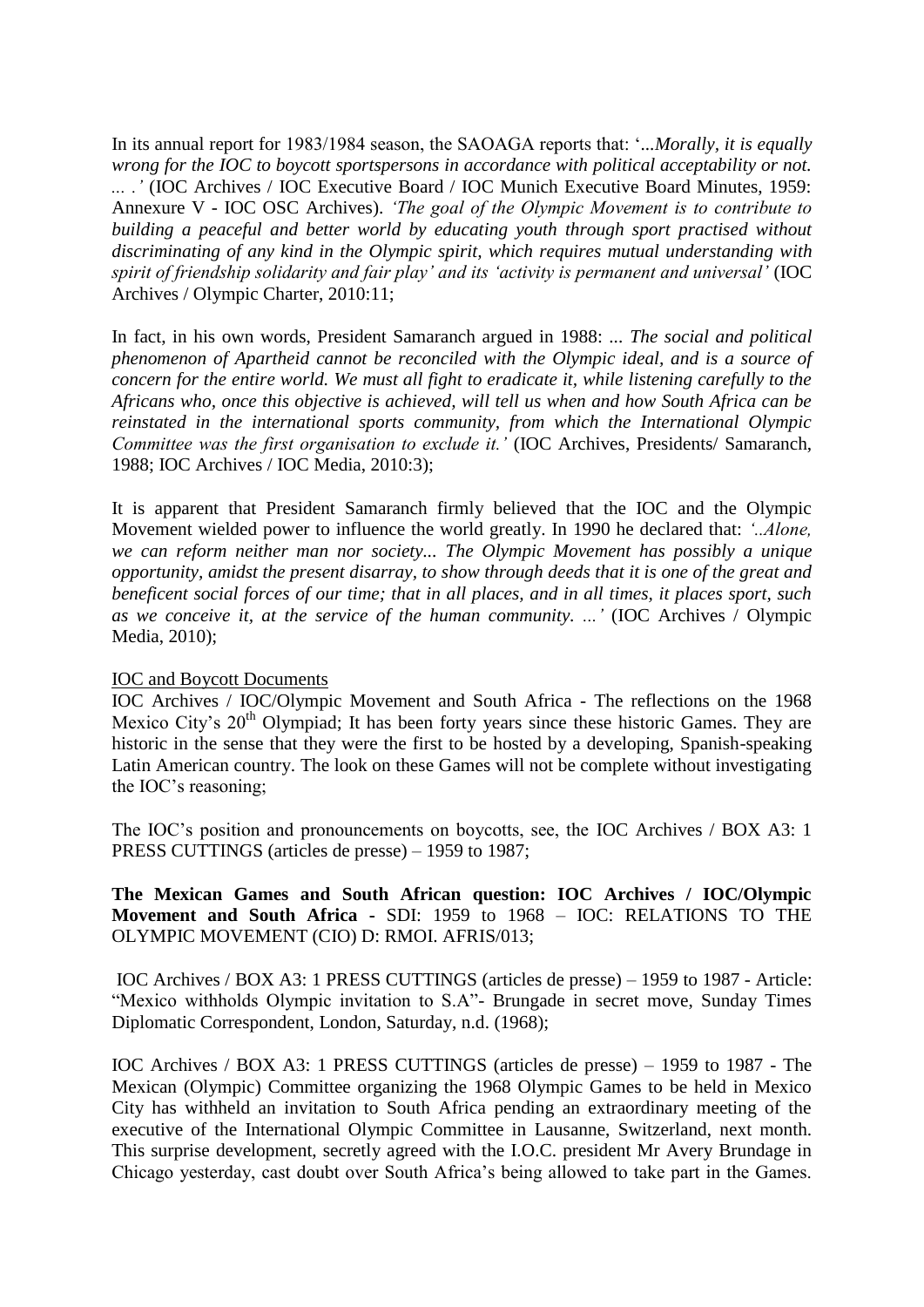The move came after African, Asian, "communist" and several Western nations announced or threatened to boycott the Games if South Africa took part.

IOC Archives / BOX A3: 1 PRESS CUTTINGS (articles de presse) – 1959 to 1987 - **Political:** The shadow of the walk-out has spread to Mexico itself where political authorities are pressing for the exclusion of South Africa. Their case is that Mexico should abandon plans to stage a fragmented Olympic Games thereby implicitly lining up with those countries campaigning for a reversal of the decision to readmit South Africa.

Meanwhile the opponents of the apartheid have begun putting the heat on the Japanese Olympic Committee to withdraw on the grounds that this would make it virtually impossible for any Asian country to take part. If this were to happen the Games would begin to look like a White man's athletic festival, so wrecking the event's true purpose and spelling its failure, if not collapse.

(Again), in the **IOC Archives / IOC/Olympic Movement and South Africa -**SDI: 1959 to 1968 – IOC: RELATIONS TO THE OLYMPIC MOVEMENT (CIO) D: RMOI. AFRIS/013 - Article: "Campaign to gain support in U.S", Sunday Times Diplomatic Correspondent, London, Saturday, n.d. (1968), by Raymond Heard, Washington, Saturday, 1968;

IOC Archives / BOX A3: 1 PRESS CUTTINGS (articles de presse) – 1959 to 1987 - South African diplomats in America are distributing a pamphlet claiming that the Republic"s "expanding multi-racial and multi-national population" is making itself increasingly felt in international sporting events. The pamphlet, entitled, "South Africa – Sportsman"s Country", is expected to help win support in the United States for the Republicans' controversial readmission to the Olympic Games. It contains several photographs of Whites and Black athletes in action. One picture is of American coach, Raymond Ciszek, working with a group of African athletes.

United Nations Archives / United Nations Unit on Apartheid, Notes and Documents, No. 16/71, April 1971.

[http://www.aafla.org/SportLibrary/ISS/ISS2102/ISS2102h.pdf](http://www.aafla.org/SportsLibrary/ISS/ISS2102/ISS2102h.pdf)[;http://www.la84foundati](http://www.la84foundation.org/SportsLibrary/ISS/ISS2102/ISS2102c.pdf) [on.org/SportLibrary/ISS/ISS2102/ISS2102c.pdf,](http://www.la84foundation.org/SportsLibrary/ISS/ISS2102/ISS2102c.pdf) (Booth, D).detail the AAM and the struggle against SANROC;

(Also the Minutes of the IOC) IOC Archives / IOC Sessions /  $95<sup>th</sup>$  IOC Session in Puerto Rico, August 30 to 01<sup>st</sup> September 1989. In the Agenda South Africa's apartheid question is list in point (c) "Apartheid and Olympism" – Report by the Chairman, H.E. Judge Keba Mbaye, (IOC Session, 1989: 7) The main crux of the report was revolving around the measures taken to fight against apartheid in sport that have been taken by the Australian and Canadian governments. He proposed that the IOC to remind the NOCs of its position, asking them to ensured that this be unscrupulously respected; as far as tennis players having taken part in competitions in South Africa since the Games in Seoul were concerned, they should not be authorized to take part in future Olympic Games.

Mr Daume requested the IOC President, explained that athletes who took part in competitions in South Africa would no longer have the possibility of taking part in Olympic Games; that was to apply from that moment the decision was taken onwards. On this subject, H.E. Judge Mbaye was pleased to confirm that the Executive and the Programme and Apartheid Commission were moving in the same direction.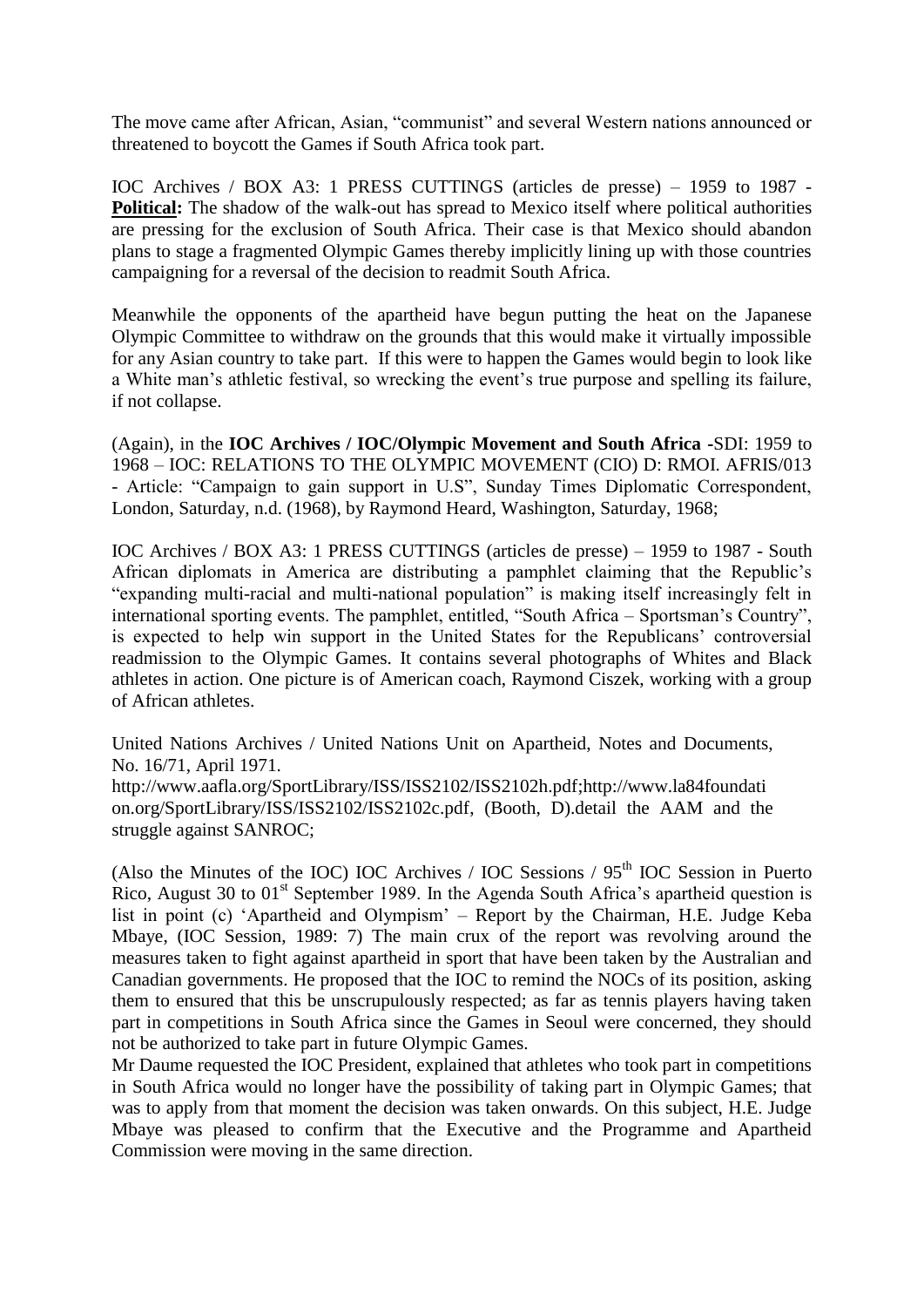IOC Archives/ IOC Session, August 30 - September 01, 1989:59 - Following a question by Mr. Attarabulsi, H.E. Mbaye replied that the Commission could only forward proposals and recommendations to the Executive Board, to the President and to the Session and that consequently it was not for the Commission to enter into contact with the federations regarding disqualifications or impose limits on their activities. President proposed that the Commission"s report be accepted, assuring the meeting that "little by little, all members of the Olympic Movement would follow the direction taken by the IOC". Critical, the decisions taken by the Session were: The report by the Chairman of the Apartheid and Olympism Commission was accepted by the Session. With effect from that session, athletes having taken part in competitions in South Africa since the Seoul Games to be banned from future Olympic Games.

IOC Archives/ IOC Session, August 30 - September 01, 1989:59) - Annexure 4 on page 59 outlines the specific aspects of this report and discussion. This annexure details the terms of reference for the commission and its member and advisors. The listed members of the Commission "Apartheid and Olympism" were General Henry E.O. Adefope; H.E. Mr. Jean-Claude Ganga; Mr. R. Kevan Gosper; Mr Zhenliang HE; Mr. Marc Hodler; H.E. Judge Kéba Mbaye and Ivan Slavkov. H.E. Judge Keba Mbaye was nominated President of the Commision "Apartheid and Olympism". The following were nominated as advisors to the Commission "Apartheid and Olympism": Mr Lamine BA; Mr Fekrou Kidane and Mr Sam Ramsamy, with Mr Alain Court nominated Secretary to the Commission (IOC Session, August 30 - September 01, 1989:59).

IOC Archives / Kéba Mbaye, *The International Olympic Committee and South Africa*, International Olympic Committee, Lausanne, 1995 at 75 and 186. Mbaye went on to heap praise upon the ITTF and then-president Ivor Montagu: "At the time [mid-1950s], there was only one exception to this hesitant attitude [of IFs unwilling to expel apartheid sporting institutions]: that of the International Table Tennis Federation, which agreed to recognize the South African non-white Table Tennis Federation and to exclude the white Federation. It must be said that its president at the time, Ivor Montagu, was a humanist well known for his ideas on justice and his commitment to the principle of equality and basic human rights. He criticized not only the South African Government for being responsible for apartheid, but more generally, the sport organizations and even athletes taken individually. He found it scandalous that the white South African athletes acquiesced to the situation created by their Government. He continued to repeat to anyone who would listen that "Like any Briton, I believe in the universality of sport'. If a list is drawn up one day of great athletes who fought for the Olympic ideal, we should not forget to include Ivor Montagu."

IOC Archives/Members of the IOC - For another excellent resource on these issues see Sam Ramsamy, "Apartheid: The Real Hurdle." London: International Defence and Aid, 1982.

## **IOC Archives / [OlympicInformationCenter / OlympicReview](http://www.la84foundation.org/OlympicInformationCenter/OlympicReview/1988/ore249/ORE249f.pdf) / 1988 / [ore249/ORE249f.pdf.](http://www.la84foundation.org/OlympicInformationCenter/OlympicReview/1988/ore249/ORE249f.pdf) IOC Archives / (This details the outcome of the "State General" Conference of the IOC and/or the Apartheid and Olympism Conference that was held in Lausanne in 1988;**

IOC Archives / Twelve NOCs Recognized but Unified Team in Barcelona, Olympic Review, 295 (1992): 221-222;

United Nations Archives / United Nations Security Council, Resolution 757, May 20, 1992.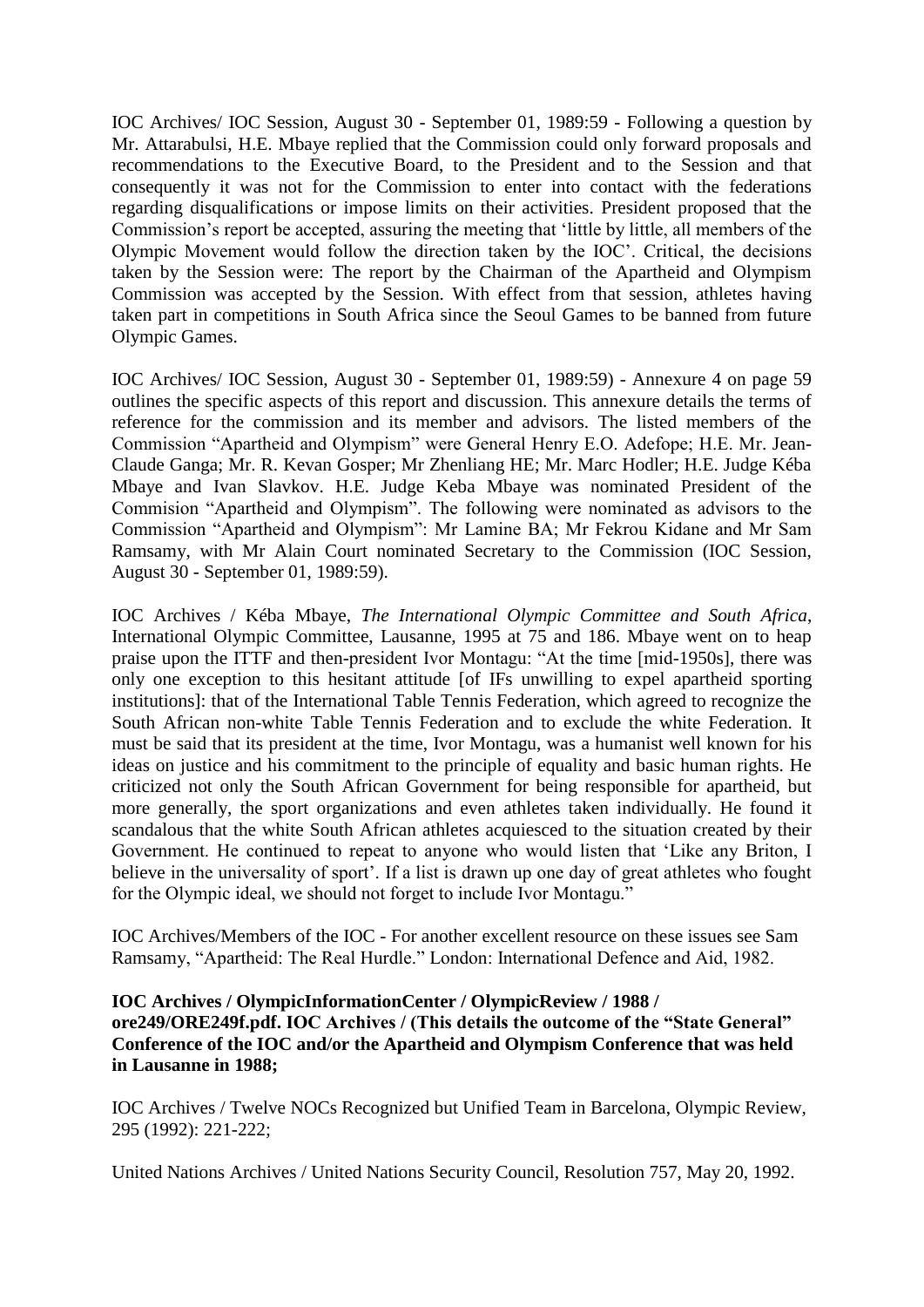IOC Archives / The State of the Olympics as seen by the IOC President Jacques Rogge, Vancouver Sun, March 2, 2008;

IOC Archives / International Olympic Committee (IOC), Biographies: Members of the IOC, (2009) [www.olympic.org.](http://www.olympic.org/)

The Canadian Broadcasting Corporation (CBC): Canadian film. (2004). *Madiba: The Life & Times of Nelson Mandela*.

Anti-Apartheid DVD Video Series. (2010): "*Have You heard from Johannesburg*": Hell of A Job; Fair Play; Road to Resistance; The New Generation; From Selma to SOWETO; The Bottom Line & Free at Last. [www.clarityfilms.org.](http://www.clarityfilms.org/) Clarity Educational Productions, produced and directed by Connie Field. U.S.A. and Canada.

### **List of Documents and references**

African National Congress, Archives. *Sport Boycott 1987-1990, Box 31 Folder 210.* (CARE) Campaign Against Racial Exploitation (Australia) 2 July **1985 - letter** to representations of Adelaide Sport organizations by Irene Gale, CARE National Secretary. "Stofile to stop rebel tours - Brief Profile of Reverend Arnold Stofile, contained in the

*African Studies Quarterly*: http://www.africa.ufl.edu/asq/v8/v8i3a14.htm Spring 2006.

Australian Mission of the ANC archives, house at Fort Hare University, Alice, South Africa.

Archer, and Boullion, A. (1982). *The South African Game*, London.

"Boipatong Massacre". ANC. 18 June 1992. [http://www.anc.org.za/ancdocs/pr/1992/pr0618.html;](http://www.anc.org.za/ancdocs/pr/1992/pr0618.html) Retrieved 2007-04-28.

Booth, D. (1998). *The Race Game. Sport and Politics in South Africa.* London: Frank Cass.

Booth, D. (1999). The Antinomies of Multicultural Sporting Nationalism: A Case Study of Australia and South Africa, University of Otago, New Zealand.

De Broglio, C. (1970). *South African Sport: Racism in Sport*, Christian Action Publishers (Ltd), London.

De Klerk. F.W. (1998). *Die Laaste Trek – n nuwe begin*: Die Outobiografie. Human & Rousseau (Edms) Bpk, Cape Town, South Africa (or The Last Trek – A New Beginning: A Biography. Macmillan Publishers Ltd, London, UK).

Cilliers, Jakkie (1998). "From Pariah to Partner - [Bophuthatswana, the NPKF, and the](http://www.iss.co.za/pubs/asr/7No4/Pariah.html)  [SANDF"](http://www.iss.co.za/pubs/asr/7No4/Pariah.html). *African Security Review* **7** (4). http://www.iss.co.za/pubs/asr/7No4/Pariah.html. Retrieved 2006-12-19.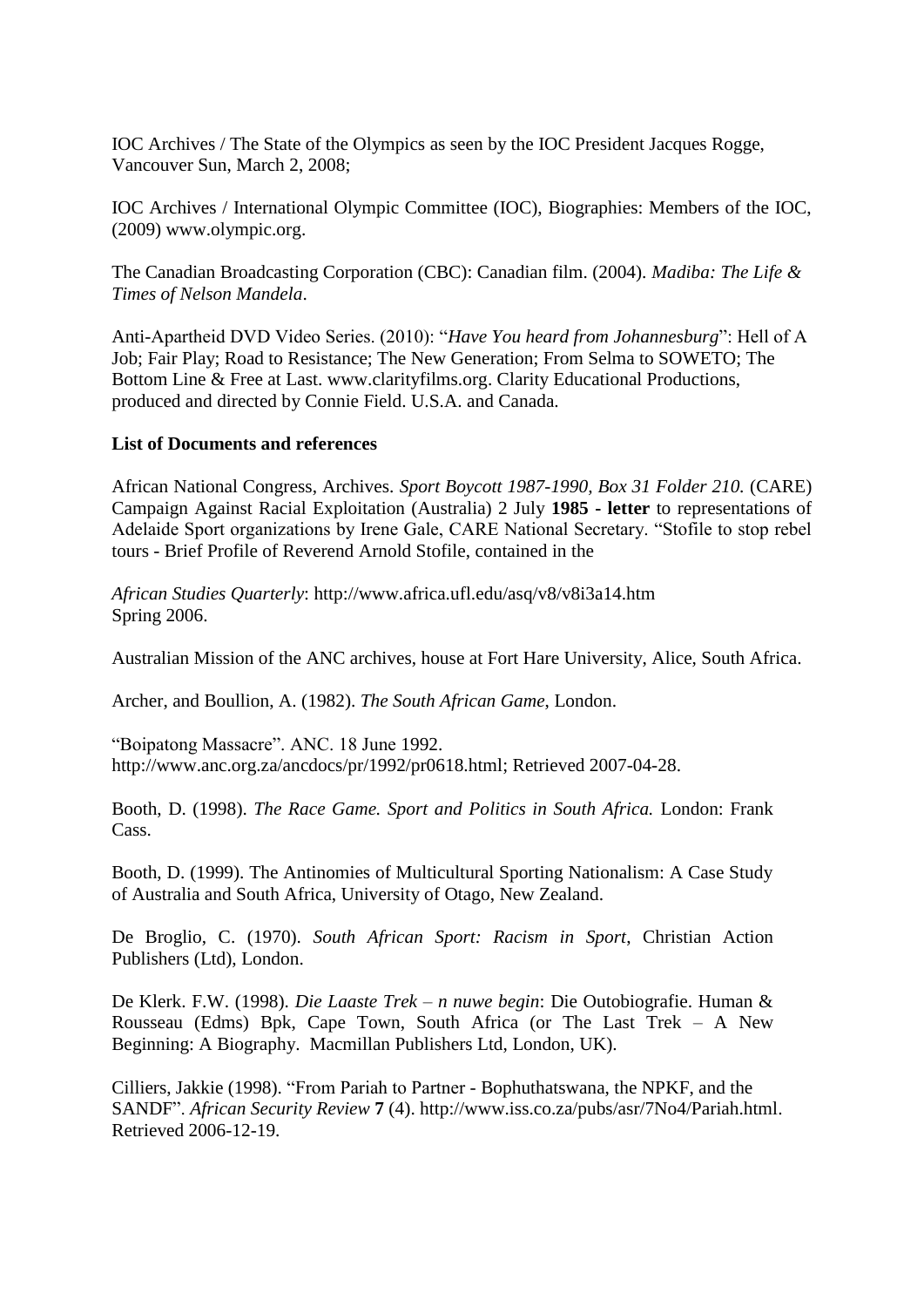"Country Studies: South Africa, Towards Democracy". Federal Research Division of the Library of Congress. http://countrystudies.us/south-africa/36.htm. Retrieved 2006- 12-19.

Edwards, H. (1973). *Sociology of Sport, Dorsey Press*, Homewood, Illinois.

Van Der Merwe, F. (1997). Sport History, Stellenbosch, RSA

Goslin, A. (1996). "Human Resource Management as a Fundamental Aspect of a Sport Development Strategy in South African Communities', Journal of Sport Management, 10: 207-217.

Gosper, K.R. with Korporaal, G. (2000). An Olympic Life: Melbourne 1956 to Sydney 2000, Allen & Unwin, NSW, Australia.

Grundlingh, A, Odendaal, A. and Spies, B. (1995). *Beyond the Tryline: Rugby and South African Society*, Ravan Press, Johannesburg, 1995.

Guttmann. A. (1984). The Games Must Go On: Avery Brundage and the Olympic Movement. Columbia University Press. New York

Gutto, Shadrack B. O. Black "Racism" against Whites in the New South Africa: How the South African Human Rights Commission got it Wrong and the Challenges to Transformation of Knowledge Production and Application in South Africa. Guest Speech at the Graduation Ceremony, Tshwane University of Technology, Soshanguve Campus, Thursday, April 24 2008.

Hain, P, *Don"t Play with Apartheid: The Background to the Stop The Seventy Tour Campaign*, 1971.

Hartman, R.A (2004). The Life of Ali Bacher. Johannesburg: Viking, 2004.

http://www.socresonline.org.uk/socresonline/1/2/1.html)

IOC Archives / International Olympic Committee/ Members of the IOC / 2009 / Biographies: Members of the IOC. IOC, Lausanne, Switzerland.

Johns, K, (1995). "A Second Innings for Cricket: The Political Economy, Nationbuilding and Cricket Development Programmes in South Africa', unpublished. MA thesis: University of the Witwatersrand.

Leck, N, *South African Sport*, Cape Town, MacDonald, 1977,p.4, in Anderson, "An investigation into the effect of race and politics on the development of South African sport, 1979, p.35.

Lijuan. L. (2007). *He Zhenliang and China"s Olympic Dream*. Foreign Languages Press. Beijing China.

Mandela, Nelson (1994). *Long Walk to Freedom*.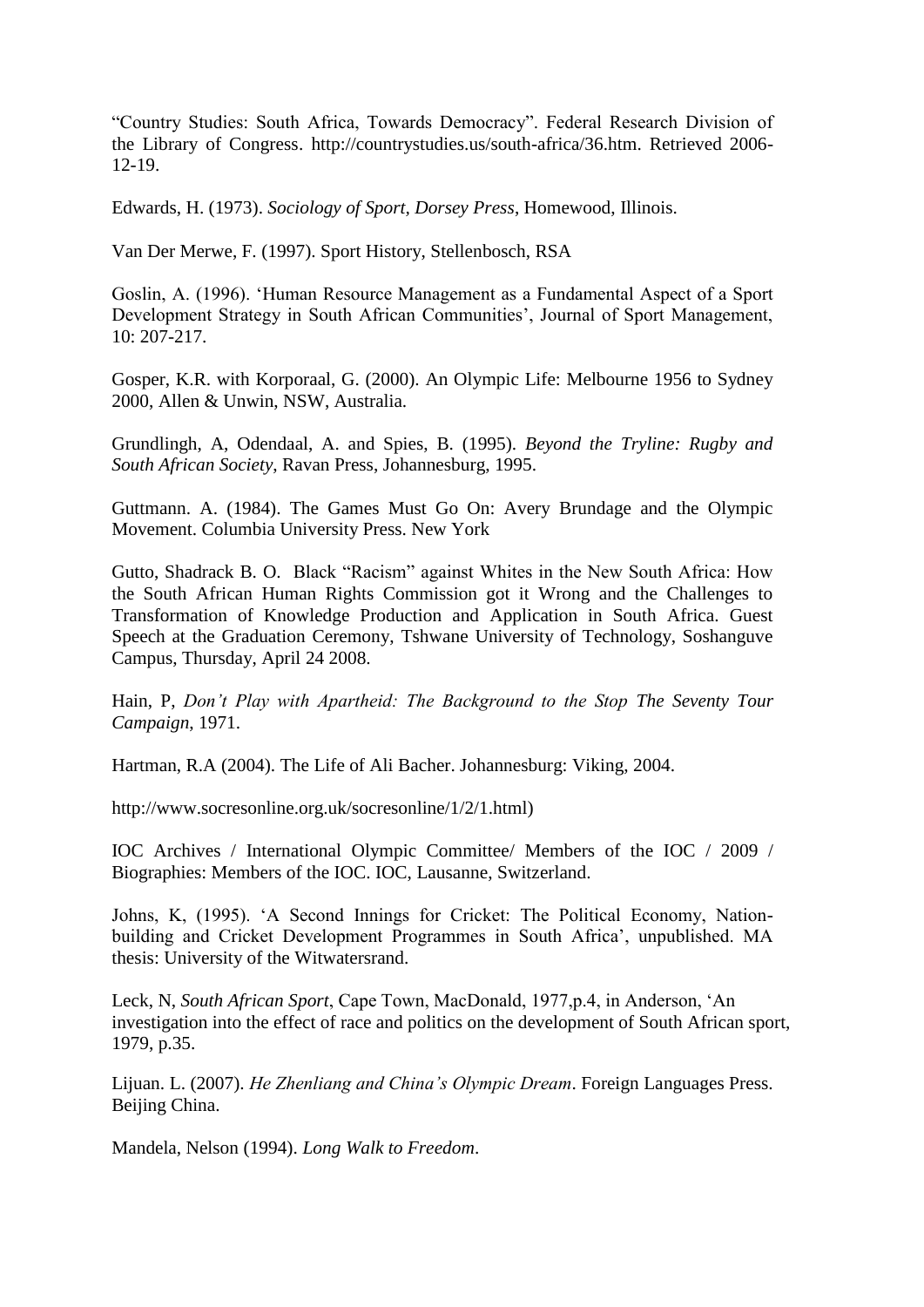Marquard, L, *The people and politics of South Africa,* Oxford University Press, Cape Town, 1952, p.63; Leonard, FE and Affleck, GB, *The History of Physical Education,* Lea and Febiger, Philadelphia, 1947, p.423, in PG Anderson, "An investigation into the effect of race and politics on the development of South African sport (1970-1979)', University of Stellenbosch: D. Phil, 1979, p.35

Mbaye, K. (1995). *The International Olympic Committee and South Africa: Analysis and Illustration of a Humanist Sports Policy.* International Olympic Committee, Lausanne, 1995.

Merrett, C, (1995). "Comrades of a Particular Type: An Alternative History of the Marathon, 1921-1983" Natalia 25, pp.65-70.

Merrett, C. (2001) "Aurora: the Challenge of Non-Racial Cricket to the Apartheid State of the Mid-1970s" International Journal of the History of Sport 18(4): 95-122. Murray, B and Merrett, C. (2004). *Caught Behind: Race and Politics in Springbok Cricket*. Johannesburg and Pietermaritzburg: Wits University Press and University of KwaZulu-Natal Press.

"Minutes and Accords between the ANC and the South African Government, May 1990 - February 1991". African National Congress. Archived from [the original](http://www.anc.org.za/ancdocs/history/transition/minutes.html) on 2006-09-24. [http://web.archive.org/web/20060924080916/http://www.anc.org.za/ancdocs/history/transitio](http://web.archive.org/web/20060924080916/http:/www.anc.org.za/ancdocs/history/transition/minutes.html) [n/minutes.html.](http://web.archive.org/web/20060924080916/http:/www.anc.org.za/ancdocs/history/transition/minutes.html) Retrieved 2006-12-19.

["National Peace Accord".](http://web.archive.org/web/20070714064314/http:/www.anc.org.za/ancdocs/history/transition/npaccord.html) 14 September 1991. Archived from [the original](http://www.anc.org.za/ancdocs/history/transition/npaccord.html) on 2007-07-14. http://web.archive.org/web/20070714064314/http://www.anc.org.za/ancdocs/history/transitio n/npaccord.html. Retrieved 2007-04-28.

Nauright, J. (1997). *Sport, Culture and Identities in South Africa*. Cape Town: David Philip.

Nedbank Group. (1987). *A Guide to South African Sport.* p. 164.

Nongogo, P. (2004). *The Origins and Development of Black Rugby in East London and Mdantsane: A Case Study of Selected Clubs – 1911 to 2000*. An unpublished Masters Dissertation, Fort Hare University, Alice, Eastern Cape, South Africa.

O"Meara, D. (1996). Forty Lost Years. Johannesburg: Ravan: 170-189; Procter, M. and Murphy, P. South Africa: the Years of Isolation and the Return to International Cricket (Durban: Bok, 1994), p.58.

Odendaal, A. (1977). *Cricket in Isolation: The Politics of Race and Cricket in South Africa*. Andre

Odendaal, A, (1984). *Vukani Bantu: The Beginnings of Black Protest Politics in South Africa to 1912*.

Odendaal, A. (1977). *Cricket in Isolation: The Politics of Race and Sport in South Africa* (Cape Town: Self-published (Odendaal, A.).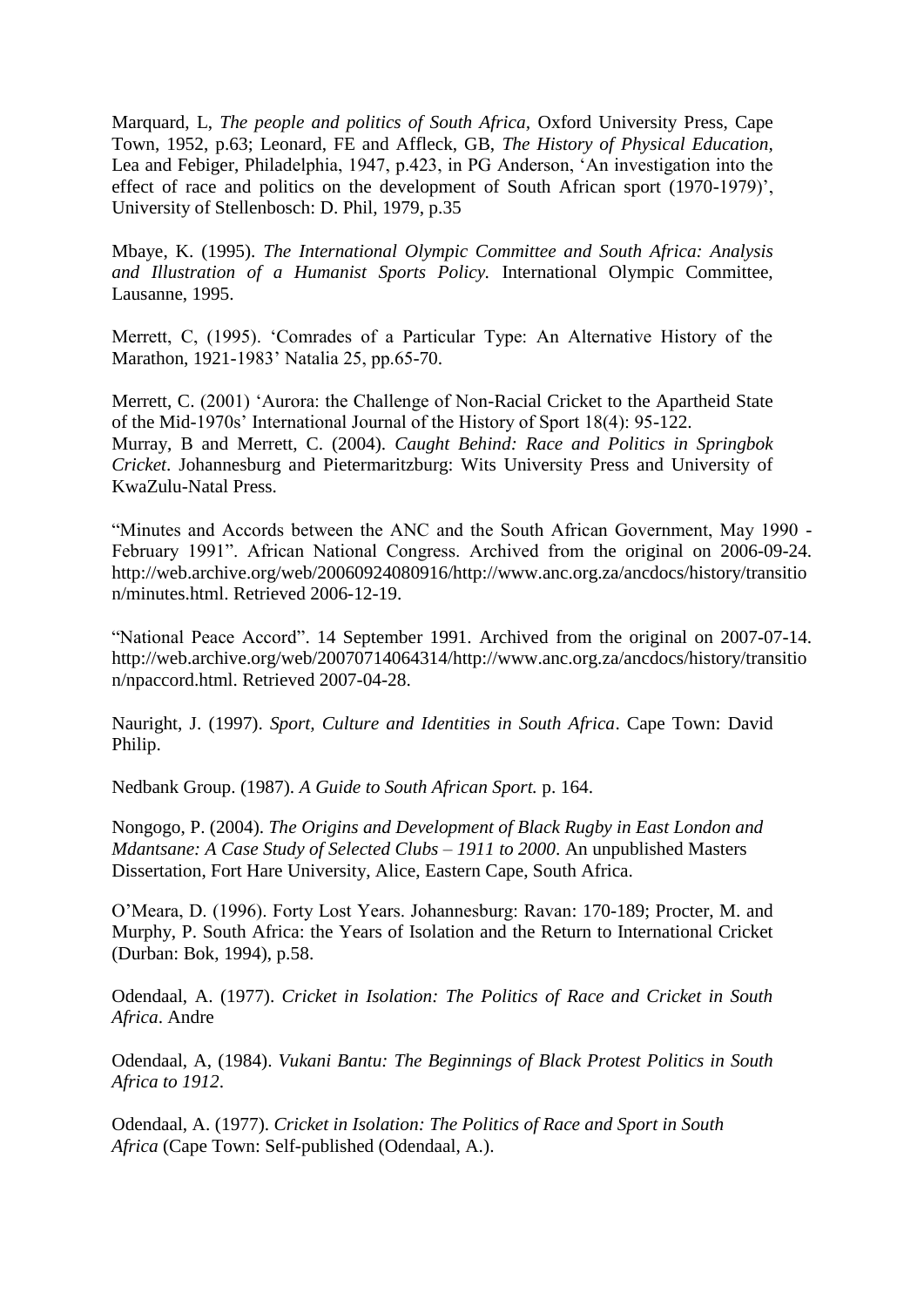Padayachee, V, (2005). Living in Cloud Cuckooland: Politics and Cricket in White South Africa Transformation: Critical Perspectives on Southern Africa, [Michigan State](http://muse.jhu.edu/about/publishers/michiganstate)  [University Press-](http://muse.jhu.edu/about/publishers/michiganstate)59, pp. 109-121.

Peires, J, "'Facta non Verba!": Toward a History of Black Rugby in the Eastern Cape', Johannesburg, (unpublished paper) 1981.

Phillips, M. & Nauright, J. (1999), Sport Fan Movements to Save Suburban-based football Teams threatened with amalgamation in different Football Codes in Australia., *International Sport Studies,* Press.

Ramsamy, S. (1982). *Apartheid - The Real Hurdle: Sport in South Africa & International Boycott*, North American Society for Sport History.

Ramsamy, S. (2004). *Reflections On A Life In Sport*. Greenhouse: Cape Town. Rex, J. (1996) 'National Identity in the Democratic Multi-Cultural State', *Sociological Research Online*, vol. 1, no. 2,

Roberts, C, eds., (1990). *Challenges Facing South African Sport*: Challenges facing Non-racial sport by Tshwete, VS, Township Publishing Co-operative Editions, Cape Town, South Africa.

Roberts, C, eds. (1989). *Sport and Transformation: Contemporary Debates on South African Sport.* Township Publishing Co-operation.

["Record of Understanding"](http://web.archive.org/web/20061012064901/http:/www.anc.org.za/ancdocs/history/record.html). African National Congress. Archived from [the original](http://www.anc.org.za/ancdocs/history/record.html) on 2006- 10-12.

http://web.archive.org/web/20061012064901/http://www.anc.org.za/ancdocs/history/record.h tml. Retrieved 2006-12-19.

Schobel, H. (1968). The Four Dimenstions of Avery Brundage. Leipzig

Shepherd, R.H.W. (1942). *Lovedale, South Africa: The Story of a Century, 1841-1941*. Lovedale, Lovedale Press.

South African Government magazines and papers including the Department of Sport and Recreation White Paper, (1996), Sport and Recreation South Africa – webpage. South African Rugby Football Union-Conference Against Racism, Prejudice and Discrimination in South African Rugby: The Emergence of the SA Rugby Chapter 2000, 30-31 May 2000.

[Sparks, Allister](http://en.wikipedia.org/wiki/Allister_Sparks) (1994). *Tomorrow is Another Country*. Struik.

Stiff. P. (2001). Warfare by Other Means: South Africa in the 1980"s and 1990s. Alberton: Galago.

Terreblanche, Sampie. (2002). A *History of Inequality in South Africa, 1652–2002*. Pietermaritzburg: University of Natal Press, 2002. This is can also be seen in Limb, P. (2006). *A History of Inequality in South Africa, 1652–2002*. African Studies Quarterly,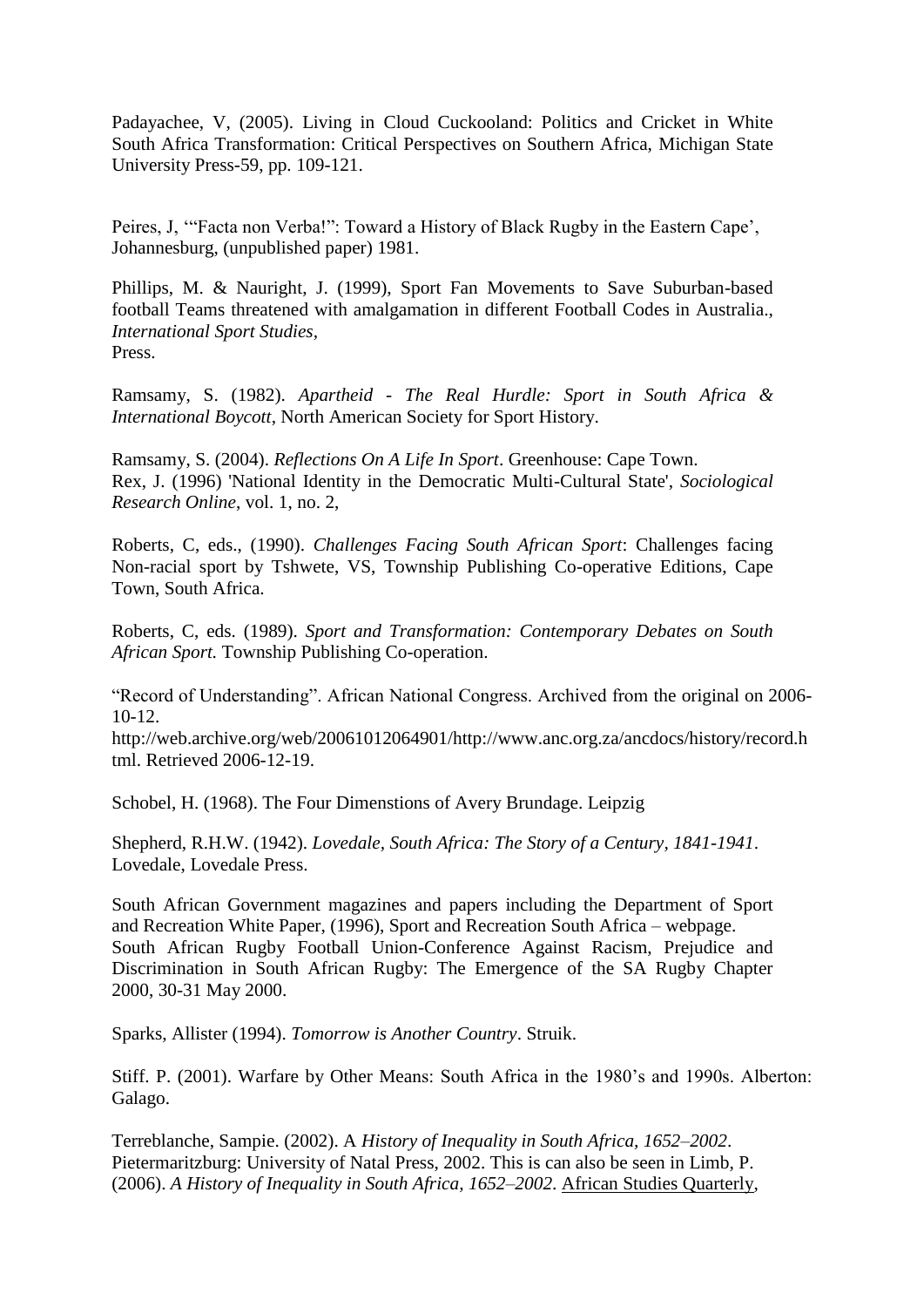Volume 8, Issue 3, Spring 2006. 527 pp and in The Canadian Broadcasting Corporation (CBC): Canadian film. (2004). *Madiba: The Life & Times of Nelson Mandela*.

["The history of the Constitution"](http://www.constitutionalcourt.org.za/text/constitution/history.html). Constitutional Court of South Africa. [http://www.constitutionalcourt.org.za/text/constitution/history.html.](http://www.constitutionalcourt.org.za/text/constitution/history.html) Retrieved 2007-04-28.

["The 1994 Elections"](“The%201994%20Elections). U.S. Department of the Army. [http://countrystudies.us/south](http://countrystudies.us/south-africa/77.htm)[africa/77.htm.](http://countrystudies.us/south-africa/77.htm) Retrieved 2007-04-28.

["The CODESA Negotiations"](http://www.sahistory.org.za/pages/governence-projects/constitution/codesa.htm). SA History Online: http://www.sahistory.org.za/pages/governence-projects/constitution/codesa.htm. Retrieved 2007-12-03.

Thomas, C. (Ed). ( 2006). Sport and Liberation in South Africa: Reflections and suggestions, Sport and Recreation, South Africa and University of Fort Hare, a chapter by Basil Brown, "The Destruction f the Non-racial Sport – A Consequence of the Negotiated Political Settlement".

["Turning Points in History Book 6: Negotiation, Transition and Freedom"](http://www.sahistory.org.za/pages/library-resources/online%20books/turningpoints/bk6/intro.htm). http://www.sahistory.org.za/pages/libraryresources/online%20books/turningpoints/bk6/intro.htm. Retrieved 2007-12-03.

Turton (2010), *Shaking Hands with Billy* (Shaking Hands with Billy ed.), Durban: South Africa: Just Done Productions. <http://openlibrary.org/books/OL22656001M/Shaking> Hands with Billy or [http://www.shakinghandswithbilly.com.](http://www.shakinghandswithbilly.com/)

["1992: South Africa votes for change"](http://news.bbc.co.uk/onthisday/hi/dates/stories/march/18/newsid_2524000/2524695.stm). BBC. 18 March 1992. http://news.bbc.co.uk/onthisday/hi/dates/stories/march/18/newsid\_2524000/2524695.stm. Retrieved 2007-04-28.

Welsh. F. (2000). A History of South Africa. London: Harper Collins.

### **The annexes, including any additional information interesting for the project**

IOC Archives / IOC Sessions 1920-1930s: 23rd IOC Session, in Paris, 1924 or Séance du Jeudi 10 Juillet 1924 (this a French report, discussing the issue of sport development and the state Olympic Movement in Africa, generally (IOC Archives / IOC Session, 1924:21).

IOC Archives / IOC and South Africa: IOC Docs: Correspondence 1939 - MBR – Lindbergh, Albert Victor – a letter sent to the IOC by Ira

IOC Archives / IOC and South Africa: IOC Docs: Correspondence 1946-1951 - MBR – Dowsett, Sydney Charles

IOC Archives / IOC Executive Board Meetings 1940 to 1949 - This disc contains minutes of the Executive Board of the IOC, held in London, August 21-25, 1945. The Vice President of the IOC, Mr Edstron opened the meeting and reported the death of the IOC President, Count Henry Baillet-Latour, in January 1941, thus living a void, which he filled; and proposed Mr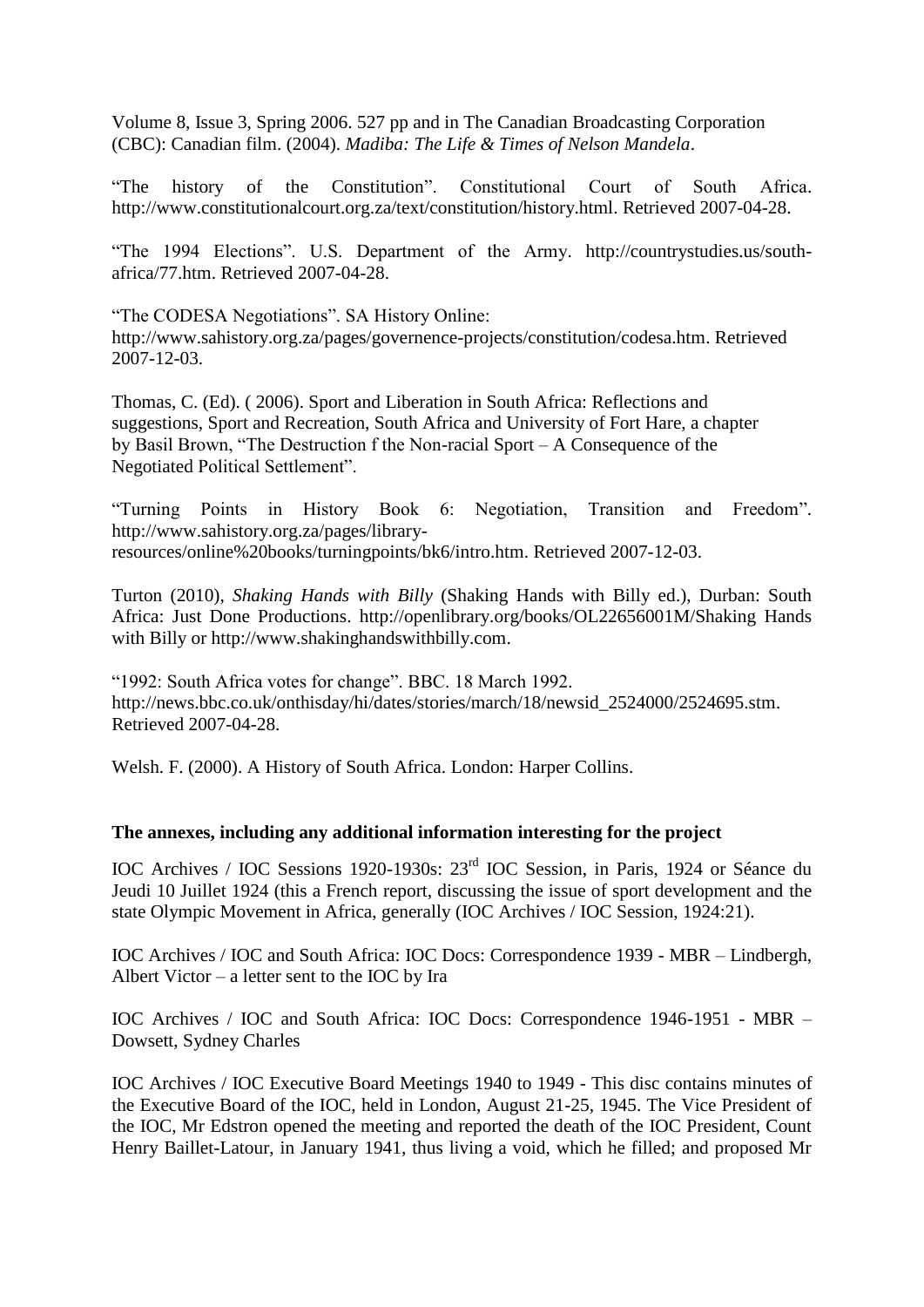Aberdare Avery Brundage to take over as his Vice-President. The Executive Board agreed (interesting how cooption worked within the IOC at the time);

IOC Archives / IOC and South Africa and Olympic Movement and South Africa 1950 to 1959 - South African Olympic Committee Files and; SANROC files - the FIRST SASA/SANROC MEMORANDUM TO THE IOC IN 1959;

These files also detailing Lord Killanin life and his views on Apartheid SA and the Antiapartheid struggle – like Avery Brundage, his predecessor, he declared "that the latter was political and should not be entertained by the IOC and the Olympic Movement". The latter view was in fact at this point well-established within the IOC, with its chief architect par excellence, Mr Avery Brundage, who says in the **Berlin files** that "sport should not be mixed with politics', and that 'SANROC was a political organization, and even though it uses the world Olympic in its titled; it should be ignored and the IOC and the Olympic Movement should not have anything to do with it';

This is found in the IOC ARCHIVES / IOC Sessions 1950 to 1959 - CIO D\_RMOI\_AFRIS/0387787-IOC SESSIONS 1959-1972). Annexure V in one of the IOC Session in 1959 reads: '...The International Olympic Committee resolved that, whilst SANROC uses the word "Olympic" in its title, neither the International Olympic Committee nor any of its officials shall have any communication or dealings with it' (IOC Archives / IOC Sessions / CIO D\_RMOI\_AFRIS/0387787-IOC SESSIONS 1959-1972 –Extraits des Session: Sur Afrique du Sud, 1959-1972). This is also found in the Annual Report, 1983/84:3;

IOC Archives / IOC and Olympic Movement and South Africa - The SANROC Files/IOC Archives; SASA Memorandum, 1959; for instance, in response to the end of the Second World War, the IOC held an Executive Committee meeting in London in August  $21^{st}$ - $24^{th}$ , 1945, which point 4 of the minutes, reads as follows: "...*[T]he Committee decided that letters should be sent to the National Olympic Committees suggesting that they resume their activities, stimulate public interest in the Olympic Movement, stress the principles of true amateurism, etc. Political influence in the movement should be avoided. ..."* (IOC Archives / IOC Board Meetings / IOC Executive Meeting Minutes, 1945:2;

The IOC President at the time, Avery Brundage wrote: "... *[T]here seems to be a serious misunderstanding of the action of the International Olympic Committee at its meetings in Grenoble last month. It did not approve either the Government of South Africa or its policies. It does not deal with governments nor with the political policies of any country. ..."*, (SAONGA Annual Report, 1983/4:5);

(IOC Archives / IOC Executive Board / IOC Munich Executive Board Minutes, 1959: Annexure V - IOC OSC Archives). - In its annual report for 1983/1984 season, the SAOAGA reports that: "*...Morally, it is equally wrong for the IOC to boycott sportspersons in accordance with political acceptability or not. ... ."* (IOC Archives / IOC Executive Board / IOC Munich Executive Board Minutes, 1959: Annexure V - IOC OSC Archives). *"The goal of the Olympic Movement is to contribute to building a peaceful and better world by educating youth through sport practised without discriminating of any kind in the Olympic spirit, which requires mutual understanding with spirit of friendship solidarity and fair play" and its "activity is permanent and universal"* (IOC Archives / Olympic Charter, 2010:11;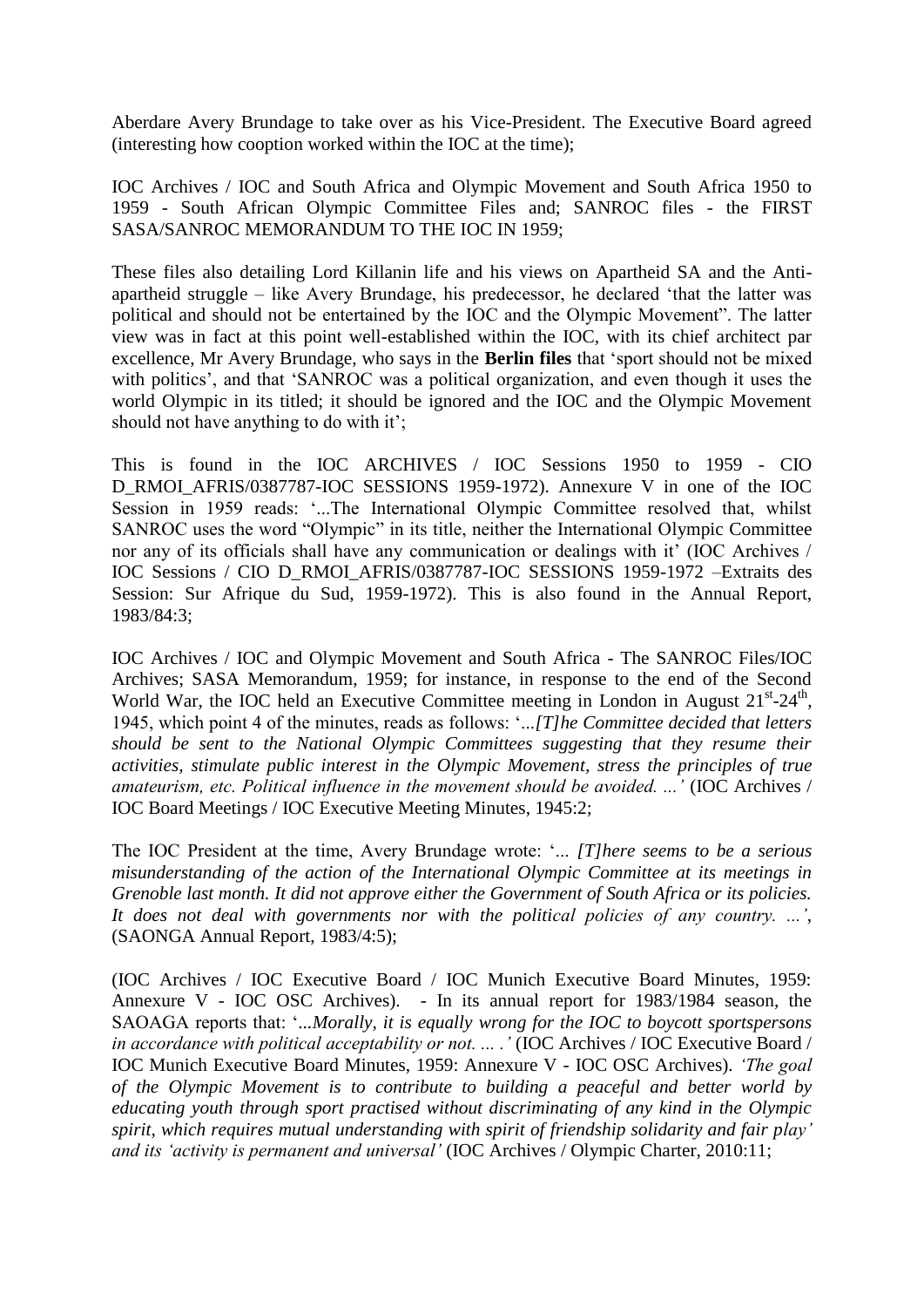In fact, in his own words, President Samaranch argued in 1988: *... The social and political phenomenon of Apartheid cannot be reconciled with the Olympic ideal, and is a source of concern for the entire world. We must all fight to eradicate it, while listening carefully to the Africans who, once this objective is achieved, will tell us when and how South Africa can be reinstated in the international sports community, from which the International Olympic Committee was the first organisation to exclude it."* (IOC Archives / Presidents /Samaranch, 1988; IOC Archives / IOC Media, 2010:3);

It is apparent that President Samaranch firmly believed that the IOC and the Olympic Movement wielded power to influence the world greatly. In 1990 he declared that: *"..Alone, we can reform neither man nor society... The Olympic Movement has possibly a unique opportunity, amidst the present disarray, to show through deeds that it is one of the great and beneficent social forces of our time; that in all places, and in all times, it places sport, such as we conceive it, at the service of the human community. ..."* (IOC Archives / Olympic Media, 2010);

United Nations Archives / United Nations Unit on Apartheid, Notes and Documents, No. 16/71, April 1971.

[http://www.aafla.org/SportLibrary/ISS/ISS2102/ISS2102h.pdf](http://www.aafla.org/SportsLibrary/ISS/ISS2102/ISS2102h.pdf)[;http://www.la84foundati](http://www.la84foundation.org/SportsLibrary/ISS/ISS2102/ISS2102c.pdf) [on.org/SportLibrary/ISS/ISS2102/ISS2102c.pdf,](http://www.la84foundation.org/SportsLibrary/ISS/ISS2102/ISS2102c.pdf) (Booth, D).detail the AAM and the struggle against SANROC;

Also the Minutes of the IOC Archives / IOC Sessions / 95<sup>th</sup> IOC Session in Puerto Rico, August 30 to  $01<sup>st</sup>$  September 1989. In the Agenda South Africa's apartheid question is list in point (c) "Apartheid and Olympism" – Report by the Chairman, H.E. Judge Keba Mbaye, (IOC Session, 1989: 7) The main crux of the report was revolving around the measures taken to fight against apartheid in sport that have been taken by the Australian and Canadian governments. He proposed that the IOC to remind the NOCs of its position, asking them to ensured that this be unscrupulously respected; as far as tennis players having taken part in competitions in South Africa since the Games in Seoul were concerned, they should not be authorized to take part in future Olympic Games.

IOC Archives / IOC Sessions /  $95<sup>th</sup>$  IOC Session in Puerto Rico, August 30 to  $01<sup>st</sup>$  September 1989 - Mr Daume requested the IOC President, explained that athletes who took part in competitions in South Africa would no longer have the possibility of taking part in Olympic Games; that was to apply from that moment the decision was taken onwards. On this subject, H.E. Judge Mbaye was pleased to confirm that the Executive and the Programme and Apartheid Commission were moving in the same direction.

IOC Archives / IOC Sessions /  $95<sup>th</sup>$  IOC Session in Puerto Rico, August 30 to  $01<sup>st</sup>$  September 1989. - Following a question by Mr. Attarabulsi, H.E. Mbaye replied that the Commission could only forward proposals and recommendations to the Executive Board, to the President and to the Session and that consequently it was not for the Commission to enter into contact with the federations regarding disqualifications or impose limits on their activities. President proposed that the Commission"s report be accepted, assuring the meeting that "little by little, all members of the Olympic Movement would follow the direction taken by the IOC". Critical, the decisions taken by the Session were: The report by the Chairman of the Apartheid and Olympism Commission was accepted by the Session. With effect from that session, athletes having taken part in competitions in South Africa since the Seoul Games to be banned from future Olympic Games.